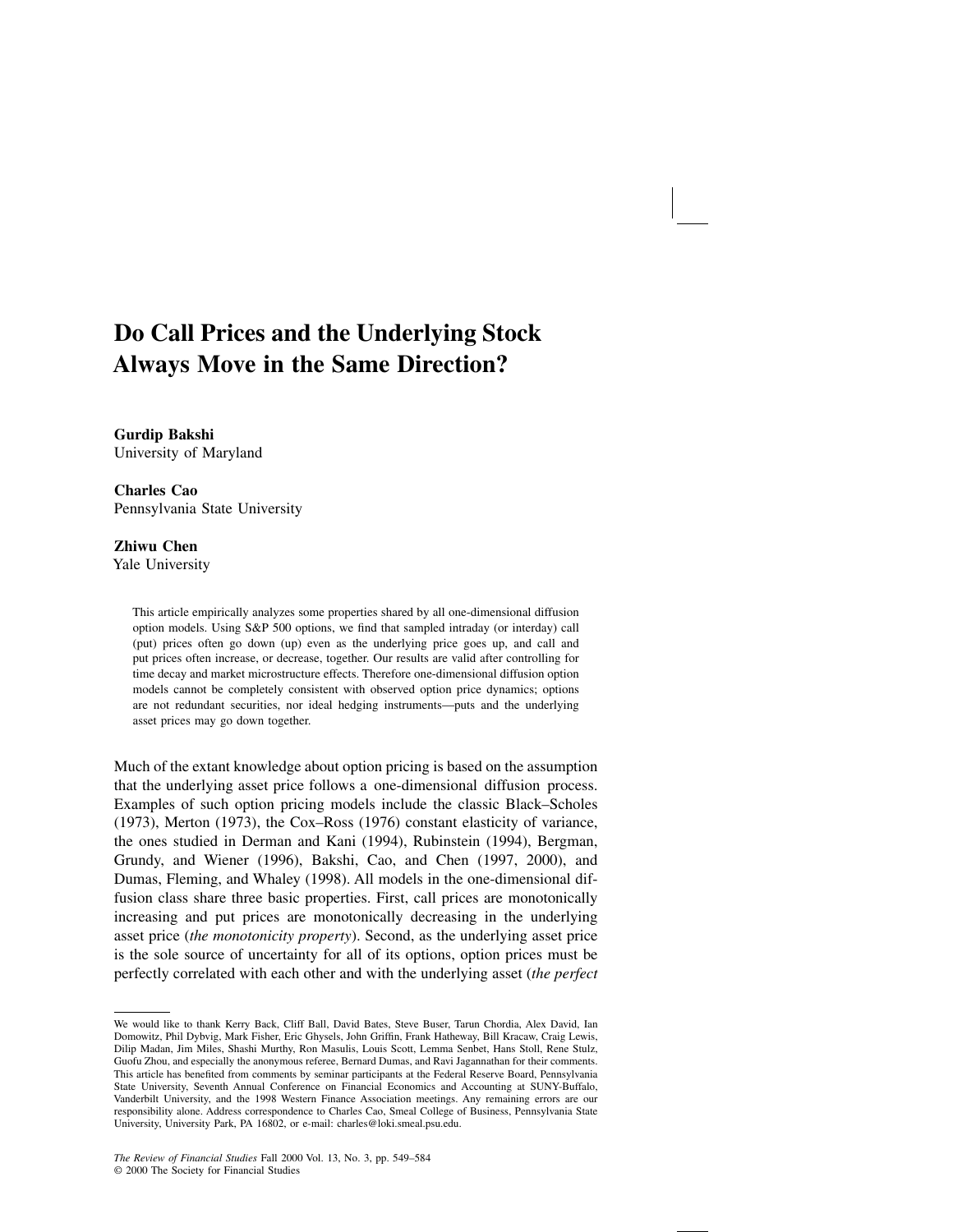correlation property). Third, options can be replicated using the underlying and a risk-free asset, and are hence redundant securities (the option redundancy property). These model predictions have been the foundation of standard options textbooks. But are they consistent with observed option-price dynamics? From the perspective of pricing, hedging, and/or model internal consistency, many existing studies have examined the empirical performance of the Black–Scholes and other members in the one-dimensional diffusion class [see, e.g., Rubinstein (1985, 1994), Bakshi, Cao, and Chen (1997, 2000), Dumas, Fleming, and Whaley (1998), and Bates (2000)]. However, none has focused directly on the above model predictions. To be exact, in our inquiry, we address an important empirical question: Do call prices and the underlying stock always move in the same direction, and do put prices and the underlying stock always move in the opposite direction? If they do not, how often does it occur? In addition, if these predictions are violated, to what extent are they related to market microstructure factors and option time decay. Are additional state variables required to characterize empirical option pricing dynamics? This article serves to fill each one of these gaps.

Specifically, for our study we use bid-ask midpoint prices of S&P 500 index options, sampled at various intraday intervals (e.g., every half hour, 1 hour, 2 hours, and so on). The S&P 500 option market is one of the most active, and this index is also the basis for the most actively traded equity index futures contract. Furthermore, we focus on intraday sampling intervals, as they help minimize the impact of time decay in option premium on our results. This consideration is important because, unless one assumes a parameterized option pricing formula, it is not possible to decompose an option price change in a given period into a time-decay and a non-time-decay component. Overall, our findings can be summarized as follows.

First, depending on the intraday sampling interval, bid-ask midpoint call prices move in the opposite direction with the underlying asset between 7.2% and 16.3% of the time. We refer to such violations as type I violations. This is true whether the spot S&P 500 index or the lead-month S&P 500 futures are used as a proxy for the underlying asset. Thus this type of violation of the model predictions cannot be a consequence of stale S&P 500 component stock prices. When put option prices are used in place of call prices, similar violation rates are documented. Second, when the sampling interval changes from intraday to interday, the occurrence rate actually decreases, suggesting a role played by time decay in option premium. Third, the violation occurrence rate differs across options' maturity. Of a given moneyness, long-term calls are the most likely to move in the opposite direction, followed by mediumterm and short-term calls. In general, there is no clear association between the moneyness of the option and its tendency to move in the opposite direction to the underlying stock. Finally, call and put prices with the same strike and the same expiration often move in the same direction, regardless of the changes in the underlying and irrespective of the intraday sampling interval. In fact,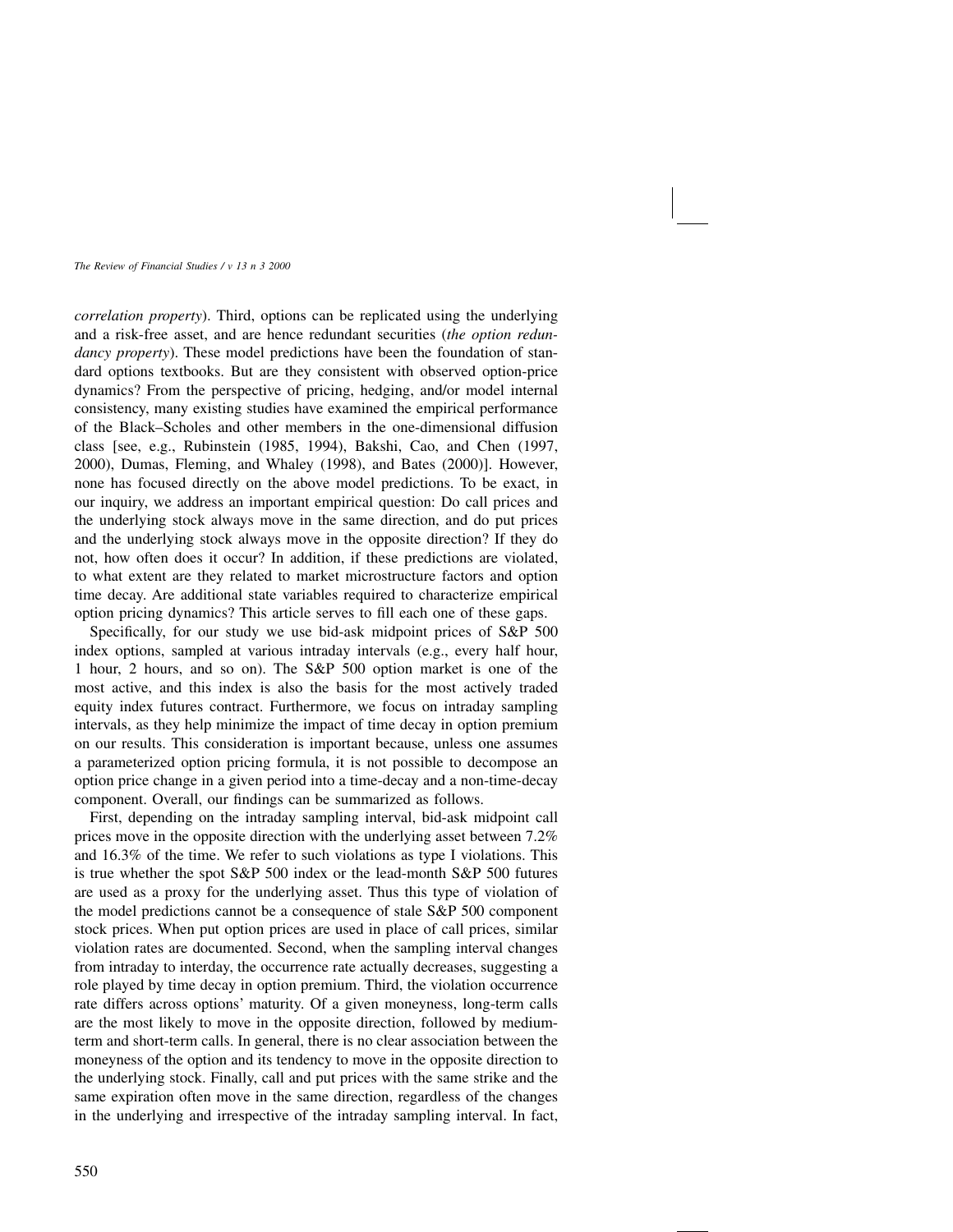when prices are sampled every 3 hours, call and put prices go up or down together as often as 16.9% of the time. Whether the underlying asset goes up or down, it is more likely for the call and put prices to go down together than up together. These observed option price movements are contrary to standard textbook predictions. Most of these occurrences cannot be treated as "outliers" since one cannot imagine throwing away as much as 17% of the observations. As these price quotes are usually binding at least up to 10 contracts, neither can they be treated as insignificantly misquoted prices.

Our empirical exercise also documents those occurrences in which the underlying asset price has changed during a given interval, but the option price quote has not (type II violations). Such occurrences are between 3.5% and 35.6%. Our analysis points to a class of violations in which the call/put prices have changed even though the spot index has not (type III violations), and the market makers overadjust option quotes in response to a change in the underlying stock price (type IV violations). The frequency of the latter occurrence is as much as 11.7% for calls and 13.7% for puts. But our study shows that type II and type IV violations are essentially due to market microstructure-related effects and minimum tick size restrictions, and type III violation occurrence frequency is relatively rare.

In our quest to comprehend observed option price dynamics, we focus our efforts on four candidates of interest: (1) market microstructure factors, (2) the violations of put-call parity, (3) the impact of time decay, and (4) a two-factor stochastic process for the underlying stock price. Maintaining a single-factor setting, our analysis reveals that market microstructure factors are important for some type of violations. For instance, the type II (type IV) violation occurrence rate is monotonically declining (increasing) in the dollar bid-ask spread. However, there is no association between type I violation rate and each of the market microstructure factors. When we adopt deviation from one round of transaction costs as a benchmark, about 3% of the intraday option sample violates put-call parity. Nonetheless, our results establish that type I violation frequency is robust to the inclusion or the exclusion of such observations. In evaluating the impact of time decay, we notice that the magnitude of time decay is comparatively larger for interday samples, but negligible for intraday samples. As a consequence, time decay explains more of type I violations for daily samples, but less for intraday samples (the samples stressed in our work). Each empirical result holds across calendar time, and is stable under alternative test designs.

In summary, it is evident from our study that some contradictory optionprice movements are attributable to market microstructure factors and time decay. Still, it is difficult to explain why some types of violations occur in the first place. Regardless of the minimum tick size or bid-ask spread, market makers can at the minimum choose not to move call prices (bid or ask) up, for example, when the underlying price is going down. We are then led to reexamine model specifications beyond which much of the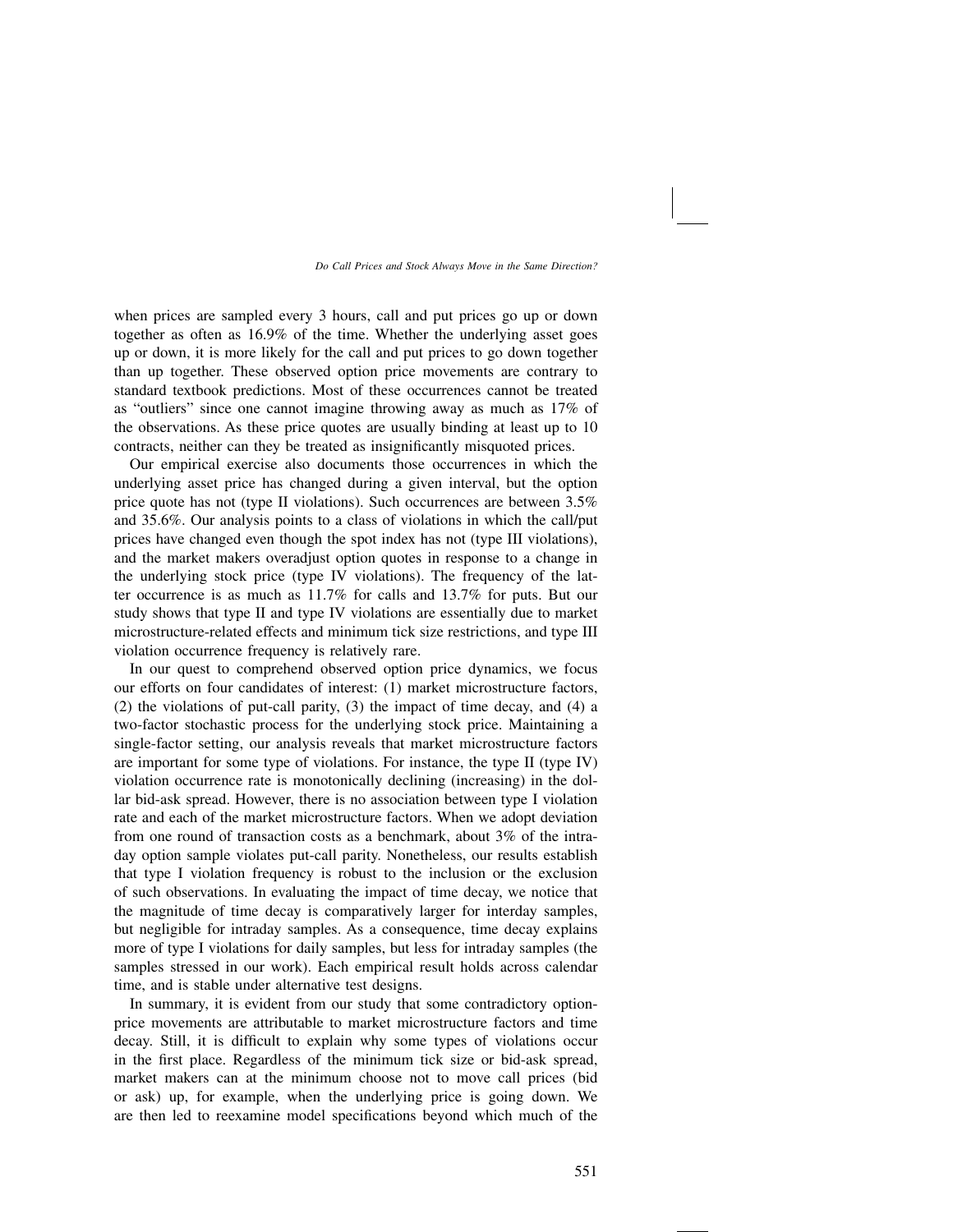extant option pricing knowledge is based. To search for an option pricing model that can explain the documented price dynamics (beyond what can be accounted for by market microstructure factors), one may need to incorporate, besides the underlying asset price, additional state variables. In this direction, we stipulate that if one is to introduce another state variable that affects option prices, this second stochastic process should not be perfectly correlated with the underlying. Furthermore, since call prices often go down (up) when the underlying goes up (down), this state variable should either affect call prices differently than the underlying, or be negatively correlated with the underlying price. Among the known ones, the stochastic volatility (SV) model of Heston (1993) possesses such features. For this reason we investigate the extent to which the SV model can explain the documented option price dynamics. Our simulation results show that about 11% of call prices generated from the SV model move in the opposite direction with the underlying price. On the other hand, the regression results indicate the SV model quantitatively falls short of completely explaining the observed option price movements. Using implied volatilities and SV model parameters, we find that about 47% of the type I violations become consistent with the predictions of the SV model. This analysis also uncovers the finding that type II and type IV violations are mostly outside the scope of the SV model. Thus a more plausible story of violation patterns should not leave out the role of market microstructure and time decay-related factors.

Our empirical results have important implications for investment management practice. They suggest that certain standard hedging strategies might not perform as well as one might expect. For instance, as students learn from textbooks, a typical hedge for a stock position involves shorting calls (or, buying puts), with the understanding that the call and the stock will move up or down in tandem. But as often as 7% of the time call prices go up even when the underlying goes down, a conventional hedge may actually double, rather than reduce, the hedger's loss. Another lesson from the textbooks is that when applying such models as the Black–Scholes to create a dynamic hedge (e.g., portfolio insurance), one should revise the hedge as often as the market condition changes. The reasoning is that, absent market frictions, hedging errors should converge to zero as the hedge revision interval shrinks to zero. Given our evidence that call (put) prices often move in the opposite (same) direction with the underlying, however, it is likely that beyond a certain point a higher frequency of hedge rebalancing will actually lead to higher hedging errors. Using the Black–Scholes formula as an example, we show that this is indeed the case: as revision takes place more frequently, the hedging errors decrease initially but increase after a certain point. This is true even without taking transaction costs into account.

The rest of the article is organized as follows. Section 1 develops the theoretical implications of one-dimensional diffusion option pricing models. In Section 2, we describe the S&P 500 option and futures data. Section 3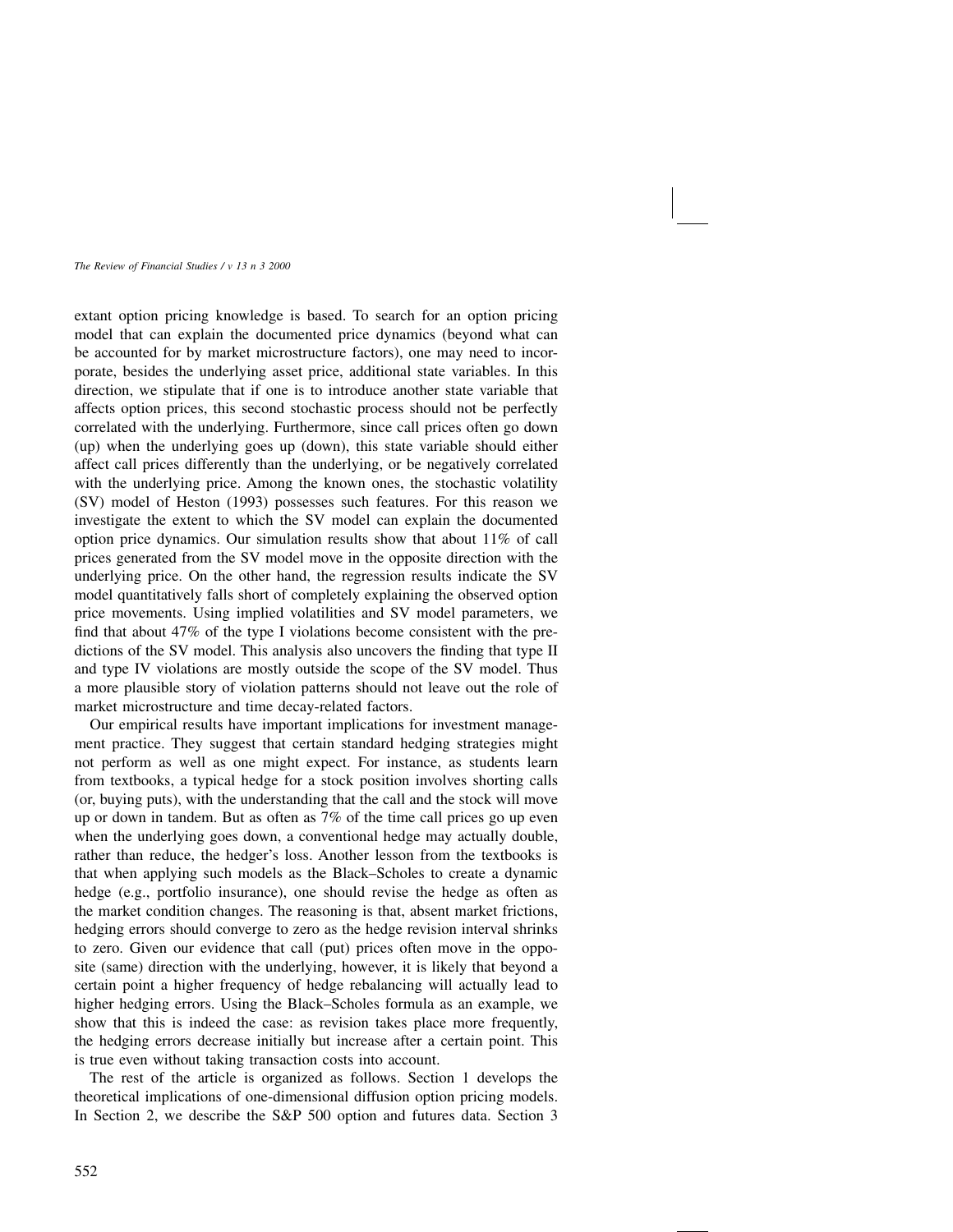presents the main empirical results. Section 4 sheds light on a stochastic volatility option pricing model. In Section 5, we discuss the robustness of our findings. Concluding remarks are offered in Section 6.

## **1. Properties of Option Prices in a Diffusion Setting**

In this section we discuss several properties possessed by all option pricing models in which the underlying asset price follows a one-dimensional diffusion (and hence Markov) process. We refer to each such model as a one-dimensional diffusion (option pricing) model.

## **1.1 Basic properties**

The problem at hand is to determine the price of a European call with strike price K and  $\tau$  years to expiration, written on some non-dividend-paying asset whose time t price is denoted by  $S(t)$ . To solve this problem, we need to specify (i) the process followed by  $S(t)$  and (ii) the valuation rule of the economy, granted that  $\{S(t): t \geq 0\}$  is a well-defined stochastic process on some probability space. Assume that  $S(t)$  follows a one-dimensional diffusion:

$$
dS(t) = \mu[t, S]dt + \sigma[t, S]S(t)dW(t), \qquad t \ge 0,
$$
 (1)

with  $S(0) > 0$ , where the drift,  $\mu[t, S]$ , and the volatility,  $\sigma[t, S]$ , are both functions of at most  $t$  and  $S(t)$  and satisfy the usual regularity conditions, and  $W(t)$  is a standard Brownian motion. This process contains many of those assumed in existing option pricing models. For example, in Black and Scholes (1973),  $\sigma[t, S] = \sigma$ , for some constant  $\sigma$ ; in the Cox and Ross (1976) constant elasticity of variance model,  $\sigma[t, S] = \sigma S(t)^{\alpha}$ , for some constants  $\sigma$  and  $\alpha$ ; and in the models empirically investigated by Dumas, Fleming, and Whaley (1998),  $\sigma[t, S]$  is the sum of polynomials of K and  $\tau$ . The class of models covered by Equation (1) is also the focus of Bergman, Grundy, and Wiener (1996). For the valuation rule of the economy, assume, as is standard in the literature, that interest rates are constant over time and that the financial markets admit no free lunches.<sup>1</sup> Then there exists an equivalent martingale measure with respect to which any asset price today equals the expected risk-free discounted value of its future payoff. For example, letting  $C(t, \tau, K)$  denote the time t price of the call option under consideration, we have

$$
C(t, \tau, K) = E^*(e^{-r\tau} \max\{S(t + \tau) - K, 0\})
$$
 (2)

where the expectation operator,  $E^*(\cdot)$ , is with respect to a given equivalent martingale measure, and  $r$  is the constant spot interest rate. Note that under

<sup>&</sup>lt;sup>1</sup> The interest rates can be stochastic as in Bakshi, Cao, and Chen (1997) and others. But as found by Bakshi, Cao, and Chen (1997), stochastic interest rates may not be that important for pricing or hedging options. Given our focus on intraday option price changes, the impact of stochastic interest rates should also be negligible.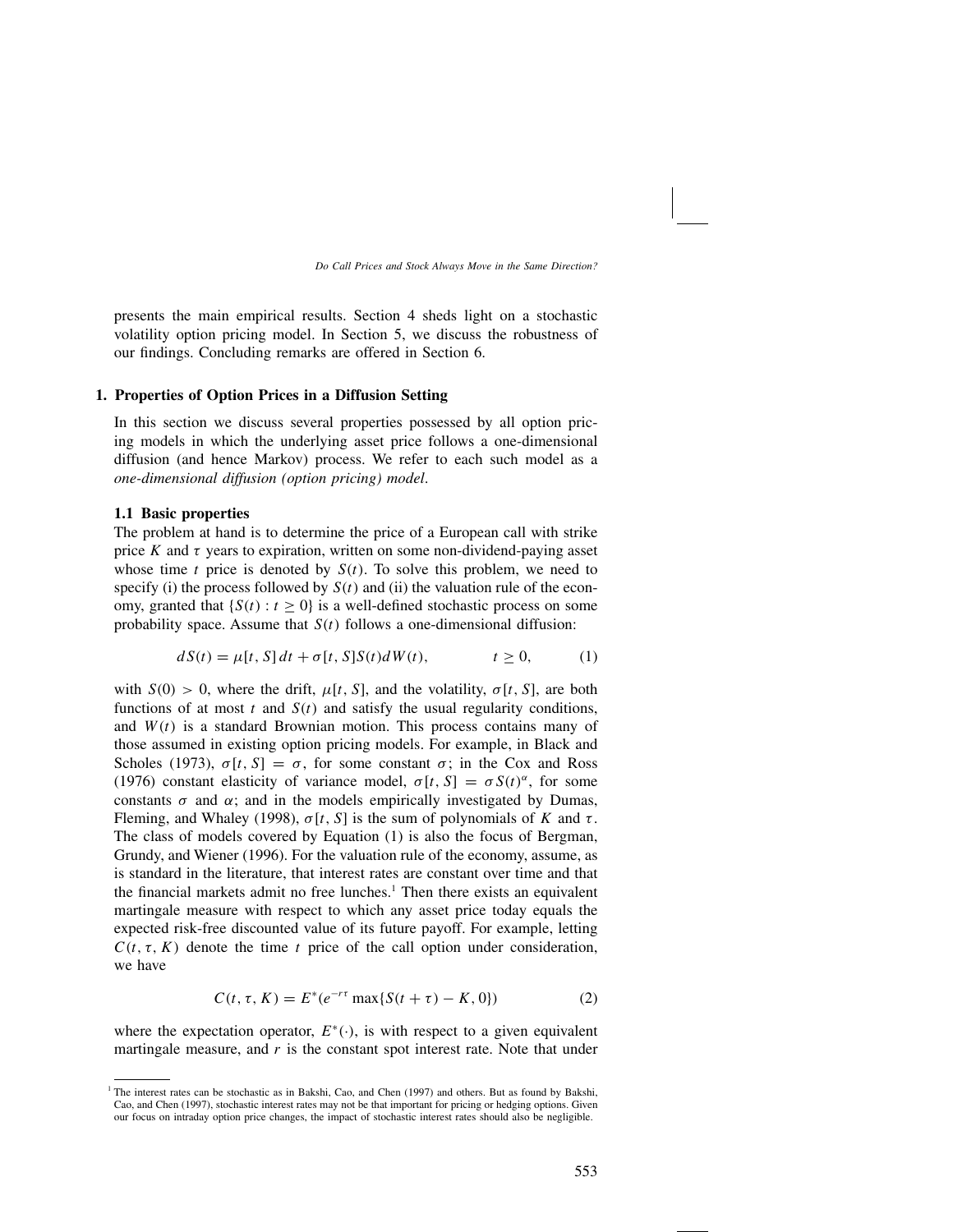the equivalent martingale measure, the underlying asset price obeys the following stochastic differential equation:

$$
\frac{d S(t)}{S(t)} = rdt + \sigma[t, S]dW(t),
$$
\n(3)

that is, the expected rate of return on the asset is, under the martingale measure, the same as the risk-free rate  $r$ . By Ito's lemma, the call price dynamics are determined as follows:

$$
dC = \left\{ C_t + \frac{1}{2} \sigma^2[t, S] S^2 C_{SS} \right\} dt + C_S dS,
$$
\n<sup>(4)</sup>

where the subscripts on  $C$  stand for the respective partial derivatives. The result below is adopted from Bergman, Grundy, and Wiener (1996) (a proof is provided therein).

**Proposition 1.** Let the underlying price  $S(t)$  follow a one-dimensional diffusion as described in Equation (1). Then the option delta of any European call written on the asset must always be nonnegative and bounded from above by one:

$$
0 \le C_S \le 1. \tag{5}
$$

The delta of any European put, denoted by  $P_s$ , must be nonpositive and bounded below by  $-1$ :

$$
-1 \le P_{\rm S} \le 0. \tag{6}
$$

That is, provided that everything else is fixed, the value of a European call (put) should be nondecreasing (nonincreasing) in the underlying asset price.

We refer to the above as the *monotonicity property*. Before discussing its implications further, we note that in a one-dimensional diffusion model the sole source of stochastic variations for all options is the underlying asset, and hence all option prices, regardless of moneyness and maturity, must covary perfectly with each other and with the underlying asset. This perfect correlation property imposes a simple, but potentially stringent, restriction on option price dynamics. It also implies another property of one-dimensional diffusion models, that is, option contracts are redundant securities, in the sense that they can be exactly replicated by dynamically mixing the underlying asset with a risk-free bond.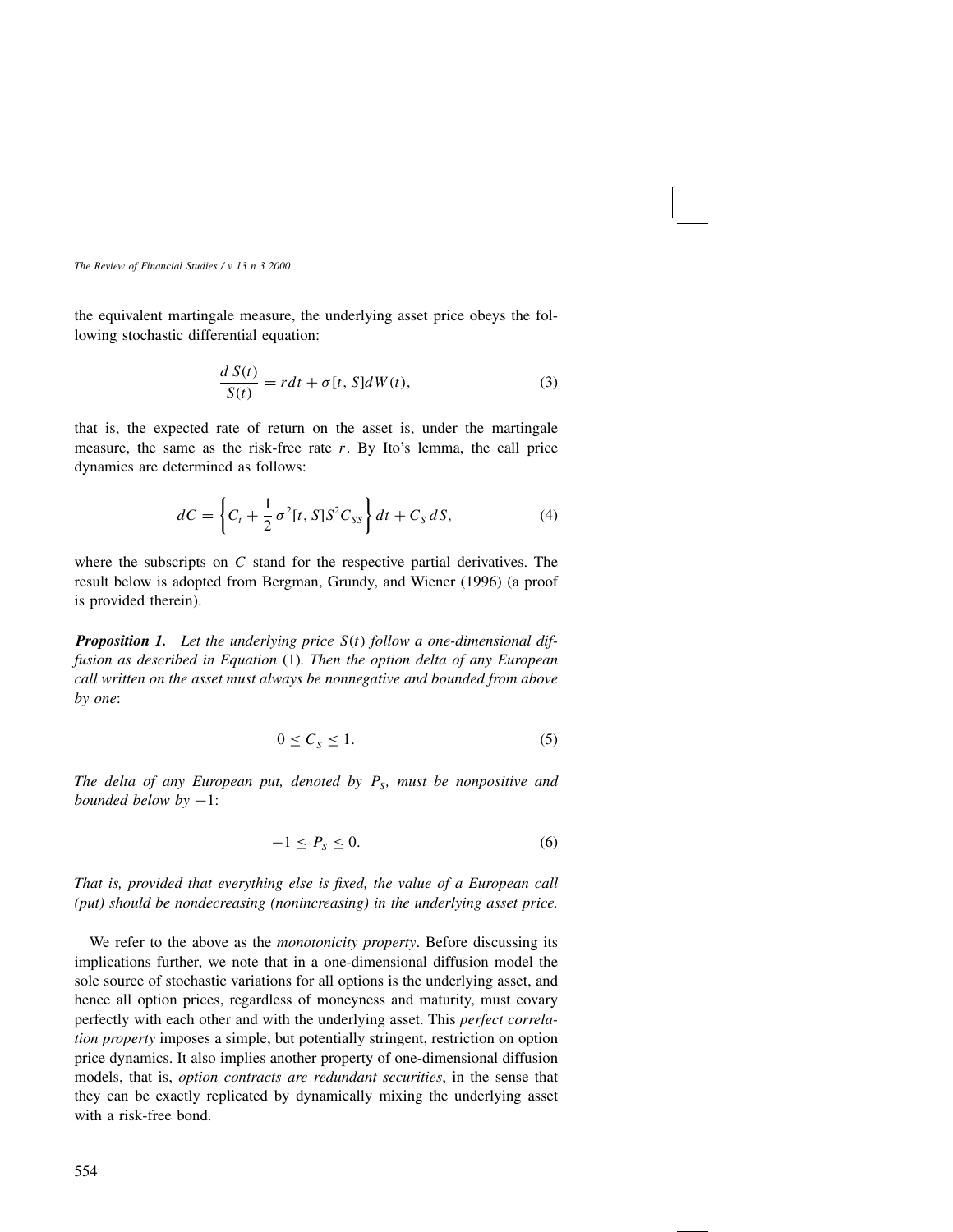## **1.2 Testable Predictions**

The monotonicity and the perfect correlation properties are both directly testable using properly sampled option data. As these properties are shared by all one-dimensional diffusion option pricing models, any rejection applies to the entire class. To formulate the testable predictions more directly, note that in our empirical exercises to follow we measure contemporaneous price changes in the underlying asset and its options by using sampling intervals ranging from 30 minutes to 1 day. That is, if we use  $\Delta t$  to denote the time length of the sampling interval, the highest value for  $\Delta t$  is a day and the lowest is 30 minutes. Under the assumption that  $\{C_t + \frac{1}{2}\sigma^2[t, S]S^2C_{SS}\}\Delta t$ in Equation (4) is small and negligible for small  $\Delta t$  (this assumption will be empirically justified in Section 3.5), intraday changes in an option price are mostly in response to contemporaneous changes in the underlying market. This together with Proposition 1 leads to the following predictions:

- 1. Over any intraday interval, price changes in the underlying asset and in any call written on it should share the same sign:  $\Delta S \Delta C \ge 0$ , where  $\Delta C$  denotes changes in the call price.
- 2. Over any intraday interval, price changes in the underlying asset and in any put on it should have opposite signs:  $\Delta S \Delta P \leq 0$ , where  $\Delta P$ denotes changes in the put price.
- 3. Over any intraday interval,  $\Delta C/\Delta S \le 1$  and  $\Delta P/\Delta S \ge -1$ , provided  $\Delta S \neq 0.$
- 4. Over any intraday interval, contemporaneous price changes in call and put options with the same strike price and the same maturity should be of opposite signs:  $\Delta C \Delta P \leq 0$ .

These predictions mainly examine the left-hand and right-hand inequalities in Equations (5) and (6). In order to derive exact relationships between changes in a call (or a put) and the underlying asset price, one would need to parameterize the underlying price process and the valuation framework in further detail, which is not the main purpose of the present article. Instead, our focus is on the empirical validity of the above model-independent predictions.

## **2. Intraday Index Option and Futures Data**

The dataset employed in this study includes all intraday observations on (i) the S&P 500 spot index, (ii) lead-month S&P 500 futures prices, and (iii) bid-ask midpoint prices for S&P 500 index options. The use of bidask midpoint prices for options is to help eliminate the impact of bid-ask bounces. The sample period is from March 1, 1994, to August 31, 1994, with a total of 3.8 million observations on the index calls and puts. The intraday S&P 500 cash index and lead-month futures prices are obtained from the Chicago Mercantile Exchange. The source for the index options is the Berkeley Option Database. All intraday prices are time-stamped to the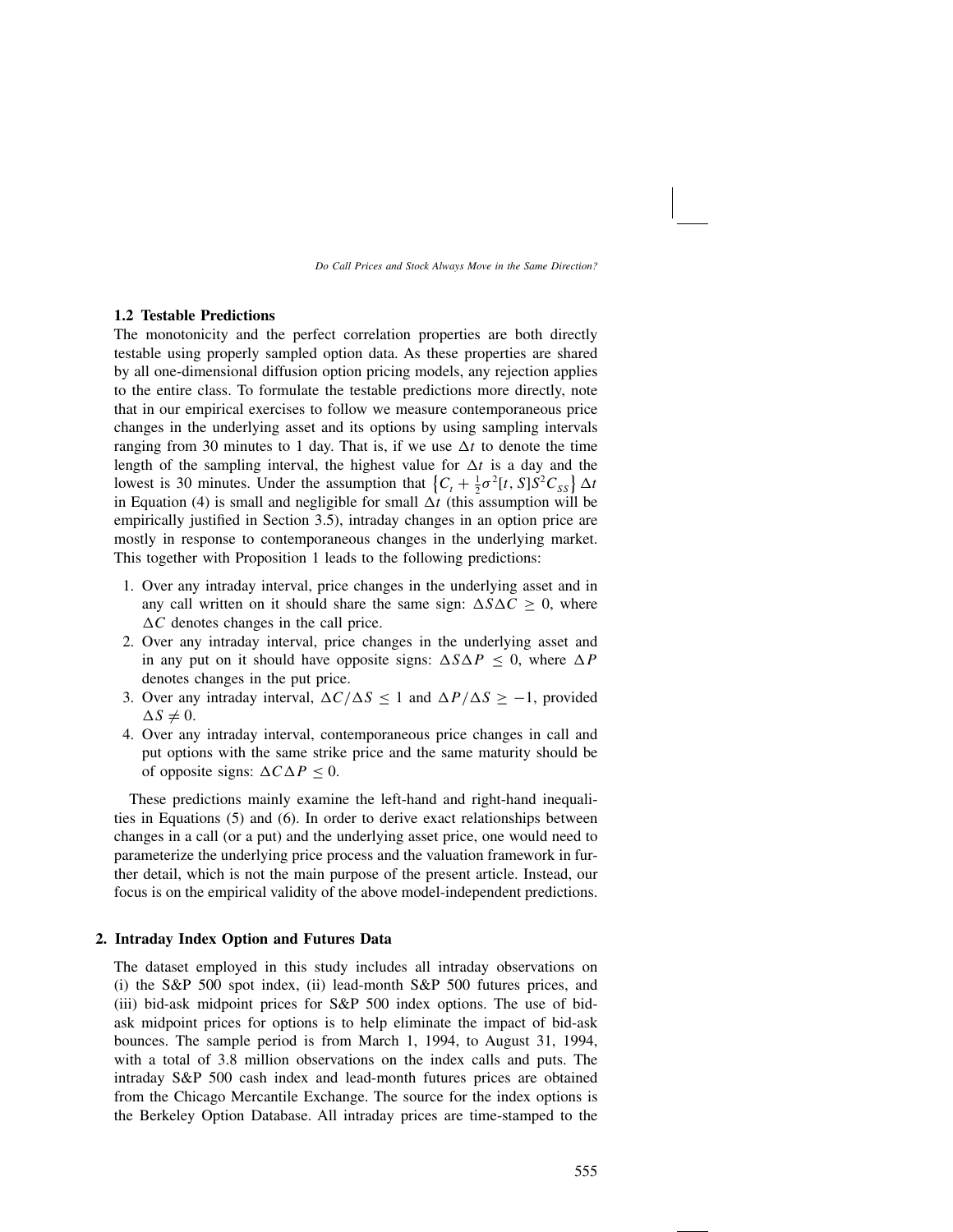second. We include intraday S&P 500 lead-month futures prices to control for the fact that index option prices usually reflect not only information contained in the spot index, but also innovations in the futures market.

Three filtering criteria are applied to the original data. First, as the New York Stock Exchange (NYSE) closes 15 minutes ahead of the options and futures markets, all prices time-stamped later than 3:00 p.m. Central Standard Time (CST) are eliminated. Second, index options with less than 6 days to expiration and with quoted prices lower than  $\frac{3}{8}$  are omitted to alleviate expiration-related and price discreteness-related biases. Third, option contracts with less than 10quote revisions during any given day are dropped from that day's sample.

Option and spot price subsamples are collected using a sampling interval of 30minutes, 1 hour, 2 hours, 3 hours, and 1 day (the last quote of each day prior to 3:00 p.m. CST). Other than these five call samples and five put samples, we tried 5-minute and 10-minute subsamples and found the results to be similar.

By convention, a call option is said to be *at the money* (ATM) if  $S/K \in$ (0.97, 1.03), out of the money (OTM) if  $S/K \leq 0.97$ , and in the money (ITM) if  $S/K \ge 1.03$ . Similar terminology is defined for puts by replacing  $S/K$  with  $K/S$ . An option is said to be *short term* if it has less than 2 months to expiration, medium term if it has between 2 and 6 months to expiration, and long term otherwise.

To save space, we report summary statistics in Table 1 for the hourly sample for puts and calls, including (i) the average bid-ask midpoint price, (ii) the average bid-ask spread, (iii) the average percentage spread (the bidask spread divided by the bid-ask midpoint), and (iv) the total number of observations. Short-term and medium-term calls (puts) account for 43% and 37% (44% and 39%), respectively, of the entire hourly call (put) sample. As expected, OTM options have relatively wider percentage bid-ask spreads than their ATM or ITM counterparts.

Based on the daily option sample, Table 2 shows the number of quote revisions and trading volume across option moneyness and maturity categories. In each given moneyness category, short-term options are the most actively traded, followed by medium-term options; in each maturity category, OTM options have the highest trading volume, followed by ATM options. For example, in the short-term category there are on average 1080 OTM calls, 767 ATM calls, and 37 ITM calls traded per day. The only exception is short-term puts, for which ATM puts are the most actively traded. The quote revision picture is, however, quite different: in a given moneyness category, long-term option prices are the most frequently updated, whereas in a given maturity class ITM option prices are the most frequently updated (except for short-term options for which class ATM options are most often updated). For example, the quotes are revised on average every 0.4 minutes for long-term ITM calls and every 13.4 minutes for short-term OTM calls.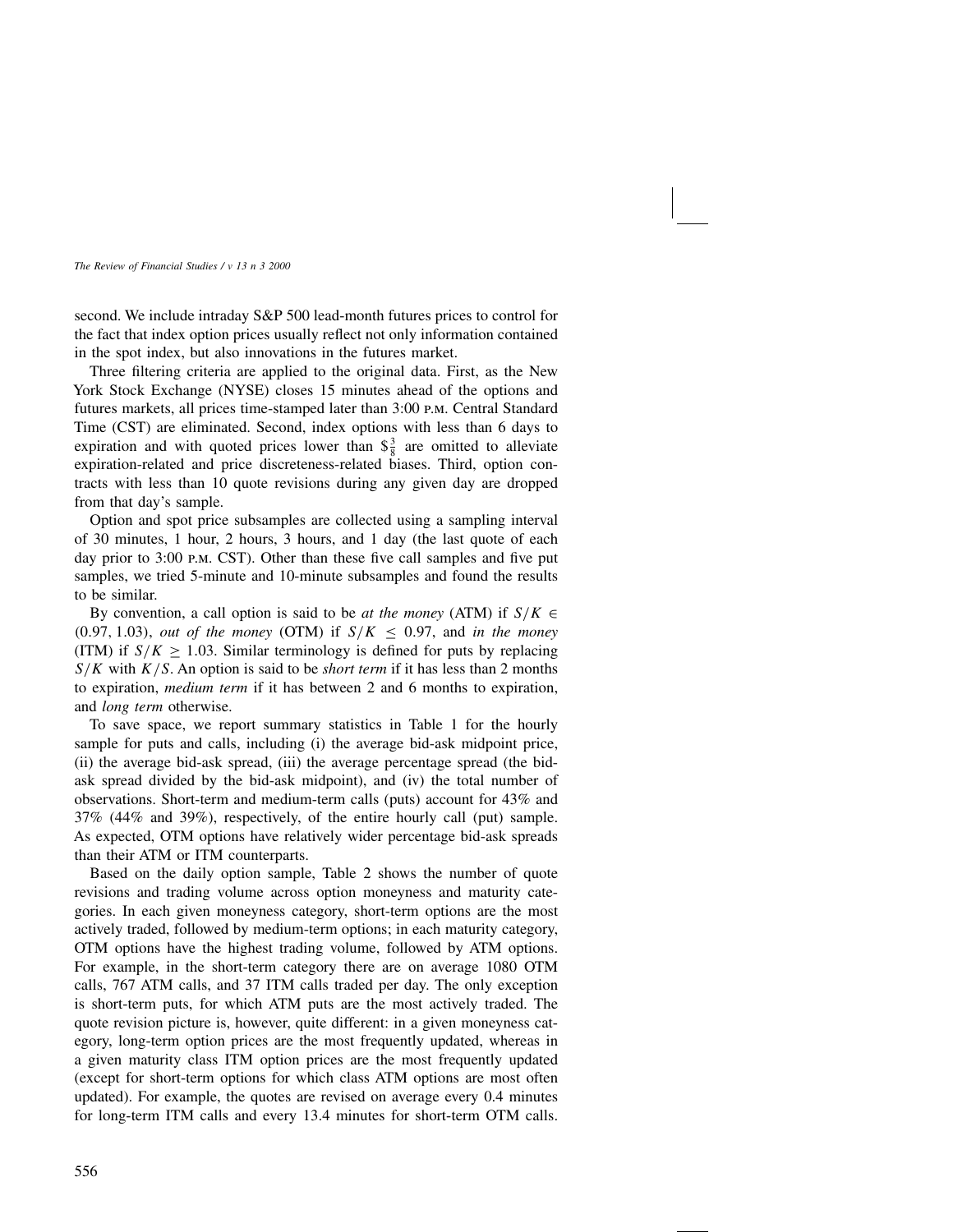|                                                                                                                                                                                                    |                                   | Calls               |                                                           |          |                    | Puts                                                                                                                                                                                                                                                                                                                                                                                                                                                                                                                                                                                                                   |                                              |          |
|----------------------------------------------------------------------------------------------------------------------------------------------------------------------------------------------------|-----------------------------------|---------------------|-----------------------------------------------------------|----------|--------------------|------------------------------------------------------------------------------------------------------------------------------------------------------------------------------------------------------------------------------------------------------------------------------------------------------------------------------------------------------------------------------------------------------------------------------------------------------------------------------------------------------------------------------------------------------------------------------------------------------------------------|----------------------------------------------|----------|
| Moneyness                                                                                                                                                                                          |                                   | Term-to-Expiration  |                                                           |          |                    | Term-to-Expiration                                                                                                                                                                                                                                                                                                                                                                                                                                                                                                                                                                                                     |                                              |          |
| $\frac{k}{r}$ for puts)                                                                                                                                                                            | Short                             | Medium              | Long                                                      | Subtotal | Short              | Medium                                                                                                                                                                                                                                                                                                                                                                                                                                                                                                                                                                                                                 | Long                                         | Subtotal |
|                                                                                                                                                                                                    | $$1.35$<br>$($0.10)$              | \$3.72<br>(\$0.24)  | $$10.34$<br>$($0.51)$<br>$[5.37%]$                        |          | $$2.05$<br>$$0.15$ | $\begin{array}{c} $5.74 \ (80.32) \ (5.97\%)\ \end{array}$                                                                                                                                                                                                                                                                                                                                                                                                                                                                                                                                                             | $$12.52$<br>(\$0.57)<br>(4.58%)              |          |
|                                                                                                                                                                                                    |                                   |                     |                                                           |          |                    |                                                                                                                                                                                                                                                                                                                                                                                                                                                                                                                                                                                                                        |                                              |          |
|                                                                                                                                                                                                    | (7.64%)                           | (6.93%)             |                                                           |          | [7.40%]            |                                                                                                                                                                                                                                                                                                                                                                                                                                                                                                                                                                                                                        |                                              |          |
|                                                                                                                                                                                                    | [667]                             |                     | 1369]                                                     | [3465]   | 2499]              | 2396]                                                                                                                                                                                                                                                                                                                                                                                                                                                                                                                                                                                                                  |                                              | [6907]   |
|                                                                                                                                                                                                    |                                   | 13.29               |                                                           |          | 6.95               | 11.56                                                                                                                                                                                                                                                                                                                                                                                                                                                                                                                                                                                                                  |                                              |          |
|                                                                                                                                                                                                    |                                   |                     |                                                           |          | (0.36)             |                                                                                                                                                                                                                                                                                                                                                                                                                                                                                                                                                                                                                        |                                              |          |
|                                                                                                                                                                                                    | $7.13$<br>$(0.36)$<br>$(5.75%)$   | $(0.50)$<br>{4.23%} | $25.53$<br>$(0.74)$<br>$(2.96\%)$                         |          | [5.62%]            | $(0.46)$<br>{4.15%}<br>[6253]                                                                                                                                                                                                                                                                                                                                                                                                                                                                                                                                                                                          | $[2\,0\,1\,2] \atop [0.62) \atop [3.36\%] }$ |          |
|                                                                                                                                                                                                    | [7892]                            |                     | [2891]                                                    | 15854]   | [8496]             |                                                                                                                                                                                                                                                                                                                                                                                                                                                                                                                                                                                                                        |                                              | 18148    |
|                                                                                                                                                                                                    |                                   | 29.44               |                                                           |          | 39.51              | 44.75                                                                                                                                                                                                                                                                                                                                                                                                                                                                                                                                                                                                                  |                                              |          |
|                                                                                                                                                                                                    | $24.43$<br>$(0.84)$<br>$[3.57\%]$ | $(0.70)$            | $\begin{array}{c} 38.16 \\ (0.80) \\ (2.09\%)\end{array}$ |          | (0.91)             | $(0.70)$                                                                                                                                                                                                                                                                                                                                                                                                                                                                                                                                                                                                               | $[3399] \n37.41 \n(0.71) \n(0.71) \n(2.05%)$ |          |
|                                                                                                                                                                                                    |                                   | $\{2.45\%$          |                                                           |          | (2.83%)            | (1.90%                                                                                                                                                                                                                                                                                                                                                                                                                                                                                                                                                                                                                 |                                              |          |
|                                                                                                                                                                                                    | [4216]                            | [4462]              | 1963]                                                     | 10641    | 10957              | 109231                                                                                                                                                                                                                                                                                                                                                                                                                                                                                                                                                                                                                 | [3283]                                       | [25163]  |
| Subtota                                                                                                                                                                                            | 12775]                            | 109621              | [6223]                                                    | [29960]  | 21952]             |                                                                                                                                                                                                                                                                                                                                                                                                                                                                                                                                                                                                                        | 8694                                         | 50218    |
| August 31, 1994. The option prices are sampled every hour, with seven observations per contract per day. S stands for the S&P 500 spot index and K the exercise price. OTM, ATM, and ITM stand for |                                   |                     |                                                           |          |                    | out of the money, at the money, and in the money, respectively. Short-, medium-, and long-term refer to options with less than 60 days, with 60-180 days, and with more than 180 days, respectively, to<br>For each option moneyness/maturity category, the reported numbers are (i) the average quoted bid-ask in photo average bid-ask spread (ask price minus bid price, in parentheses), (iii) the<br>average percentage bid-ask spread spread divided by the bid-ask midpoint, in curly brackets), and (iv) the total number of observations (in brackets). The sample period extends from March 1, 1994, through |                                              |          |

Summary statistics of the hourly S&P 500 option sample **Summary statistics of the hourly S&P 500 option sample Table 1**

expiration.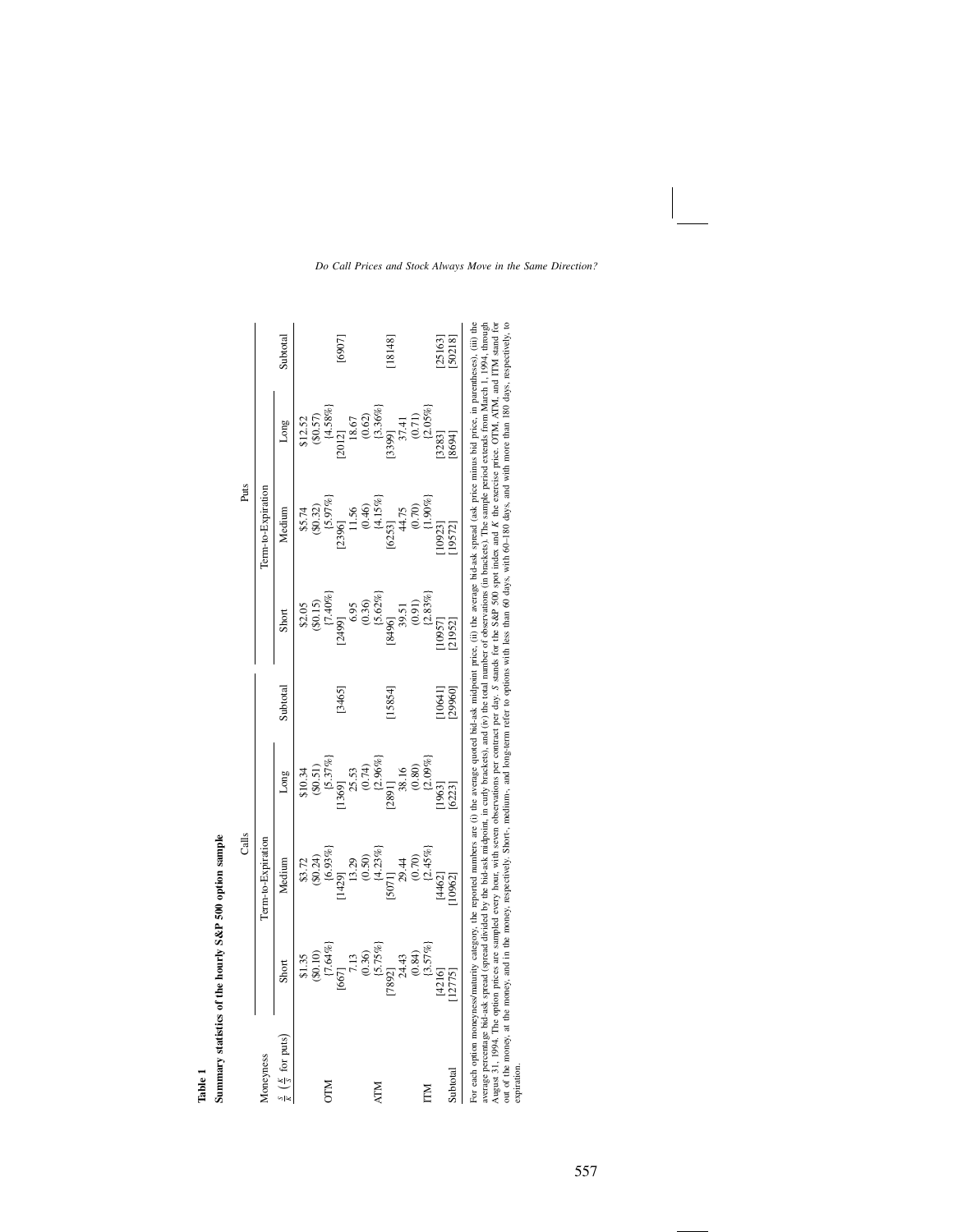#### **Table 2 Trading characteristics of S&P 500 calls and puts**

|            |                         |       | Calls<br>Term-to-Expiration |      |       | Puts<br>Term-to-Expiration |      |
|------------|-------------------------|-------|-----------------------------|------|-------|----------------------------|------|
| Moneyness  |                         | Short | Medium                      | Long | Short | Medium                     | Long |
| <b>OTM</b> | No. of quote revisions  | 29    | 24                          | 285  | 43    | 42                         | 242  |
|            | No. of contracts traded | 1080  | 833                         | 164  | 784   | 261                        | 139  |
| <b>ATM</b> | No. of quote revisions  | 98    | 154                         | 784  | 123   | 78                         | 398  |
|            | No. of contracts traded | 767   | 210                         | 34   | 1000  | 198                        | 109  |
| <b>ITM</b> | No. of quote revisions  | 43    | 704                         | 886  | 40    | 902                        | 683  |
|            | No. of contracts traded | 37    | 3                           | 2    | 31    | 15                         | 54   |

Reported below for each option moneyness/maturity category are (i) the average number of quote revisions per option contract per day, and (ii) the average number of contracts traded per option per day (trading volume). The sample period extends from March 1, 1994, through August 31, 1994. OTM, ATM, and ITM stand for out of the money, at the money, and in the money, respectively. Short-, medium-, and long-term refer to options with less than 60 days, with 60–180 days, and with more than 180 days, respectively, to expiration.

Overall the more sensitive an option's value to the underlying price movements, the more frequently updated the option price.

To explain these observed patterns, it is worthwhile to briefly describe how the S&P 500 options market is structured. On the Chicago Board Options Exchange (CBOE), there are designated market makers who are responsible for the continual implementation of an "auto-quote" computer program. While other market makers can always offer more competitive quotes, the bid and ask quotes generated by the auto-quote program can at the minimum serve as the last source of liquidity and are binding up to 10 contracts. For each option contract, the designated market maker is responsible for providing a volatility input into the auto-quote program, where the volatility input may differ across option moneyness and maturity and may change with market conditions. Once the volatility value is given, the computer program automatically updates the quotes as the underlying index changes. For longterm ITM options, their quotes are more frequently revised even though they are rarely traded, because they have a delta very close to one. On the other hand, short-term OTM options have a delta close to zero and hence are relatively insensitive to underlying price changes. Given the minimum tick size of  $\$\frac{1}{16}$  or  $\$\frac{1}{8}$ , their quotes are therefore rarely adjusted even though they tend to be actively traded.

## **3. Violations of Model Predictions**

Based on the predictions given in Section 1.2, we define four distinct types of violation by the family of one-dimensional diffusion models:

- **Type I violation:**  $\Delta S \Delta C < 0$ , that is, either  $\Delta S > 0$  but  $\Delta C < 0$ , or  $\Delta S < 0$  but  $\Delta C > 0$ . Likewise, for puts, either  $\Delta S > 0$  but  $\Delta P > 0$ , or  $\Delta S < 0$  but  $\Delta P < 0$ .
- **Type II violation:**  $\Delta S \neq 0$  but  $\Delta C = 0$ . For puts,  $\Delta S \neq 0$  but  $\Delta P = 0$ .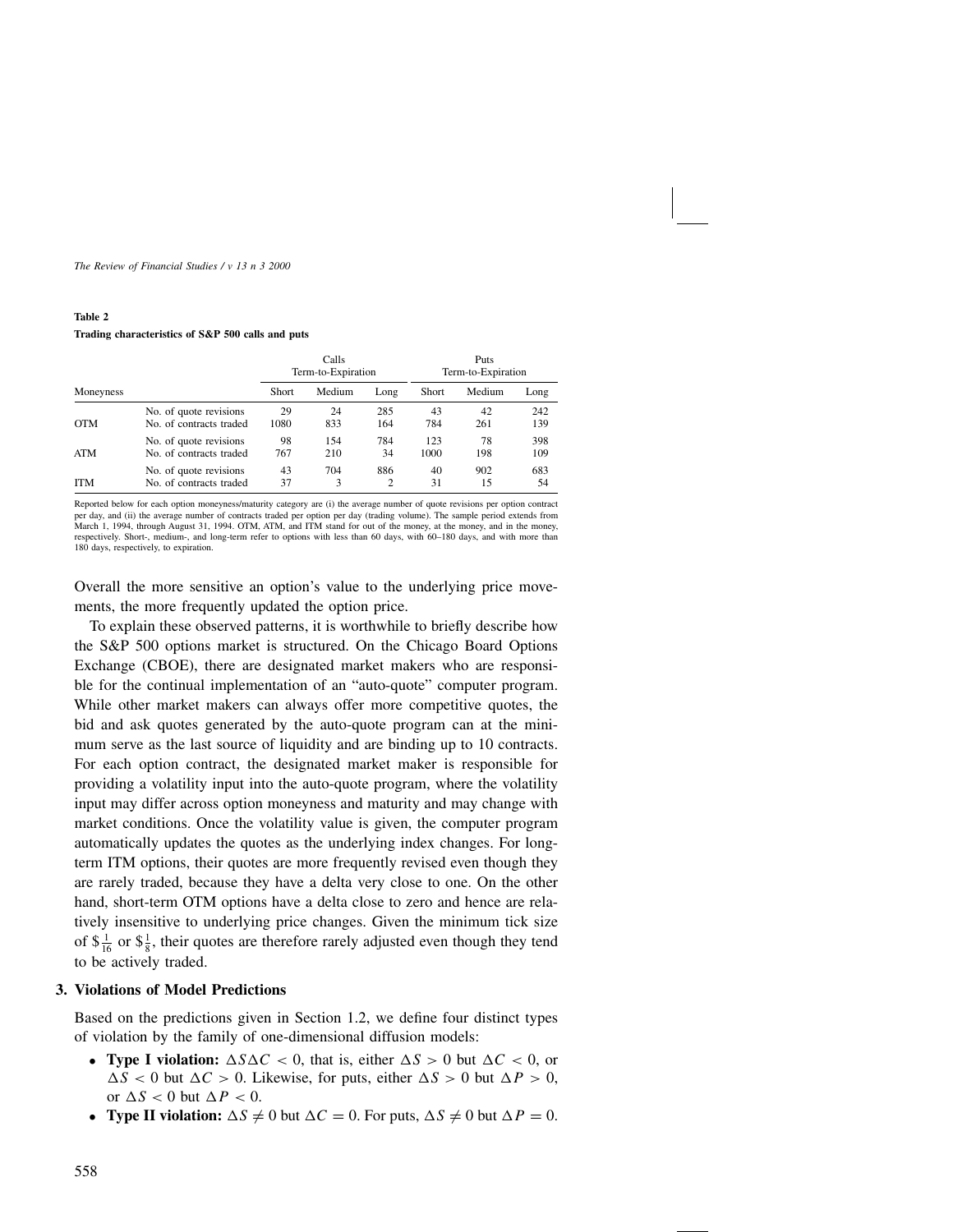- **Type III violation:**  $\Delta S = 0$  but  $\Delta C \neq 0$ . For puts,  $\Delta S = 0$  but  $\Delta P \neq 0.$
- **Type IV violation:**  $\Delta C / \Delta S > 1$ ,  $\Delta S \neq 0$ . For puts,  $\Delta P / \Delta S < -1$ ,  $\Delta S \neq 0.$

In the discussions to follow, we first present an overall picture regarding the four types of violations. Then we proceed to examine the violations from several perspectives, including the magnitude of violation, market microstructure effects, the potential role of time decay, violations of put-call parity, and regularity of occurrence.

## **3.1Overall picture of empirical option price dynamics**

Table 3 reports the respective occurrence frequencies of type I–type IV violations, each as a percentage of total observations in a given sample. Several systematic patterns emerge from this table. First, when the underlying index goes up (down), quite frequently call prices go down (up) and put prices go up (down), a phenomenon fundamentally inconsistent with the monotonicity and the perfect correlation properties of one-dimensional diffusion models. This is true regardless of sampling frequency and whether the cash index or the futures price is used as a surrogate for the underlying asset. For example, when price changes are sampled every hour, call prices and the underlying asset move in opposite directions (i.e., type I violations) 13.9% of the time when the cash index is used as the spot asset and 11.9% of the time when the futures price is used; put prices move in the same direction with the underlying asset 13.4% or 11.9% of the time, depending on whether the cash index or futures are used as the underlying asset. The occurrence of type I violations is remarkably persistent across all the sampling frequencies. For instance, based on the cash index, the occurrence of type I violations increases from 11.6% of the time (at the 30-minute sampling frequency) to 16.3% (at the 3-hour sampling frequency). When sampled daily, type I violations still account for 9.1% of the observations.

Type II violations also occur frequently, as shown in Table 3. In these cases call or put prices do not change, even after the underlying asset price has changed. But for this type of violation, the occurrence rate for calls decreases monotonically with the sampling interval, going from 35.6% of the time (at the 30-minute interval) to as low as 3.6% of the time (at the daily frequency). This suggests two possible explanations for type II violations: (i) The spot index and the futures price both change rapidly, but option prices change only slowly. Put differently, the options market is intrinsically slower than the spot and futures markets in adjusting to new information. (ii) Some changes in the underlying asset price are too small to warrant a change in call and put option prices, especially given a nontrivial minimum tick size or bid-ask spread. We will examine this issue later.

Type III violations are rare for both puts and calls and at each sampling frequency. This may not come as a surprise because the S&P 500 index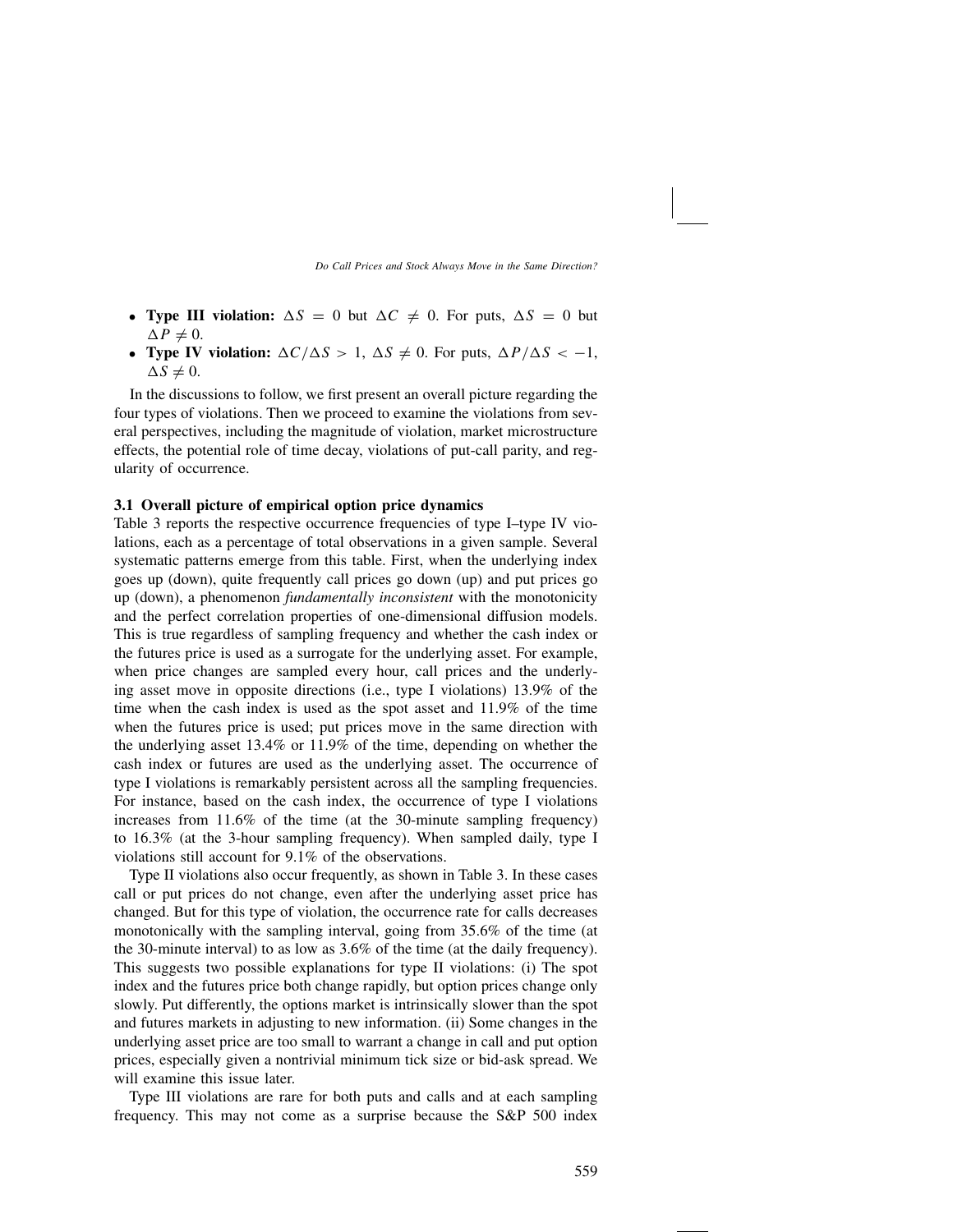|                      |                           |                      |                  |                | Violations by calls |                |                 |
|----------------------|---------------------------|----------------------|------------------|----------------|---------------------|----------------|-----------------|
| Sampling<br>interval | Number of<br>observations | Spot asset<br>used   | Type I<br>$(\%)$ | Type II<br>(%) | Type III<br>$(\%)$  | Type IV<br>(%) | Total<br>$(\%)$ |
| 30 minutes           | 51363                     | Cash index           | 11.6             | 35.6           | 0.5                 | 10.9           | 58.6            |
|                      |                           | Index futures        | 9.3              | 34.3           | 1.6                 | 7.3            | 52.5            |
| 1 hour               | 25680                     | Cash index           | 13.9             | 23.0           | 0.4                 | 11.0           | 48.3            |
|                      |                           | Index futures        | 11.9             | 22.2           | 1.6                 | 8.9            | 44.6            |
| 2 hours              | 12840                     | Cash index           | 13.4             | 11.8           | 0.5                 | 11.1           | 36.8            |
|                      |                           | Index futures        | 11.8             | 11.4           | 1.9                 | 9.8            | 34.9            |
| 3 hours              | 4280                      | Cash index           | 16.3             | 8.2            | 0.0                 | 11.7           | 36.2            |
|                      |                           | Index futures        | 15.8             | 7.7            | 2.5                 | 7.2            | 33.2            |
| 1 day                | 3587                      | Cash index           | 9.1              | 3.6            | 0.0                 | 11.5           | 24.2            |
|                      |                           | Index futures        | 7.2              | 3.5            | 0.0                 | 7.7            | 18.4            |
|                      |                           |                      |                  |                | Violations by Puts  |                |                 |
| 30 minutes           | 86088                     | Cash index           | 11.4             | 33.1           | 0.5                 | 12.8           | 57.8            |
|                      |                           | Index futures        | 9.9              | 32.0           | 1.6                 | 9.8            | 53.3            |
| 1 hours              | 43044                     | Cash index           | 13.4             | 20.9           | 0.4                 | 13.1           | 47.8            |
|                      |                           | Index futures        | 11.9             | 20.0           | 1.4                 | 10.5           | 43.8            |
| 2 hours              | 21522                     | Cash index           | 13.0             | 9.9            | 0.5                 | 13.7           | 37.1            |
|                      |                           | <b>Index futures</b> | 11.5             | 9.3            | 2.0                 | 10.2           | 33.0            |
| 3 hours              | 7174                      | Cash index           | 15.7             | 7.7            | 0.0                 | 13.4           | 36.8            |
|                      |                           | Index futures        | 13.5             | 7.2            | 1.8                 | 8.8            | 31.3            |
| 1 day                | 6321                      | Cash index           | 5.4              | 2.8            | 0.0                 | 13.2           | 21.4            |
|                      |                           | Index futures        | 6.5              | 2.7            | 0.0                 | 9.6            | 18.8            |

#### **Table 3 Violation occurrences by type and by sampling interval**

Reported are, respectively, type I, type II, type III, and type IV violation occurrence rates, each as a percentage of total observations at a given sampling interval:

| Type I: $\Delta S \cdot \Delta C < 0$ ,                      | $\Delta S \neq 0$ , $\Delta C \neq 0$ | (or, $\Delta S \cdot \Delta P > 0$ , $\Delta S \neq 0$ , | $\Delta P \neq 0$ , for puts) |  |
|--------------------------------------------------------------|---------------------------------------|----------------------------------------------------------|-------------------------------|--|
| Type II: $\Delta S \cdot \Delta C = 0$ ,                     | $\Delta S \neq 0$ , $\Delta C = 0$    | (or, $\Delta S \cdot \Delta P = 0$ , $\Delta S \neq 0$ , | $\Delta P = 0$ , for puts)    |  |
| Type III: $\Delta S \cdot \Delta C = 0$ ,                    | $\Delta S = 0, \quad \Delta C \neq 0$ | (or, $\Delta S \cdot \Delta P = 0$ , $\Delta S = 0$ ,    | $\Delta P \neq 0$ , for puts) |  |
| Type IV: $\frac{\Delta C}{\Delta S} > 1$ , $\Delta S \neq 0$ |                                       | $\left(\text{or, }\frac{\Delta P}{\Delta S} < -1\right)$ | $\Delta S \neq 0$ , for puts) |  |

The call (or put) option samples are separately obtained by sampling price changes once every (i) 30 minutes, (ii) 1 hour,<br>(iii) 2 hours, (iv) 3 hours, and (v) 1 day. The rows under "Cash index" are obtained by using the S those under "Index futures" by using the lead-month S\$P 500 futures, as a stand-in for the underlying asset.

and its futures price rarely stay unchanged during 30-minute or longer time intervals. Thus type III violations are not significant.

Type IV violations occur as frequently as 11.0% of the time for calls and 13.1% for puts at the hourly interval. That is, market makers tend to overadjust option quotes. However, our investigation suggests that type IV violations are closely related to the tick size restriction. To appreciate this point, take deep ITM call options (with delta close to 1) as an illustration. When the underlying index goes up by \$0.10, the implied increase in the call price is just \$0.10. Then if the minimum tick size is  $\frac{4}{8}$ , market makers can either keep the price quotes unchanged (which results in a type II violation) or bump the bid or ask up by \$0.125 (which then results in a type IV violation). The market makers will face this dilemma whenever the implied increase or decrease in option value is between k and  $(k+1)$  times the minimum tick size,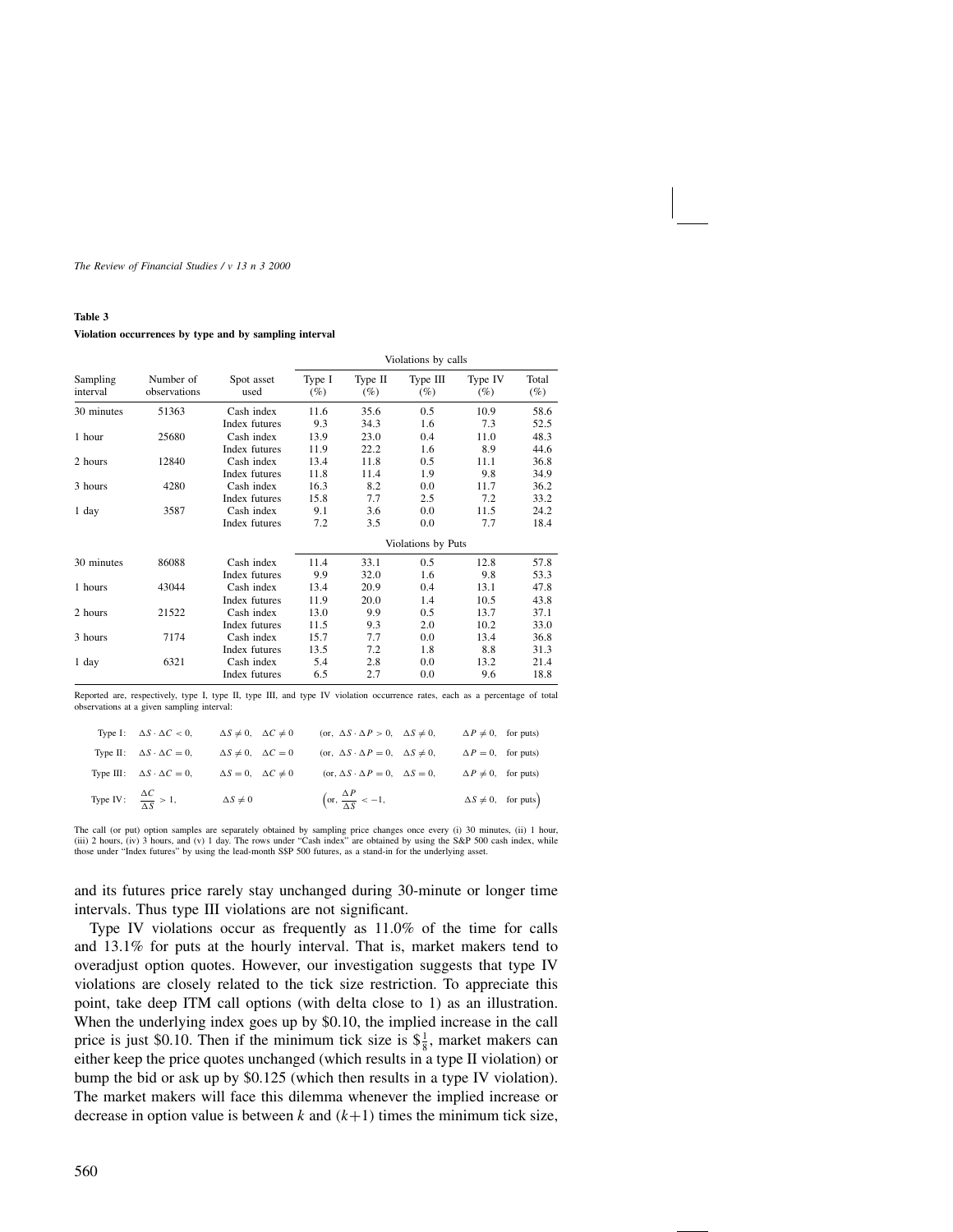for any integer  $k$ . Therefore, like type II violations, type IV violations are mostly due to minimum tick size.

The results in Table 3 are virtually insensitive to whether the cash index or the lead-month futures price is used as a stand-in for the unobservable underlying asset. Thus the reported violations are *not* due to the fact that some S&P 500 component stock prices are stale, or to the fact that market makers for the index options often update price quotes based on innovations that first occur on the S&P futures market [e.g., Fleming, Ostdiek, and Whaley (1996)].

To determine the sensitivity of the above-documented violations to any potential breakdowns in the put-call parity, we conduct another experiment. In this test, all matched put-call pairs (in the maturity and strike dimension) violating the put-call parity relationship,  $|\Delta C(t, \tau; K) - \Delta S - \Delta P(t, \tau; K)| < \eta$ , are excluded. Letting  $\eta$  represent one round of transaction costs (i.e., the sum total of bid-ask spread for the put-call pair), this accounts for roughly 3% of the intraday samples. See the recent work by Kamara and Miller (1995), who also find parity violations to be small. Next, the occurrence frequencies are recomputed with this new sample.2 Based on the cash index and hourly sample, the type I–type IV violation frequencies are 13.3%, 22.2%, 0.3%, and 11.9%, respectively. They are close to results reported in Table 3. With other sampling choices, the results are essentially the same. As a consequence, eliminating put-call parity violations will not overturn our empirical findings.

By the internal working of the put-call parity, note that a type IV violation for calls amounts to a type I violation for puts, and the reverse holds as well. To assess whether such connections will distort our inferences, we again construct a matched sample of puts and calls. Then we count observations for which the call (put) is a type I, and the put (call) a type IV, violation. At the representative hourly interval, this frequency is 2.8% (2.6%) for the cash index and 2.6% (2.1%) for index futures. Thus when violation interactions due to put-call parity are neutralized in Table 3, one is still left with a significantly large 11.1% of type I violations for calls and 10.8% for puts. Most documented type I violations cannot be due to tick size or bid-ask spread. The reason is that when the underlying asset goes down in value, regardless of bid-ask spread or tick size, the market makers can choose not to change the bid or ask price for, say, a call, instead of marking its bid or ask price upward (unless the true option value is driven by more than just the underlying asset price). We will address the impact of time decay and other market microstructure-related issues shortly.

<sup>&</sup>lt;sup>2</sup> In generating the matched put-call sample, the sample size diminished significantly. To get a sense of this reduction, if the hourly call (put) sample has 25,680 (43,044) observations, the corresponding matched putcall sample only has 19,338 observations (compare the sample sizes in Tables 3 and 4). Persuaded by this constraint, the original call (or put) sample is retained in our later empirical work unless stated otherwise.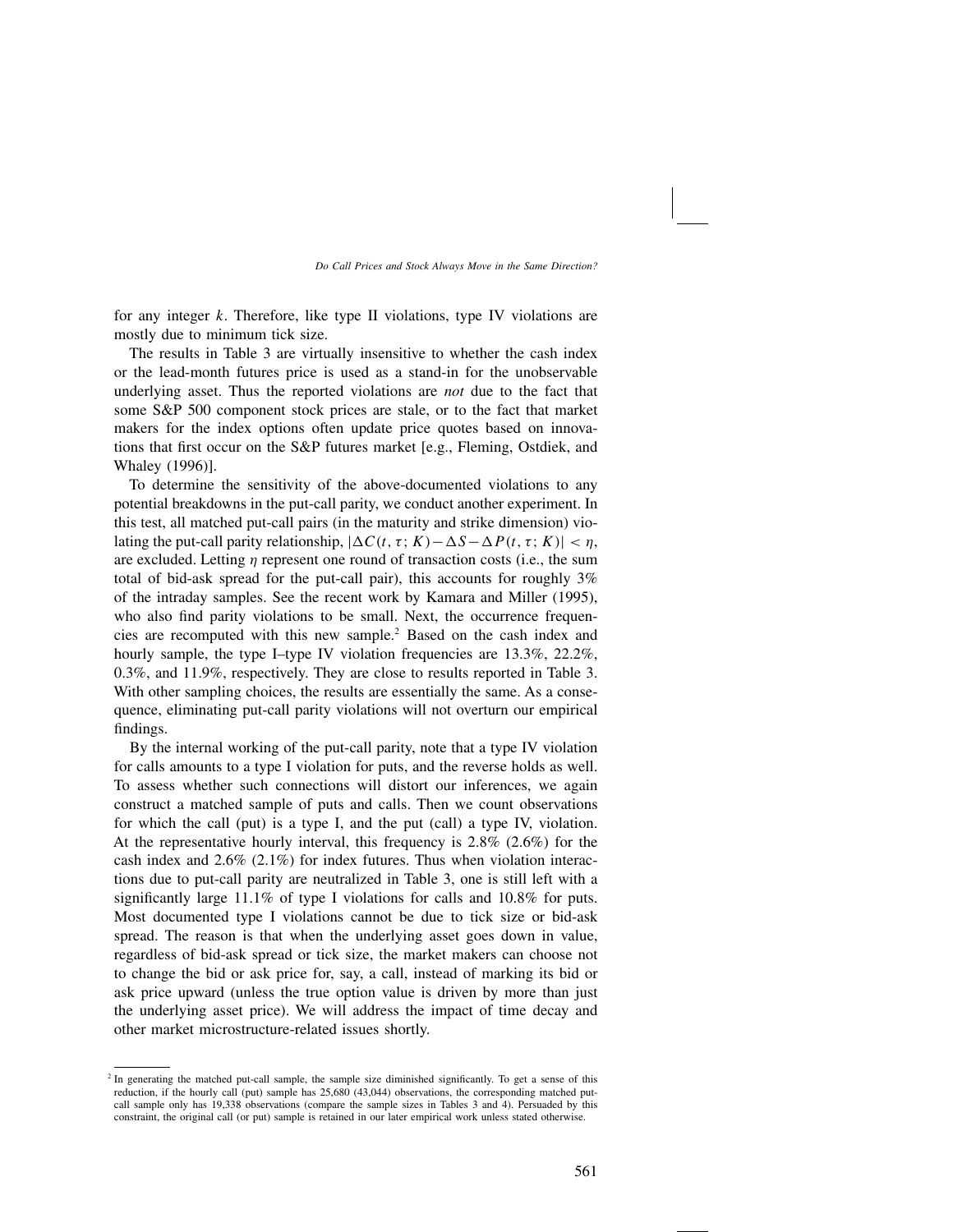The overall picture can be summarized as follows. The occurrence of type I violations is robust, persistent, and relatively stable across different sampling intervals. Type II violations occur quite often, especially when sampling takes place as frequently as every half hour. But the fact that the type II occurrence rate decreases with the sampling interval indicates that they are highly sensitive to tick size or bid-ask spread. With types I–IV added together, the overall occurrence rate is as high as 48.3% of the time for calls and 47.8% for puts, based on the 1-hour sampling intervals. At the daily sampling frequency, the overall occurrence rates are reduced to 24.2% for calls and 21.4% for puts.

The frequent occurrence of type I violations represents strong evidence against the predictions of all one-dimensional diffusion option pricing models. Call and put prices do not change monotonically with the underlying price. Given the quality of the intraday S&P index option data, one cannot discard these type I observations from the sample (they are 16.3% of the total). One may point out that in order to reflect different market conditions, the designated market maker at the options exchange generally changes the volatility inputs to the auto-quote computer program over time. Depending on whether and how the volatility input is changed, the resulting option price quotes may not move in tandem with the underlying index as dictated by one-dimensional diffusion models, therefore the documented patterns are simply consequences of how the price quotes are generated. However, from the perspective of both an outside observer and an option pricing model developer, the way in which the prices are generated may not be as important. Perhaps the more important issue is whether the quoted prices are binding and valid. If they are, then an acceptable option pricing model's predictions must be consistent with the observed option price dynamics.3

## **3.2 How often do call and put prices go up or down together?**

In this section we answer two related questions: (i) How often do call and put prices go up or down together? And (ii) when call and put prices move together, are they more likely to go down than to go up together? If call and put prices indeed change in the same direction, one of them must be changing in a way inconsistent with the predictions of Proposition 1. Thus we still refer to such occurrences as "violations" of the model predictions. Specifically, for a fixed  $\tau$  and a given K, we distinguish among the four cases below:

- **Type A violation:**  $\Delta S(t) > 0$ , but  $\Delta C(t, \tau, K) > 0$  and  $\Delta P(t, \tau, K) > 0$ .
- **Type B violation:**  $\Delta S(t) > 0$ , but  $\Delta C(t, \tau; K) < 0$  and  $\Delta P(t, \tau; K) < 0$ .
- **Type C violation:**  $\Delta S(t) < 0$ , but  $\Delta C(t, \tau; K) > 0$  and  $\Delta P(t, \tau; K) > 0$ .
- **Type D violation:**  $\Delta S(t) < 0$ , but  $\Delta C(t, \tau; K) < 0$  and  $\Delta P(t, \tau; K) < 0$ .

<sup>&</sup>lt;sup>3</sup> It is possible that in a given type I violation, the number of contracts at which the changed bid or ask price is binding may be small (e.g., 10 contracts). Consequently the ability to trade and profit from such violations may be limited. While the economic significance of trading on type I and other violations is an interesting topic, the Berkeley Options Database does not include information on bid or ask sizes. Hence we cannot address this and other related issues in detail.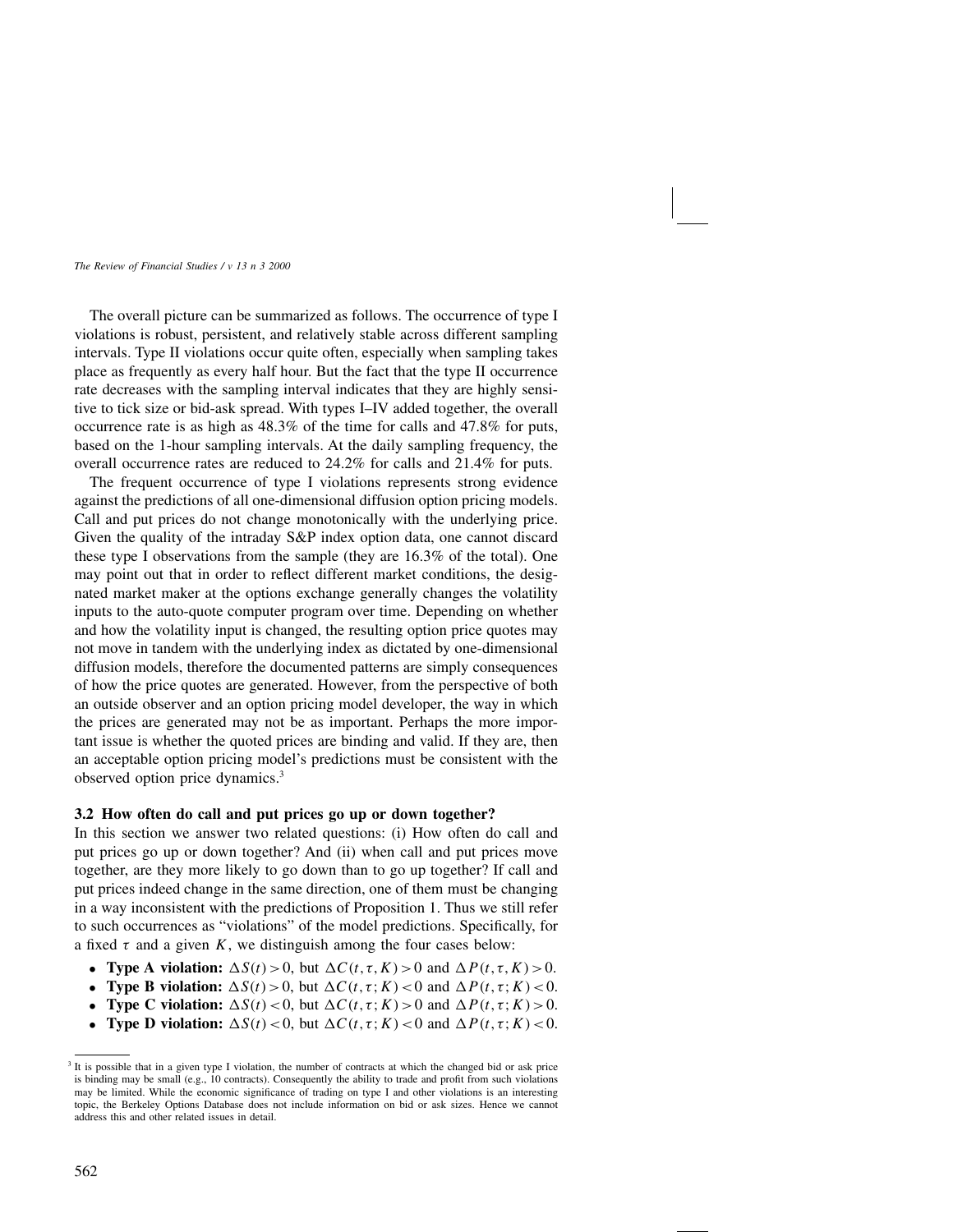To ensure that any of the violations is not due to a violation of the put-call parity, we exclude all pairs of call and put price changes that violate the put-call parity (about 3%).

For each sampling frequency, Table 4 reports [Total  $(\%)$ ], the percentage of observed put-call pairs that represent type A, B, C, or D violations. Again, we begin with the results based on the cash index. The occurrence rate for any type of joint violation lies between 0.7% and 6.6%, and it increases with the intraday sampling interval. For example, the type A violation frequency is 2.0% at the 30-minute, 2.7% at the 1-hour, 2.9% at the 2-hour, and 3.0% at the 3-hour sampling interval. As a result, the total percentage of observed putcall pairs that represent a joint violation (type A through type D altogether) also increases with the intraday sampling interval.

Note that at a given sampling interval, type B and type D violations are more likely to occur than type A and type C violations. That is, whether the underlying asset price is up or down, it is always more likely for both prices of a put-call pair to go down than to go up together. For instance, at the 3-hour sampling interval, we have the occurrence rate at 3.0% for type A, 5.2% for type B, 4.1% for type C, and 4.6% for type D violations. There are two possible contributing factors for this phenomenon. First, option premiums are subject to inevitable time decay as the options come closer to expiration, which affects option prices negatively. Thus, whether the underlying is up or down during a given time interval, both call and put prices

| Sampling<br>interval | Number of<br>observations | Spot asset<br>used | Type A<br>$(\%)$ | Type B<br>$(\%)$ | Type C<br>$(\%)$ | Type D<br>$(\%)$ | Total<br>$(\%)$ |
|----------------------|---------------------------|--------------------|------------------|------------------|------------------|------------------|-----------------|
| 30 minutes           | 39.074                    | Cash index         | 2.0              | 2.4              | 1.6              | 2.1              | 8.1             |
|                      |                           | Index futures      | 2.0              | 2.3              | 1.4              | 2.2              | 8.0             |
| 1 hour               | 19.338                    | Cash index         | 2.7              | 3.4              | 2.4              | 3.3              | 11.8            |
|                      |                           | Index futures      | 3.0              | 3.2              | 2.1              | 3.4              | 11.8            |
| 2 hours              | 9570                      | Cash index         | 2.9              | 4.4              | 3.1              | 3.9              | 14.3            |
|                      |                           | Index futures      | 3.1              | 4.0              | 2.8              | 3.9              | 13.8            |
| 3 hours              | 3226                      | Cash index         | 3.0              | 5.2              | 4.1              | 4.6              | 16.9            |
|                      |                           | Index futures      | 4.2              | 5.8              | 2.6              | 3.4              | 16.0            |
| 1 day                | 2482                      | Cash index         | 0.9              | 6.6              | 0.7              | 2.6              | 10.8            |
|                      |                           | Index futures      | 0.7              | 4.9              | 0.9              | 4.2              | 10.7            |

#### **Table 4 Joint violation occurrences by type and by sampling interval**

For matched pairs of call and put options (i.e., the call and the put with the same strike price and maturity), reported below are type A, type B, type C, and type D violation rates, each as a percentage of total observations at a given sampling interval:

|  | Type A: $\Delta S > 0$ , $\Delta C > 0$ , $\Delta P > 0$ |  |
|--|----------------------------------------------------------|--|
|  | Type B: $\Delta S > 0$ , $\Delta C < 0$ , $\Delta P < 0$ |  |
|  | Type C: $\Delta S < 0$ , $\Delta C > 0$ , $\Delta P > 0$ |  |
|  | Type D: $\Delta S < 0$ , $\Delta C < 0$ , $\Delta P < 0$ |  |

The samples are separately obtained by sampling price changes once every (i) 30 minutes, (ii) 1 hour, (iii) 2 hours, (iv) 3 hours, and (v) 1 day. The rows under "Cash index" are obtained by using the S&P 500 cash index, while those under "Index futures" by using the lead-month S&P 500 futures, as a stand-in for the underlying asset. Observations that violate the put-call parity are dropped from the sample.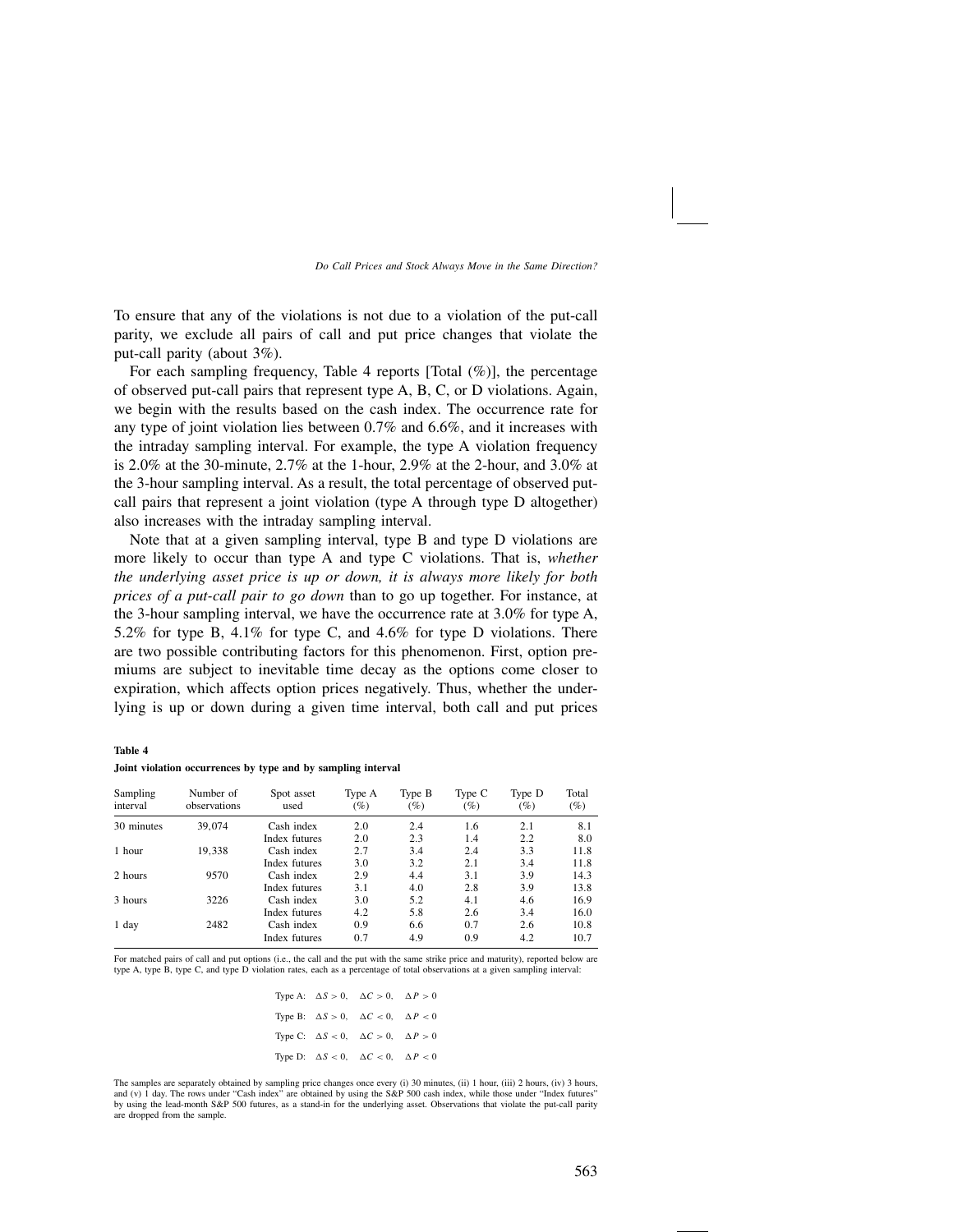have a slightly stronger tendency to go down together than to go up. Second, suppose that we go beyond the one-dimensional diffusion models and allow volatility to be stochastic over time [say, as in Heston (1993)]. Then volatility is generally believed to be negatively correlated with stock returns: When the stock price goes up, volatility is likely to go down, and vice versa. As volatility affects option premiums positively, a stock price increase-induced decline in volatility will exert a negative impact on both put and call premiums. If volatility effect dominates stock price effect, both put and call prices will decrease together. This reasoning, however, only helps explain why type B violations are more likely to occur than type A violations, $4$  but not the finding that when the underlying goes down, type D violations are more likely than type C violations. In actuality, the documented patterns in Table 4 should be mostly due to the joint working of both the time decay and the negatively correlated volatility factor: When the underlying price goes up, both the lower volatility and the time decay factor should make call and put premiums lower. This joint working hypothesis is also consistent with the fact that in Table 4, the type B occurrence frequency is, at each given sampling interval, higher than type D, that is, it is more likely for call and put prices to go down together in a rising than in a declining stock market. This is especially true at the daily sampling interval, in which case the likelihood for a pair of put-call prices to go down together is 6.6% in a rising day and 2.6% in a declining day. $5$ 

To continue the above theme, observe that the rates at which put-call pairs move up or down together differ significantly between interday and intraday intervals. Specifically, as noted earlier, when the intraday sampling interval increases successively from 30minutes to 3 hours, the occurrence rates for type A, type C, and type D each increase monotonically. But changing from the 3-hour sampling interval to the daily interval, we see the occurrence rates for all three types going down (e.g., from 4.1% to 0.7% for type C). It is particularly striking that during intraday intervals, put and call prices go up together, ranging from 3.6% to 7.1% of the time (type A and type C combined), but from day to day, it is relatively rare for put and call prices to go up together (about 1.6%). This is puzzling. Why do option prices behave differently intraday than interday? Finally, as seen in Table 4, the results

<sup>4</sup> Implicit in this discussion is the assumption that when volatility and underlying price changes are negatively correlated, the probability for volatility to decrease is, conditional on an underlying price increase, higher than for volatility to increase. As the simulations will show in a later section, this implicit assumption holds at least under the stochastic volatility model framework. From another standpoint, a vast GARCH literature has pinpointed that index volatility increases substantially more when the level of the index unexpectedly goes down than when it unexpectedly goes up [see Glosten, Jagannathan, and Runkle (1993), Amin and Ng (1997), and Kroner and Ng (1998)].

 $<sup>5</sup>$  It is worthwhile to acknowledge that the documented type A–D joint violations are related to type I (type IV)</sup> violations for calls, and type IV (type I) violations for puts, provided the put-call parity is strictly satisfied. To see this point, note that type B and type C violations imply that the call is a type I and the put a type IV violation. By the same logic, type A and type D violations imply that the call is a type IV and the put a type I violation.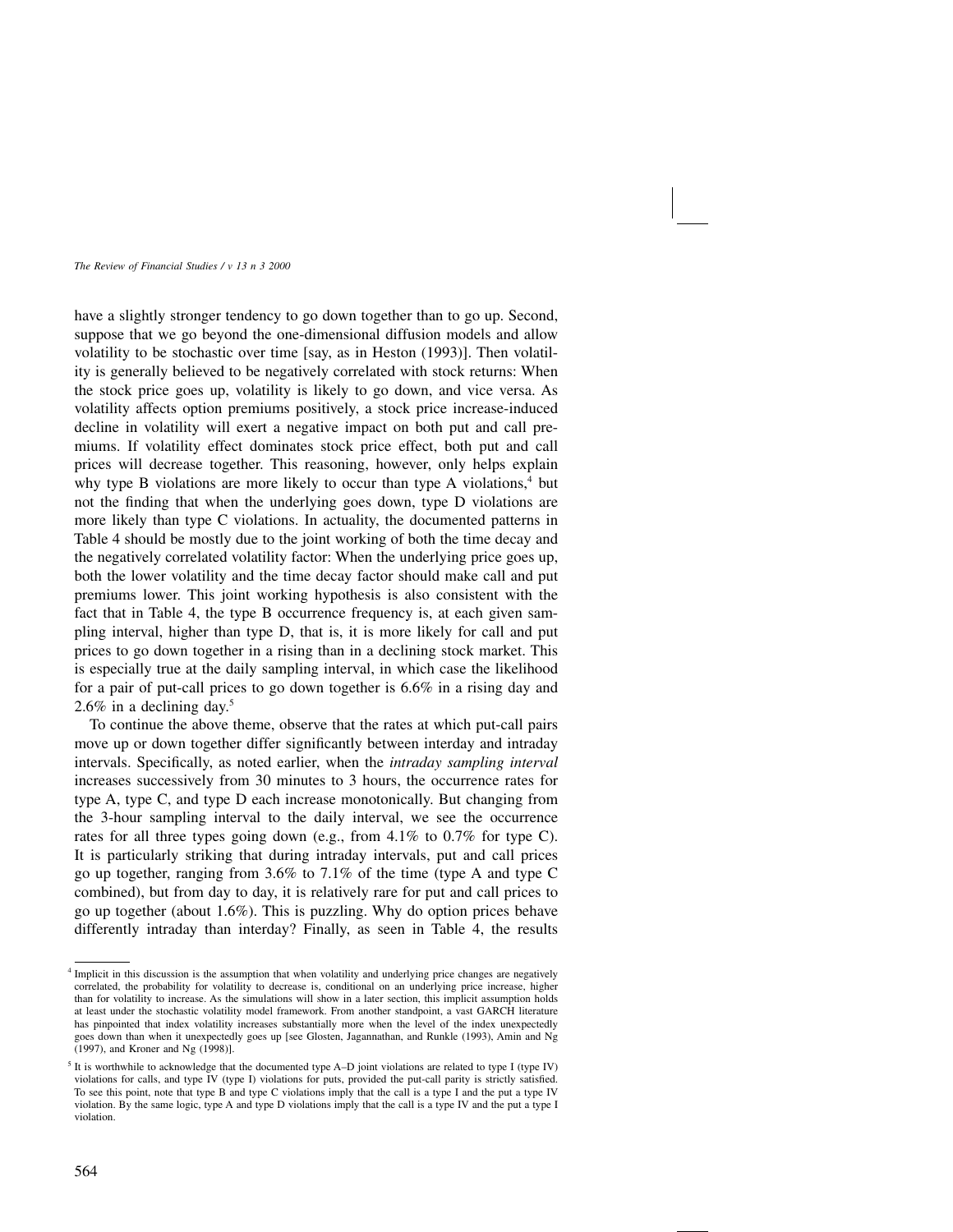hold even if we replace the cash index with the lead-month futures price as a stand-in for the unobservable underlying asset.

## **3.3 Do violation occurrences differ**

## **across moneyness and maturity?**

We now study the structure of violation occurrences across moneyness and maturity. For this we focus on the hourly call option sample, as the results are similar for puts and for other sampling intervals.

As a first check we plot, in Figure 1, the hourly changes in call prices against those in the S&P 500 index during the same interval, for nine different moneyness-maturity categories. For almost every category of calls, there is a significant number of  $(\Delta S, \Delta C)$  pairs that lie in the second and the fourth quadrants of each plot, which should not occur if the predictions by onedimensional diffusion models were consistent with option price dynamics. Visually, OTM and ATM calls of each term to expiration seem to have more  $(\Delta S, \Delta C)$  observations in the second and the fourth quadrants. When the lead-month futures price is used in place of the cash index, the resulting plots are similar to those in Figure 1, but with slightly more scattered points (see Figure 2).

More precisely, in Table 5 we report six numbers for each moneyness maturity category: (i) occurrence rate (as a percentage of total observations in the moneyness maturity category) of type I, type II, type III, and type IV violations combined; (ii) occurrence rate of type I violations; (iii) occurrence rate of type I violations in which the underlying price goes down but the call price goes up; (iv) occurrence rate of type I violations in which the underlying asset goes up but the call price goes down; (v) type II violation rate; and (vi) type IV violation rate. We again use both the cash index and the lead-month futures price to determine changes in the underlying asset.

We start with the cash index-based results in Table 5. Of a given term to expiration, OTM calls violate the model predictions most frequently, followed by ATM and then ITM calls (except for short-term options, in which case the ITM calls come second and the ATM calls are last). The fact that the combined violation rate is much higher for the relatively cheaper calls (i.e., OTM calls and short-term calls) suggests that market microstructure factors must be playing a role. This is especially evident from the patterns of type II violations. Of a given maturity, the OTM calls in Table 5 have the most frequent type II violations, followed by ATM and ITM calls (except for shortterm ones). This is the case because, as discussed before, the OTM calls have the lowest option deltas and hence are least sensitive to underlying price changes. Thus, unless the market moves drastically, the implied change in value for an OTM call may not be large enough to overcome the minimum tick size of  $\$\frac{1}{16}$  or  $\$\frac{1}{8}$ . For type IV violations, ITM options have the highest violation rate and OTM options the least. Note that type IV violations are as high as 23.6% for short-term ITM options and only 0.4% for short-term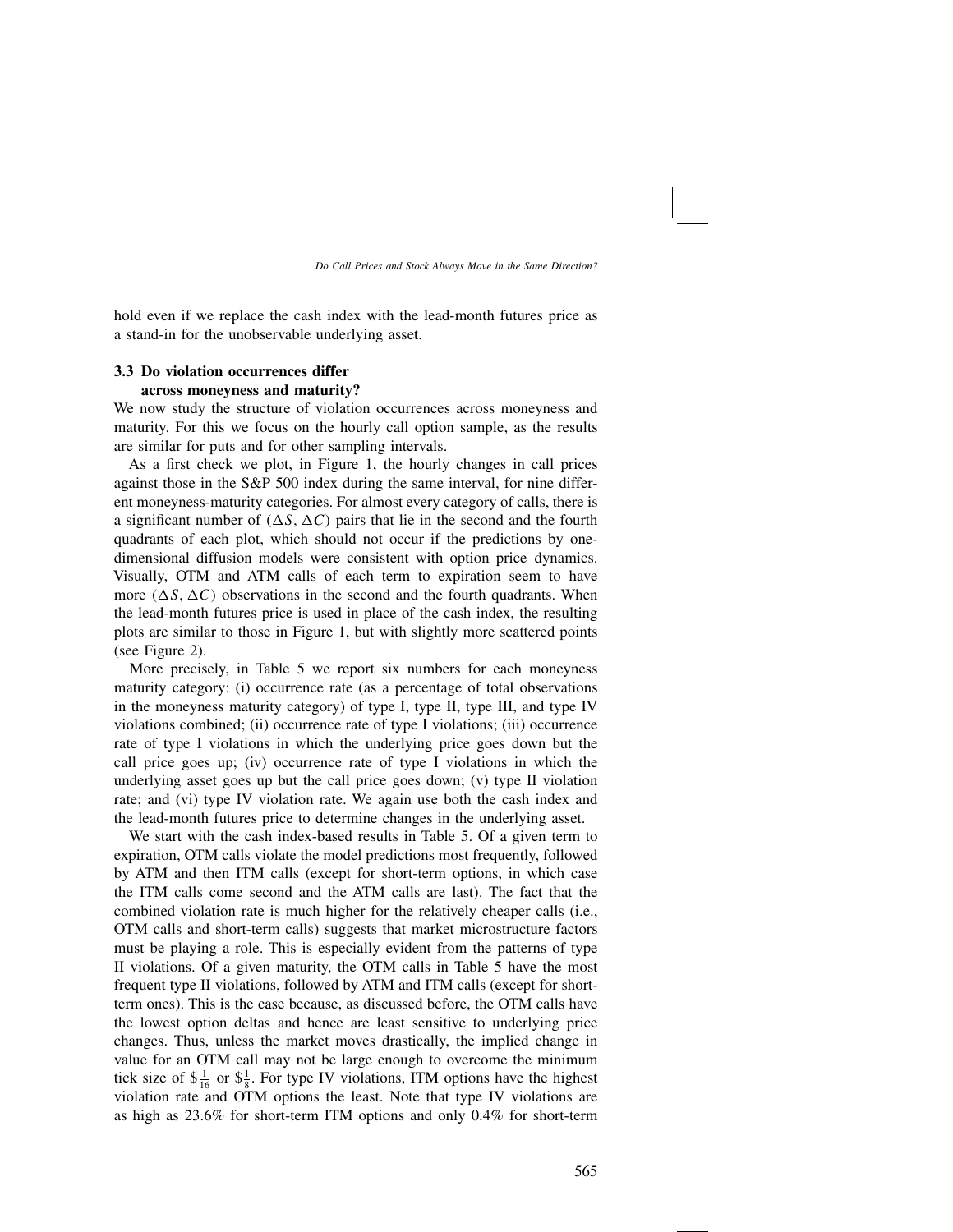

**Figure 1**<br>For all calls of a given moneyness/maturity group, their price changes (denoted by  $\Delta C$ ) are plotted against the underlying S&P 500 cash index changes<br>(denoted by  $\Delta S$ ). All price changes are sampled every hou For all calls of a given moneyness/maturity group, their price changes (denoted by C) are plotted against the underlying S&P 500 cash index changes (denoted by S). All price changes are sampled every hour for the period from March 1, 1994, to August 31, 1994. OTM, ATM, and ITM stand for out of the money, at the money, and in the money options, respectively. of the money, at the money, and in the money options, respectively.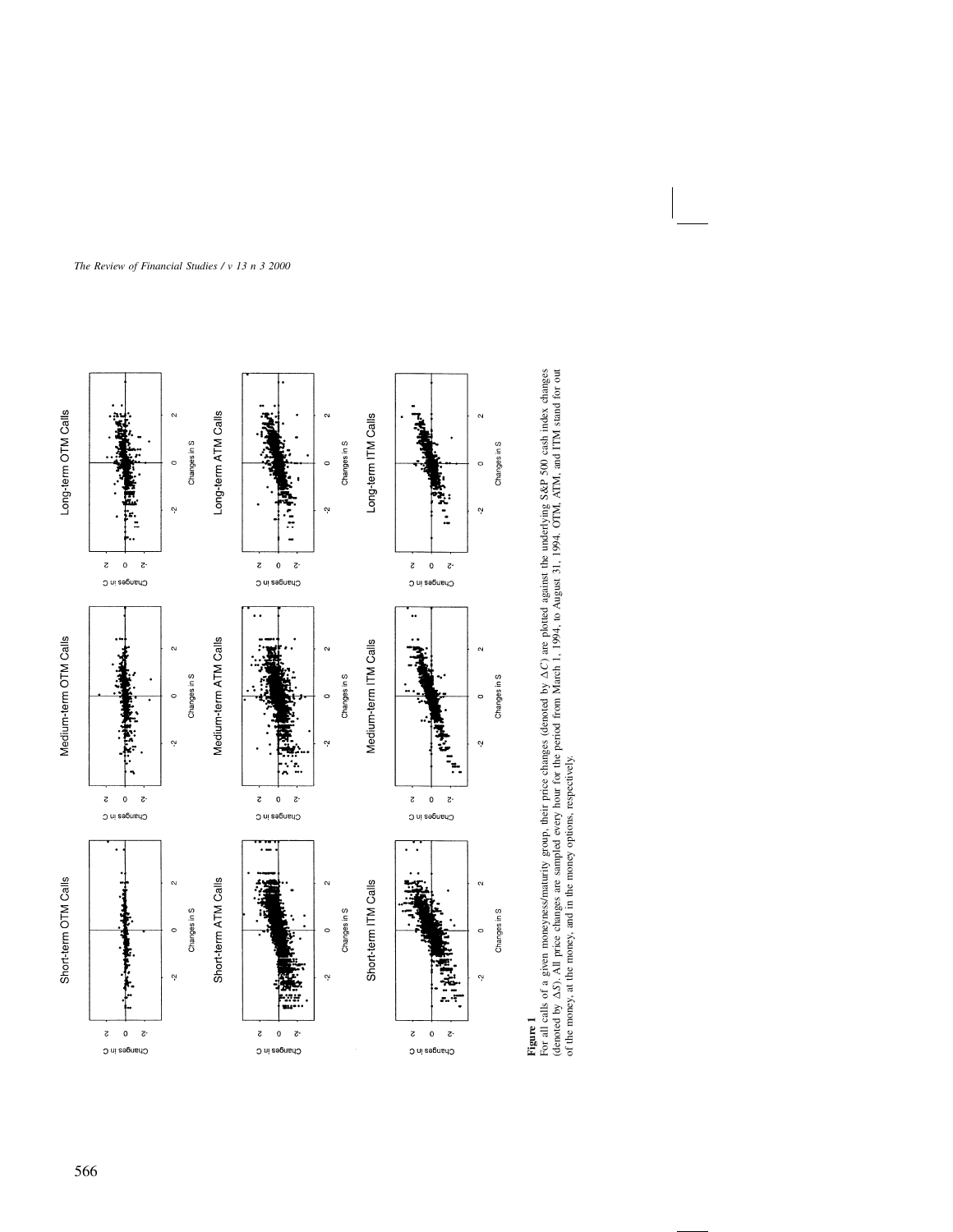

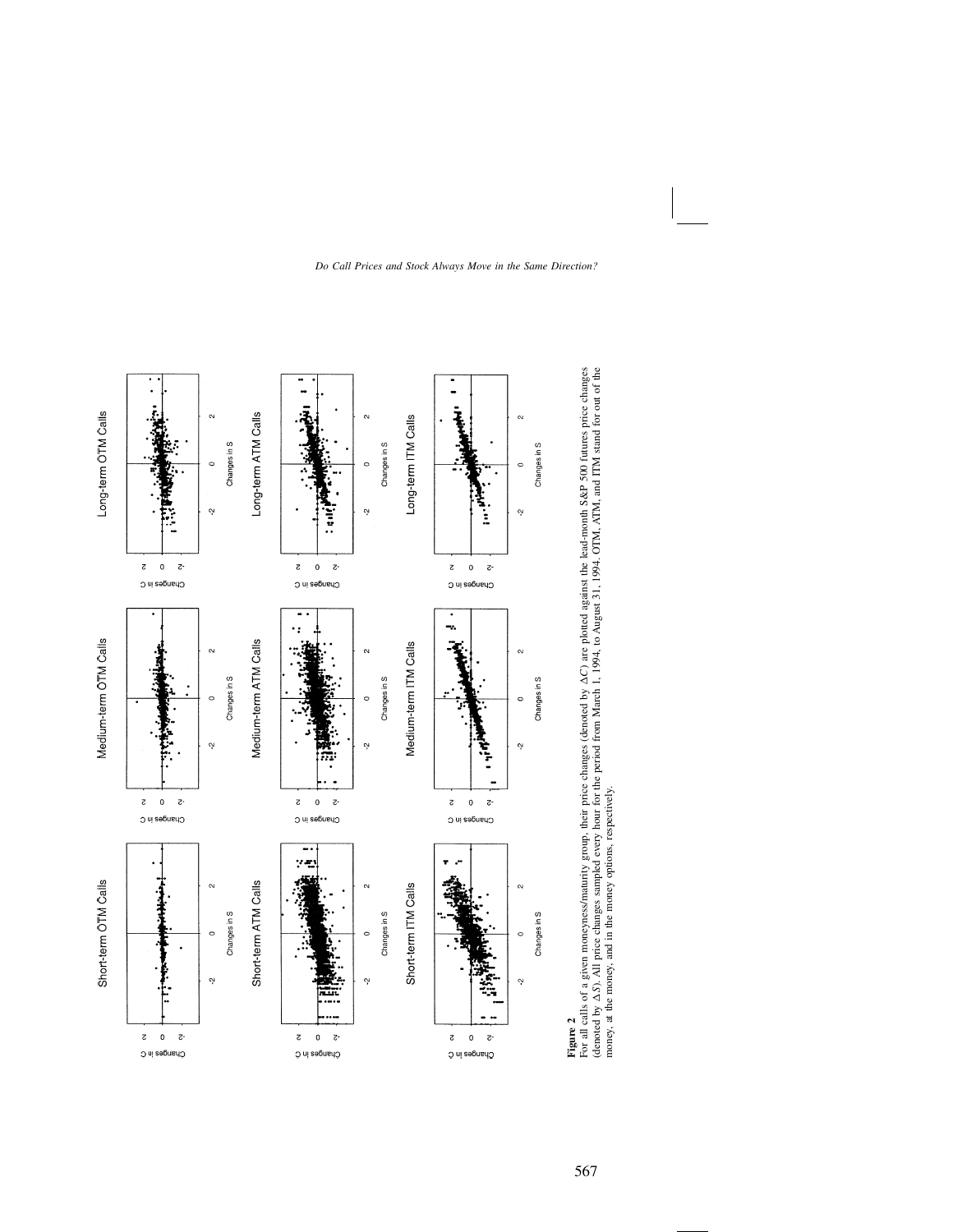#### **Table 5**

#### **Violation rates across moneyness and maturity**

|             |                                             |       | Cash index<br>term to expiration |      | Index futures<br>term to expiration |        |      |
|-------------|---------------------------------------------|-------|----------------------------------|------|-------------------------------------|--------|------|
| $rac{S}{K}$ | Type of violation                           | Short | Medium                           | Long | Short                               | Medium | Long |
|             | Type I, II, III and IV                      | 63.8  | 64.3                             | 58.3 | 65.5                                | 65.0   | 53.3 |
|             | Type I only                                 | 14.6  | 14.9                             | 15.0 | 15.5                                | 17.2   | 11.3 |
| <b>OTM</b>  | Type I, and $\Delta S < 0$ , $\Delta C > 0$ | 6.1   | 5.9                              | 7.1  | 6.6                                 | 6.8    | 4.6  |
|             | Type I, and $\Delta S > 0$ , $\Delta C < 0$ | 8.5   | 9.0                              | 7.9  | 8.9                                 | 10.5   | 6.7  |
|             | Type II only                                | 48.6  | 46.1                             | 38.3 | 47.9                                | 45.2   | 36.5 |
|             | Type IV only                                | 0.4   | 3.1                              | 4.7  | 1.4                                 | 2.6    | 4.8  |
|             | Type I, II, III and IV                      | 40.2  | 56.1                             | 43.5 | 40.9                                | 55.4   | 35.4 |
|             | Type I only                                 | 13.0  | 15.1                             | 15.9 | 13.3                                | 15.3   | 9.2  |
| ATM         | Type I, and $\Delta S < 0$ , $\Delta C > 0$ | 6.0   | 6.8                              | 7.8  | 6.0                                 | 6.8    | 3.8  |
|             | Type I, and $\Delta S > 0$ , $\Delta C < 0$ | 7.0   | 8.3                              | 8.1  | 7.3                                 | 8.5    | 5.4  |
|             | Type II only                                | 18.2  | 32.4                             | 17.1 | 17.7                                | 31.4   | 15.8 |
|             | Type IV only                                | 8.5   | 8.3                              | 10.2 | 8.0                                 | 7.6    | 9.1  |
|             | Type I, II, III and IV                      | 62.1  | 38.0                             | 41.7 | 60.6                                | 25.4   | 33.9 |
|             | Type I only                                 | 11.5  | 13.7                             | 15.5 | 12.3                                | 6.2    | 8.9  |
| <b>ITM</b>  | Type I, and $\Delta S < 0$ , $\Delta C > 0$ | 5.0   | 6.0                              | 7.6  | 5.5                                 | 2.8    | 3.6  |
|             | Type I, and $\Delta S > 0$ , $\Delta C < 0$ | 6.5   | 7.6                              | 7.9  | 6.7                                 | 3.4    | 5.3  |
|             | Type II only                                | 26.2  | 10.6                             | 12.2 | 26.2                                | 9.8    | 11.1 |
|             | Type IV only                                | 23.6  | 13.4                             | 13.8 | 20.2                                | 7.8    | 12.2 |

For each option moneyness/maturity category, the reported numbers are violation occurrence rates (%) of (i) type I, type II, type III, and type IV combined, (ii) type I only, (iii) type I with  $\Delta S < 0$  and  $\Delta C > 0$ , (iv) type I with  $\Delta S > 0$  and  $\Delta C < 0$ , (v) type II only, and (vi) type IV only, each as a percentage of total observations. The results are based on call prices sampled every hour. The columns under "Cash index" are obtained by using the S&P 500 cash index, while those under "Index futures" by using the lead-month S&P 500 futures, as a stand-in for the underlying asset. OTM, ATM, and ITM stand for out of the money, at the money, and in the money, respectively. Short-, medium-, and long-term refer to options with less than 60 days, with 60–180 days, and with more than 180 days, respectively, to expiration.

OTM options. Between ITM and OTM options, the former have deltas close to one, and their prices are more likely to be adjusted. Consequently, ITM options are more likely to be affected by the tick size restriction.

The type I violation rates, reported under "Type I only" in Table 5, display a somewhat different structure than the one presented for type II and type IV. First, within each moneyness class, the type I violation rate monotonically increases with the term to expiration: the longer an option's remaining life, the more likely its price goes in the opposite direction with the underlying asset. Second, for short-term options, the more in the money, the less likely the call price will change in the opposite direction with the underlying. But for medium- and long-term options, the ATM calls are most likely to change in the opposite direction. Therefore, while there is some association between type I violation rate and the option's time to expiration, there is no clear relationship between option moneyness and type I rate.

While the two occurrence rates for "Type I:  $\Delta S < 0$  but  $\Delta C > 0$ " and "Type I:  $\Delta S > 0$  but  $\Delta C < 0$ " exhibit the same patterns across moneyness and maturity as does the "Type I only" occurrence rate (Table 5), they also suggest another regularity: of type I violations, there are more cases with " $\Delta S > 0$  but  $\Delta C < 0$ " than with " $\Delta S < 0$  but  $\Delta C > 0$ ," as the former always has a higher occurrence rate regardless of moneyness and maturity.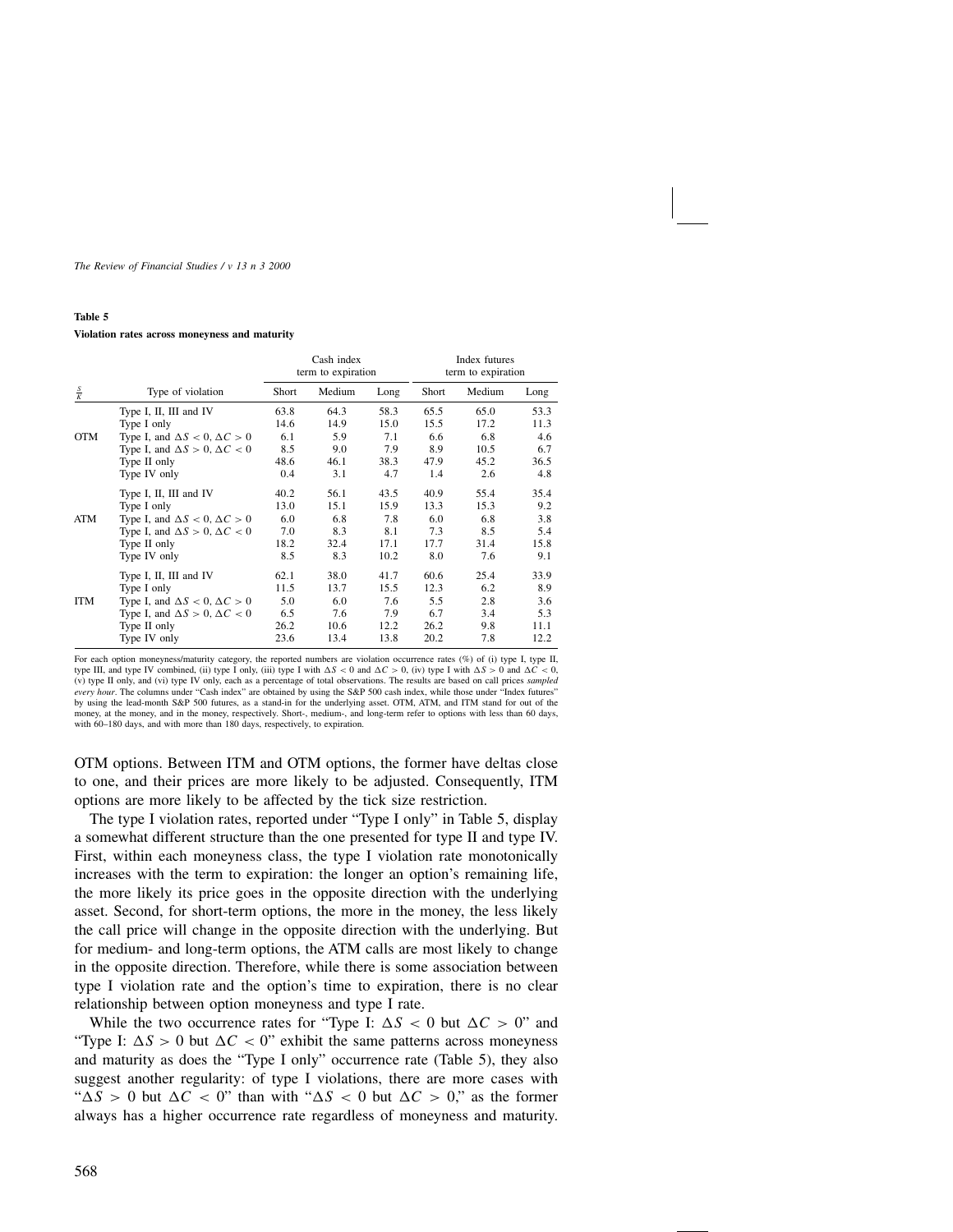Both such occurrences are, of course, inconsistent with the one-dimensional diffusion models. But they are consistent with the fact that in Table 4 type B violations are more likely than type C. Thus the negatively correlated stochastic volatility and the time decay explanation discussed earlier may apply here as well.

When the lead-month S&P futures price is used as surrogate for the underlying asset, some of the aforementioned patterns no longer apply. The most evident difference from the cash index case is how the type I violation rate relates to option maturity: for OTM and ATM calls, the relationship is now strongly hump-shaped, with the medium-term calls having the most frequent type I violations, while for ITM calls the relationship is U-shaped, with the medium-term options showing the least violations. Why do medium-term OTM and ATM call prices move in the opposite direction with the underlying more often than their short-term and long-term counterparts? Why do medium-term ITM calls have the lowest type I violation rate among all ITM calls? These patterns are quite puzzling.

## **3.4 Are violation occurrences related to market microstructure factors?**

Next we study violation frequencies by separately sorting options according to (i) time of day, (ii) dollar bid-ask spread, (iii) number of quote revisions, and (iv) daily trading volume. As before, we focus on the hourly call-option sample. First, according to each of the four criteria we divide the overall sample into six groups of, whenever possible, equal size. Next, for each given group, we obtain the ratio between the number of option observations representing a type I (type II or type IV) violation and the total number of observations in the group. We report this ratio as the group's type I (type II or type IV) violation occurrence rate in Table 6. The purpose is to see whether and how the violation rates are related to market microstructure factors.

We begin with the "time of day" patterns in Table 6. It is clear that the occurrence rates for type I and type II are the highest (17.4% and 30.3%, respectively) from 11:00 to 12:00 a.m. CST. The type IV violations appear to be the highest from 12:00 to 1:00 p.m. CST. Generally these violations occur more frequently during the middle hours of the day than during the initial and the final hours. This intraday occurrence pattern is somewhat consistent with the findings in the existing literature that both intraday trading volume and volatility in the stock market are persistently U-shaped from the morning to market close, indicating relatively active trading at both ends of each trading day [e.g., Wood, McInish, and Ord (1985) and Chan, Christie, and Schulz (1995)]. Still, it is hard to explain why such an intraday pattern exists.

Note that the occurrence rates for type II (type IV) violations are monotonically decreasing (increasing) in the dollar bid-ask spread size: the narrower (wider) the bid-ask spread, the more (less) often violations occur. Both types of violations are strongly related to tick size and bid-ask spread. These results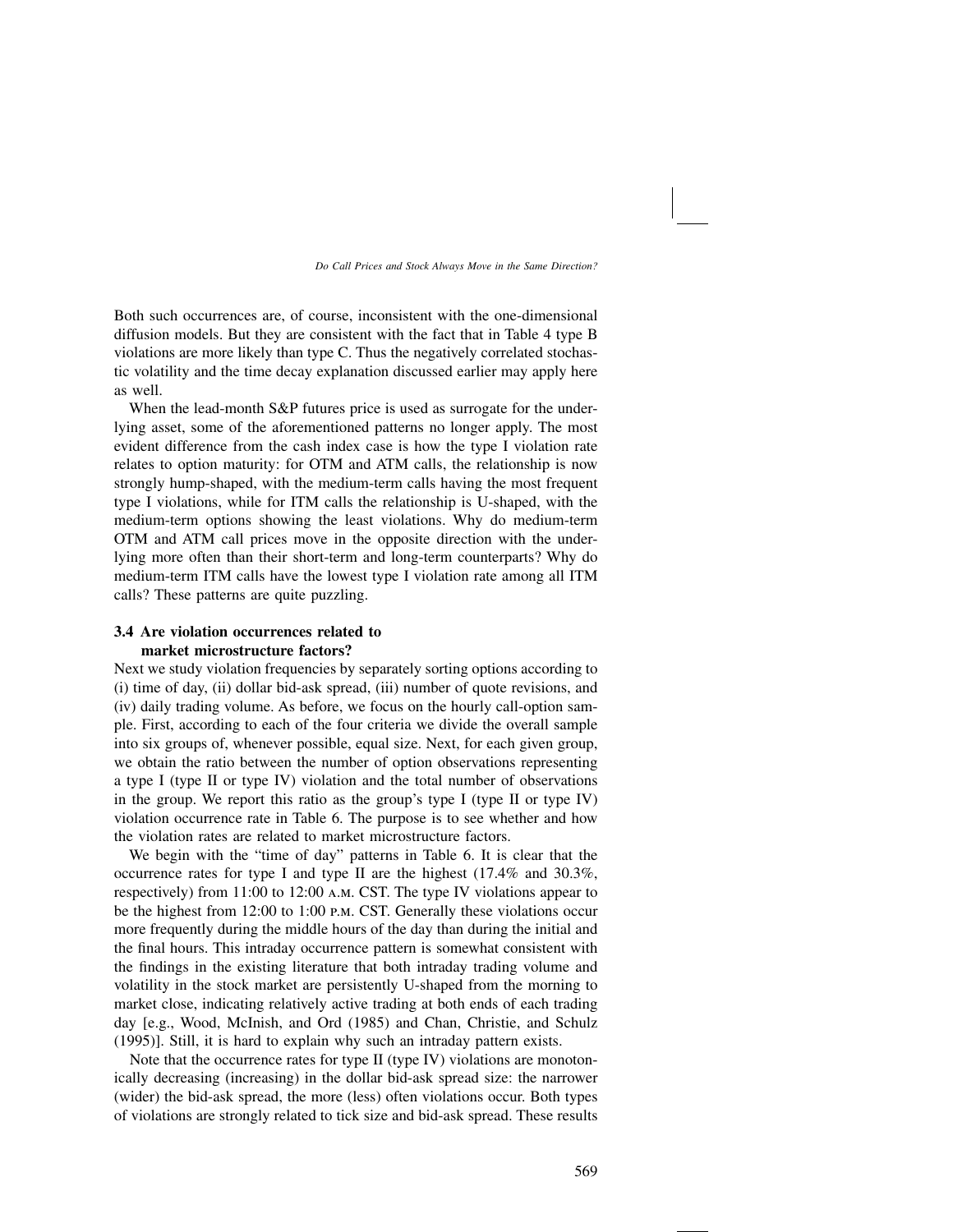| Time<br>of day         | Violation<br>rate<br>$(\%)$ | Dollar<br>bid-ask<br>spread  | Violation<br>rate<br>$(\%)$ | No. of<br>quote<br>revisions | Violation<br>rate<br>$(\%)$ | Trading<br>volume | Violation<br>rate<br>$(\%)$ |
|------------------------|-----------------------------|------------------------------|-----------------------------|------------------------------|-----------------------------|-------------------|-----------------------------|
| $9:00-10:00$ A.M.      | 13.0<br>(20.5)<br>${10.4}$  | $<\frac{3}{16}$              | 14.3<br>(35.4)<br>${1.8}$   | ${16}$                       | 12.7<br>(46.5)<br>${11.3}$  | $\Omega$          | 13.6<br>(20.2)<br>${13.6}$  |
| $10:00-11:00$ A.M.     | 11.7<br>(21.3)<br>${9.5}$   | $\frac{3}{16} - \frac{1}{4}$ | 15.3<br>(26.0)<br>${4.3}$   | $16 - 30$                    | 13.7<br>(34.0)<br>${11.7}$  | $0 - 14$          | 15.0<br>(27.3)<br>${15.1}$  |
| $11:00 A.M-12:00 P.M.$ | 17.4<br>(30.3)<br>${11.3}$  | $\frac{1}{4} - \frac{3}{8}$  | 15.2<br>(24.8)<br>${7.2}$   | $30 - 67$                    | 13.9<br>(25.5)<br>${11.0}$  | $14 - 115$        | 13.5<br>(30.1)<br>${10.1}$  |
| $12:00-1:00$ P.M.      | 15.1<br>(22.9)<br>${12.5}$  | $rac{3}{8} - \frac{1}{2}$    | 14.4<br>(24.8)<br>${10.9}$  | $67 - 310$                   | 13.9<br>(16.5)<br>${9.5}$   | 115-350           | 14.5<br>(25.6)<br>${7.9}$   |
| $1:00-2:00$ P.M.       | 13.9<br>(23.1)<br>${12.2}$  | $\frac{1}{2} - \frac{3}{4}$  | 13.1<br>(18.3)<br>${14.9}$  | 310-755                      | 15.2<br>(10.8)<br>${9.9}$   | 350-935           | 13.7<br>(25.8)<br>${6.3}$   |
| $2:00-3:00$ P.M.       | 12.4<br>(21.6)              | $\geq \frac{3}{4}$           | 12.7<br>(19.7)              | > 755                        | 14.1<br>(5.6)               | > 935             | 14.3<br>(21.8)              |

#### **Table 6**

#### **The impact of market microstructure factors**

Reported below are type I, type II (in parentheses), and type IV (in curly brackets) violation frequencies partitioned according to (i) time of the day (Central Standard Time), (ii) dollar bid-ask spread, (iii) daily number of quote revisions, and (iv) daily trading volume (number of contracts traded). Each violation rate is expressed as a percentage of option observations in a given group that represents a type I (type II or type IV) violation. All calculations use the S&P 500 cash index to infer changes in the underlying asset. The results are based on the hourly call option sample.

 ${10.2}$  {17.1}  ${17.1}$  {12.7} {3.7}

are consistent with those of Table 5 in that OTM (ITM) options lead to more frequent type II (type IV) violations than ITM (OTM) options, as the former tend to have lower bid-ask spreads and option deltas. Type I violations are, by and large, more uniformly distributed across option groups with different bid-ask spreads than its type II and type IV counterparts. For example, type I violation frequencies are 14.3% and 12.7% for options with bid-ask spreads less than  $\frac{3}{16}$  and greater than  $\frac{3}{4}$ , respectively. These results reinforce our earlier deduction that the majority of type I violations for calls (puts) are unrelated to type IV violations for puts (calls), and to market-microstructure factors.

The occurrence of type I and type II violations may be related to how often price quotes are revised. If the occurrence rates for both types of violation are highly negatively related to the frequency of quote updating, our evidence may not be interpreted as being against the model predictions. Instead, it may be treated only as a consequence of infrequent and perhaps improper quote updating, especially if the most frequently revised options would have no violations. In Table 6, it is shown that the type I occurrence does not vary significantly, whereas the frequency of type II violations decreases dramatically (from 46.5% to 5.6%) with the number of quote revisions per day. This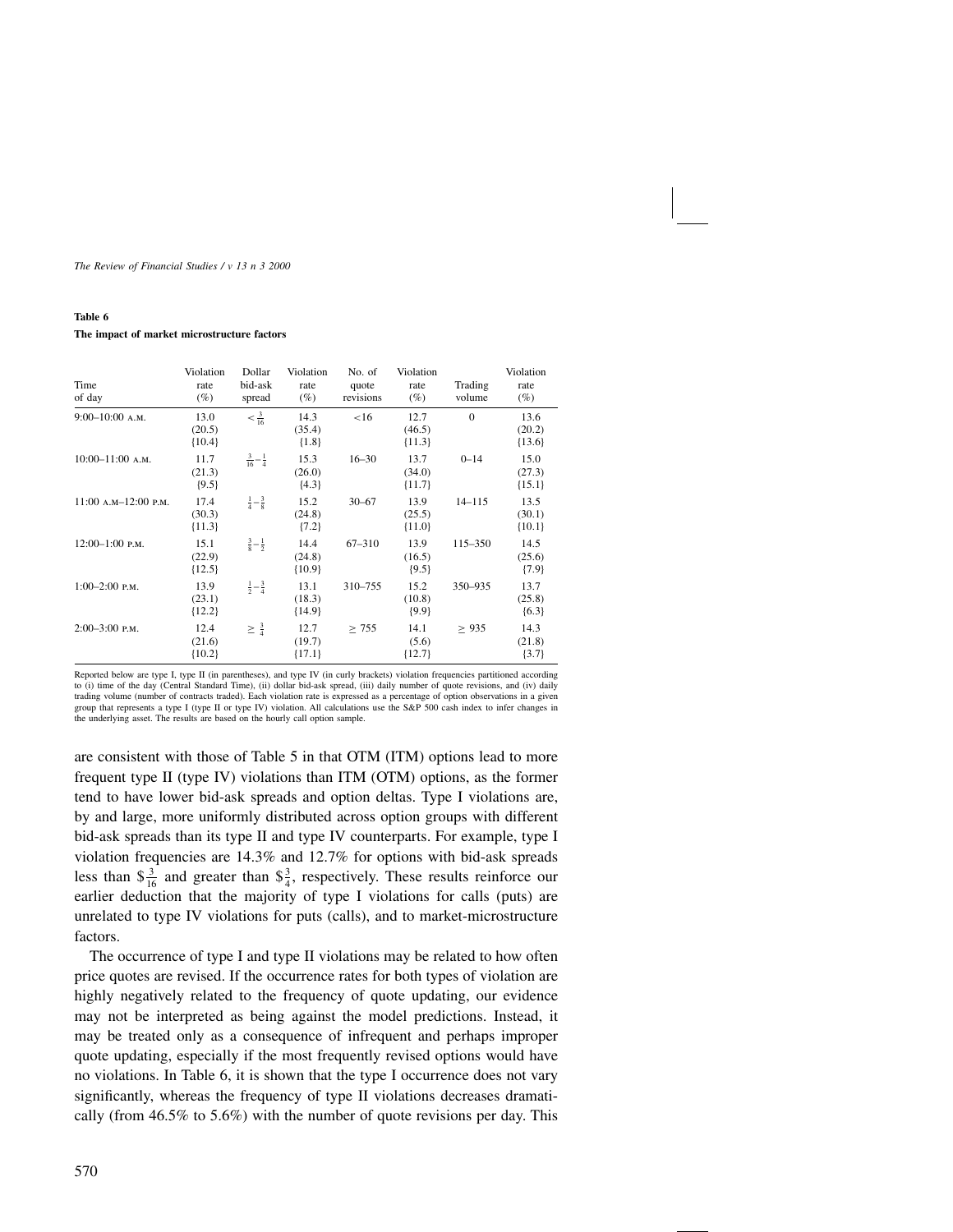striking contrast reaffirms our assertions that type I violations reflect something fundamental in the actual option valuation process but missing from the models, and that type II violations are much more sensitive to market microstructure factors.

Finally, the type I occurrence rate shows no clear association with an option contract's trading volume. Thus actively traded calls do not necessarily have a lesser chance to move in the opposite direction with the underlying asset. Observe that the type IV violation rate decreases monotonically with trading volume. Because they are the most sensitive to changes in the underlying price, prices of inactively traded options (e.g., the ITM options) are more likely to be overadjusted.

## **3.5 To what extent are type I violations related to time decay?**

Having presented a large body of empirical evidence supporting violation of model predictions, we now devote our attention to understanding the role of time decay. That is, to what extent can it help reconcile type I violations for which  $\Delta C < 0$  and  $\Delta S > 0$  (it is of no appeal in characterizing  $\{\Delta C > 0, \Delta S < 0\}$  violation pairs). Since it is impossible to divide option price changes into their time-decay and non-time-decay constituents without specifying a model, we examine this issue in the Black–Scholes (henceforth, BS) setting. First, we assess the likelihood that a fraction of  $\{\Delta C < 0, \Delta S > 0\}$  pairs are indeed a consequence of time decay. In pursuing such a goal, a two-step procedure is followed. In the initial step, we pick a representative day, say, March 1, 1994. Correspondingly, we set  $r = 5\%$ ,  $\sigma = 15\%, S(t) = 460$ , and then compute the BS option price with maturity  $\tau$  and strike K. Fixing the observation interval (say, 1 hour or 1 day), we recompute the option price. Provided the increase in the spot price over the observation interval is no larger than some critical level  $\alpha$ , the change in the call will be negative (just due to time decay). Using an algorithm to determine  $\alpha$  subject to the constraints  $\Delta C < 0$  and  $\Delta S > 0$ , we calculate the conditional probability (for expected stock return  $\mu$ ):

$$
\Pr(0 < \Delta S < \alpha \, | \, \Delta S > 0) = \frac{\mathcal{N}(d_2) - \mathcal{N}(d_1)}{1 - \mathcal{N}(d_1)},\tag{7}
$$

where  $d_1 \equiv -1/\sigma \left(\mu - (1/2)\sigma^2\right) \sqrt{\tau}, d_2 \equiv d_1 + (1/\sigma \sqrt{\tau}) \ln[1 + \alpha S(t)^{-1}],$ and  $\mathcal{N}$ (.) represents the cumulative normal distribution function. This probability captures the percentage of  $\{\Delta C, \Delta S > 0\}$  pairs that are caused by time decay. Keeping  $\mu = 15\%$ , panel A of Table 7 tabulates  $\alpha$  and the resulting probabilities for calls with 30 days, 60 days, and 180 days to expiration. At the 1-hour interval and for an OTM call, there is only a 2.1% chance that the  $\{\Delta C, \Delta S > 0\}$  pair will have  $\Delta C < 0$ . The picture is different at the daily interval: for an OTM call with 30 days to expiration, the time-decay component is significant with a 11.3% type I violation probability. For options with longer maturities, the corresponding probabilities are smaller.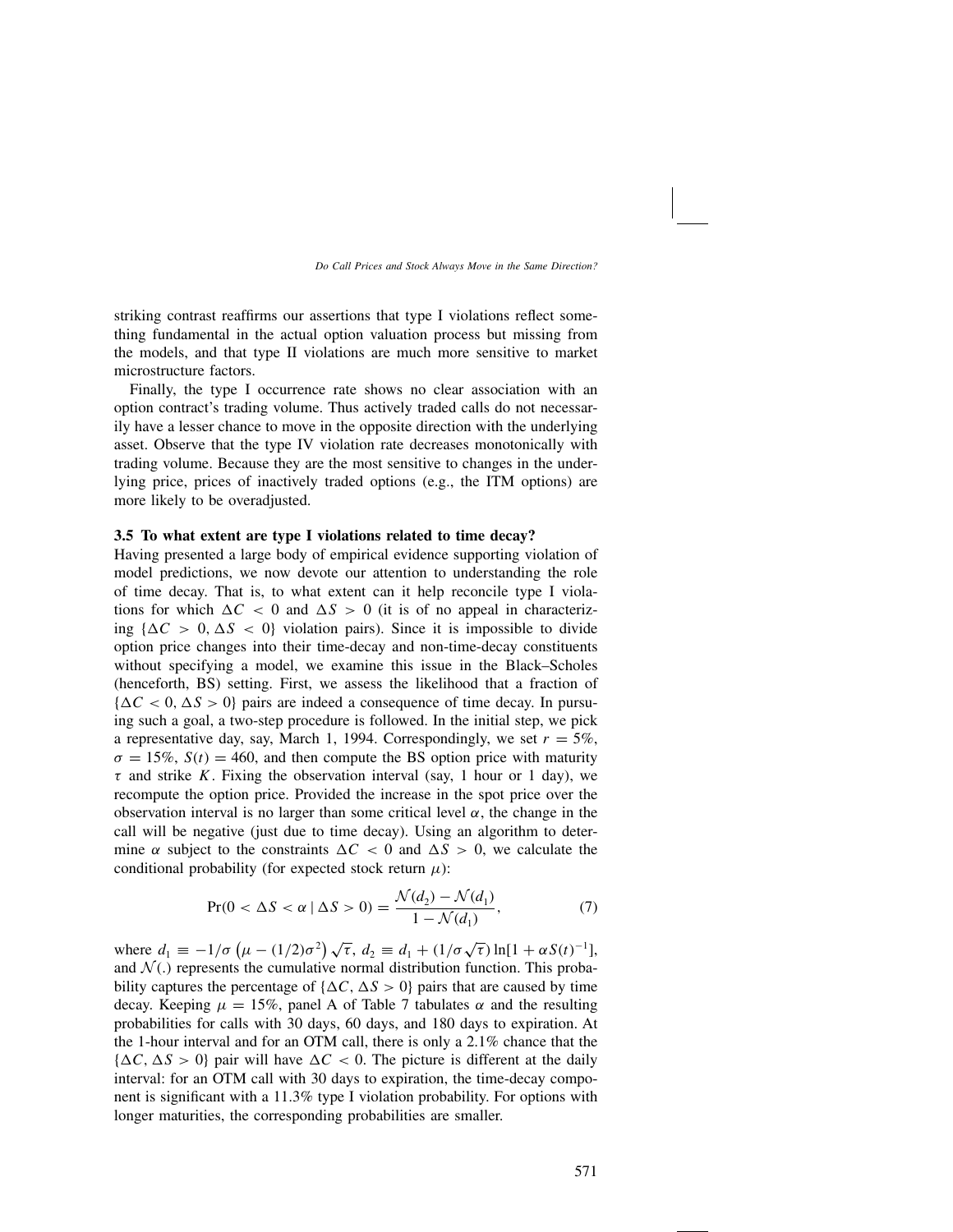#### **Table 7**

#### **The impact of time decay on the option premium**

|            |            | 30-day call        |                 | 60-day call        |                 | 180-day call       |                 |  |
|------------|------------|--------------------|-----------------|--------------------|-----------------|--------------------|-----------------|--|
| $\Delta t$ |            | Cutoff<br>$\alpha$ | Prob.<br>$(\%)$ | Cutoff<br>$\alpha$ | Prob.<br>$(\%)$ | Cutoff<br>$\alpha$ | Prob.<br>$(\%)$ |  |
| 1 hour     | <b>OTM</b> | 0.02               | 2.1             | 0.00               | 0.0             | 0.00               | 0.0             |  |
|            | ATM        | 0.00               | 0.0             | 0.00               | 0.0             | 0.00               | 0.0             |  |
| 2 hours    | <b>ITM</b> | 0.00               | 0.0             | 0.00               | 0.0             | 0.00               | 0.0             |  |
|            | <b>OTM</b> | 0.04               | 3.0             | 0.02               | 1.5             | 0.00               | 0.0             |  |
|            | ATM        | 0.02               | 1.5             | 0.00               | 0.0             | 0.00               | 0.0             |  |
|            | <b>ITM</b> | 0.00               | 0.0             | 0.00               | 0.0             | 0.00               | 0.0             |  |
| 3 hours    | <b>OTM</b> | 0.06               | 2.4             | 0.04               | 2.4             | 0.02               | 1.2             |  |
|            | <b>ATM</b> | 0.02               | 1.2             | 0.02               | 1.2             | 0.00               | 0.0             |  |
|            | <b>ITM</b> | 0.00               | 0.0             | 0.00               | 0.0             | 0.00               | 0.0             |  |
| 1 day      | <b>OTM</b> | 0.52               | 11.3            | 0.32               | 6.9             | 0.16               | 3.5             |  |
|            | ATM        | 0.28               | 6.1             | 0.20               | 4.3             | 0.12               | 2.6             |  |
|            | <b>ITM</b> | 0.12               | 2.6             | 0.12               | 2.6             | 0.10               | 2.1             |  |

Panel A: Conditional probability of type I violations with  $\Delta S > 0$  and  $\Delta C < 0$ 

Panel B: Changes in options prices during  $\Delta t$ 

|                    |            |            |        | Magnitude of<br>time decay during $\Delta t$ for $\Delta t =$ |         |        |  |  |
|--------------------|------------|------------|--------|---------------------------------------------------------------|---------|--------|--|--|
| Term to expiration |            | Call price | 1 hour | 2 hours                                                       | 3 hours | 1 day  |  |  |
|                    | <b>OTM</b> | \$2.08     | \$0.00 | \$0.01                                                        | \$0.01  | \$0.10 |  |  |
| $\tau = 30$ days   | <b>ATM</b> | 8.30       | 0.00   | 0.01                                                          | 0.01    | 0.16   |  |  |
|                    | <b>ITM</b> | 23.08      | 0.00   | 0.01                                                          | 0.01    | 0.12   |  |  |
|                    | <b>OTM</b> | 5.15       | 0.01   | 0.01                                                          | 0.02    | 0.10   |  |  |
| $\tau = 60$ days   | ATM        | 13.17      | 0.01   | 0.01                                                          | 0.02    | 0.13   |  |  |
|                    | <b>ITM</b> | 26.56      | 0.00   | 0.01                                                          | 0.01    | 0.11   |  |  |
|                    | <b>OTM</b> | 15.75      | 0.00   | 0.01                                                          | 0.01    | 0.08   |  |  |
| $\tau = 180$ days  | ATM        | 25.33      | 0.00   | 0.01                                                          | 0.01    | 0.09   |  |  |
|                    | <b>ITM</b> | 38.01      | 0.01   | 0.01                                                          | 0.01    | 0.08   |  |  |

Reported in panel A is the probability  $(0 < \Delta S < \alpha \mid \Delta S > 0)$  with the cutoff  $\alpha$  so determined that  $\Delta S > 0$  but  $\Delta C < 0$ , in a Black–Scholes setting. In computing this probability (over interval  $\Delta t$ ), the inputs are taken from March 1, 1994. Specif-<br>ically,  $S(t) = $460$ ,  $\sigma = 15\%$  (the implied volatility),  $r = 5\%$ . In this illustration, th index return is fixed at 15%. In panel B, we report the change in the option price during  $\Delta t$  (= 1 hour, 2 hours, 3 hours, or 1 day).

Continuing to use March 1, 1994, inputs as the basis, we can also infer call price changes over a short interval  $\Delta t$ . Panel B of Table 7 displays a few benchmark calculations. For example, the time decay (as surrogated by the instantaneous change in the call price) is large at the interday frequency; it diminishes substantially, however, as the sampling interval shrinks. In particular, it justifies the construction of intraday samples to minimize the impact of time decay.

In the same spirit, we also utilize the BS model to get a sense of type I violations that can possibly be attributable to time decay. For this purpose, set  $\sigma[t, S] \equiv \sigma$  in Equation (4) and analytically compute  $\{C_t + (1/2)\sigma^2 S^2 C_{SS}\}\$ (using BS-implied volatility). Then, for each given  $\Delta t$  ranging from an hour to a day, we adjust the observed call price changes by this time decay. We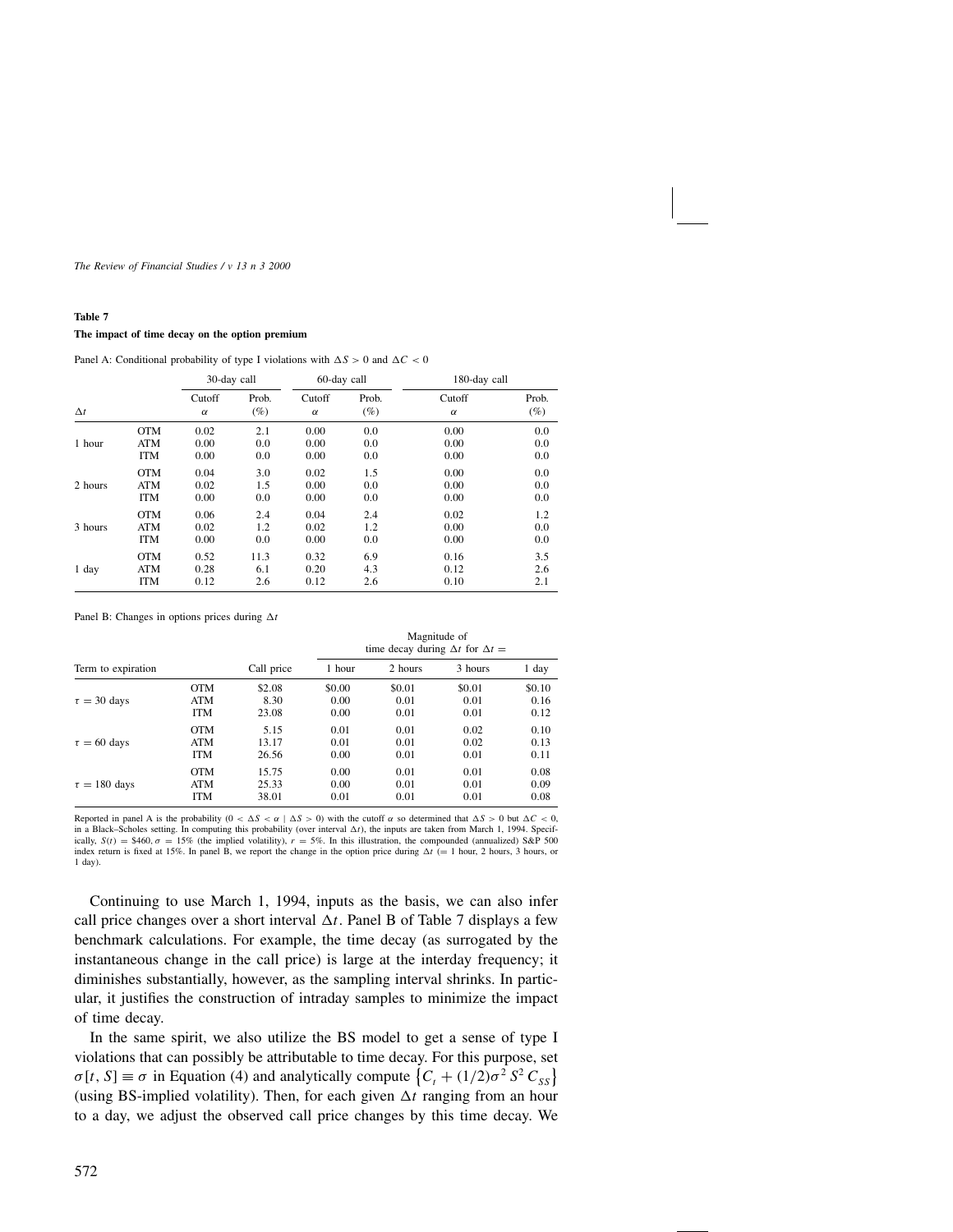repeat this procedure for each option contract and at each sampling frequency. The average option time decay is  $-$ \$0.001,  $-$ \$0.003, and  $-$ \$0.031 for the 1 hour, 3-hour, and 1-day samples, respectively. Further, as the magnitude of the time decay is not large (both in absolute or relative terms), the type I violation frequencies are rendered stable. We still obtain type I violations of 13.9% (1-hour interval), 16.3% (3-hour interval), and 8.9% (daily interval). These statistics are very close to the ones reported in Table 3. Collectively these exercises corroborate our assertions that time decay can explain some type I violations, and it is more important in daily sampling schemes, but not so much for options sampled intraday. When we investigate type A through D violation frequencies in the matched sample, our results are consistent with the ones recorded in Table 4. To the extent that the magnitude of time decay is comparable across alternative option pricing models, our conclusions are relatively robust.

## **3.6 How large are price changes in a typical violation?**

To gauge the relative magnitude of the documented violations, we report in Table 8 the average changes in the underlying asset, denoted by  $\overline{\Delta S}$ , and the corresponding average changes in call prices, denoted by  $\overline{\Delta C}$ , where the averaging is based only on those  $(\Delta S, \Delta C)$  pairs in a given moneyness maturity category that each represent a type I (or type II in panel B) violation. To avoid cancellation of price changes of the opposite sign, we separate those observations in which  $\Delta S > 0$  but  $\Delta C < 0$  from those in which  $\Delta S < 0$  but  $\Delta C > 0$ . If both  $\overline{\Delta S}$  and  $\overline{\Delta C}$  are small relative to the minimum tick size, then the violations are on average economically insignificant.

Since the results based on the futures price are similar, we focus on those based on the cash index and shown in panel A of Table 8. Take the type I violations in which  $\Delta S < 0$  but  $\Delta C > 0$ . Of the OTM calls, the average value of  $\Delta S$  in a violation is -\$0.71, -\$0.65, and -\$0.40, whereas the corresponding average value of  $\Delta C$  in a violation is \$0.15, \$0.17, and \$0.35 for short-, medium-, and long-term options, respectively. The order of these magnitudes are all larger than the minimum tick sizes. Similar conclusions can be drawn based on the average values of  $\Delta S$  and  $\Delta C$  for type I violations by other moneyness maturity categories. The documented type I violations are thus economically significant.

Panel B of Table 8 displays the average value of  $\Delta S$  in a type II violation, together with the average bid-ask spread, for each option moneyness maturity category. Again, we separate those observations with  $\Delta S > 0$  from those with  $\Delta S < 0$ . Then, except for OTM options, type II violations occur, on average, when the underlying price changes by an amount close to a typical bid-ask spread for options of the corresponding moneyness and maturity. For OTM options, the required price adjustment (after taking into account the appropriate option deltas) may also be close to the respective bid-ask spreads.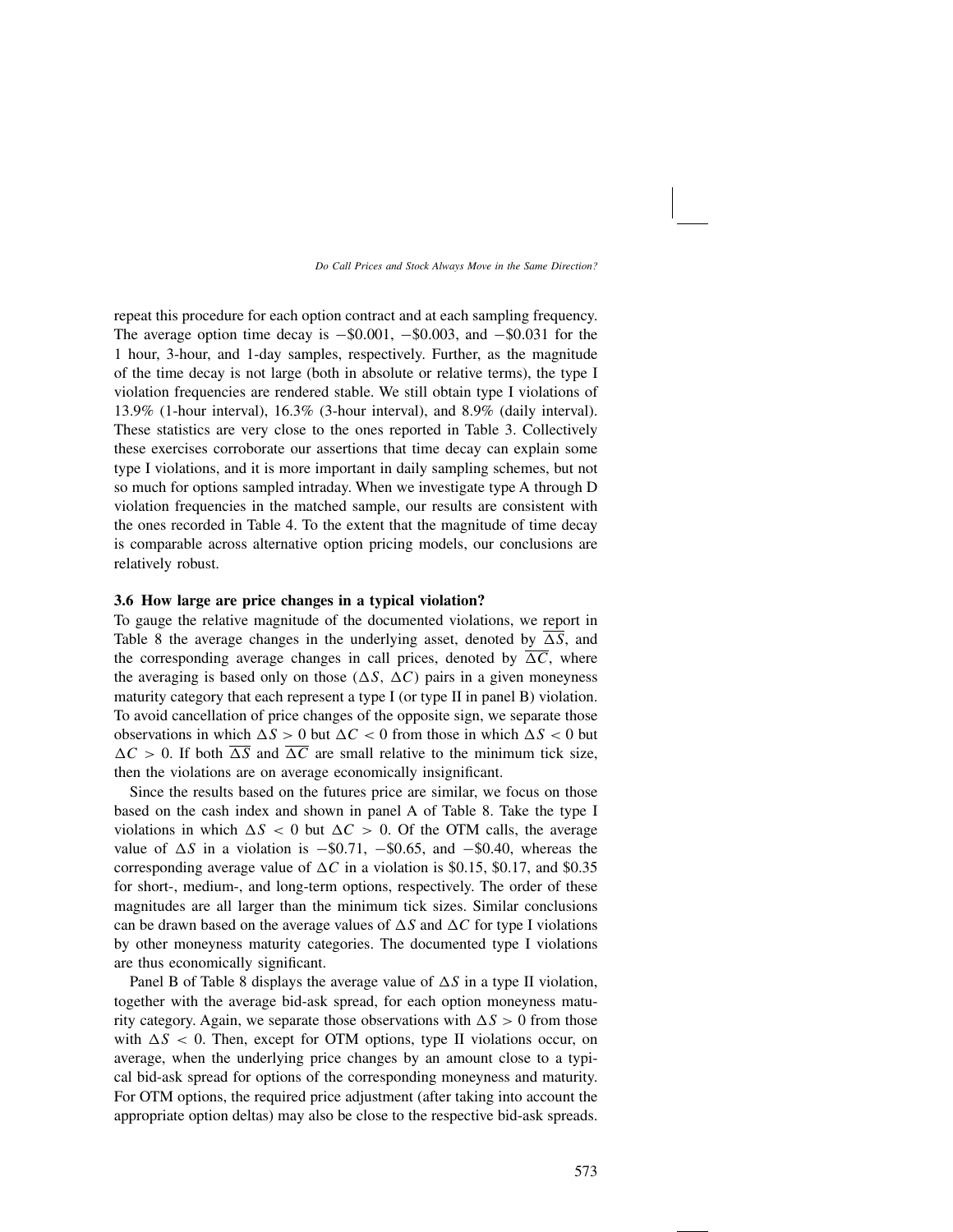Thus this evidence also supports our claim that type II violations are significantly related to the size of bid-ask spread. Since the magnitudes of type IV violations are not so informative, they are omitted from our discussion.

## **3.7 Implications for hedging**

The persistent occurrence of type I, II, and IV violations indicates that call and put prices are not perfectly correlated with the underlying price. Hence these contracts are not as ideal a hedging instrument for equity portfolios as textbooks suggest. Another lesson learned from standard textbooks is that in applying an option pricing model to implement a dynamic options-based hedge, one should rebalance the hedge as frequently as possible, ideally continuously. For example, managers who adopted portfolio insurance were all told to do so prior to and during the October 1987 market crash. Is it empirically true that the more often one revises an option hedge, the smaller the hedging errors? Given the type I, II, and IV violations, our conjecture is that it may not. The reason is that if one applies a one-dimensional diffusion model to design a delta-neutral hedge, then increasing the frequency of hedge revision will more severely compound the errors caused by the imperfect correlation between the options and the underlying asset.

#### **Table 8**

|            |                                        |            | $\Delta S < 0$ and $\Delta C > 0$ |            |            | $\Delta S > 0$ and $\Delta C < 0$ |            |
|------------|----------------------------------------|------------|-----------------------------------|------------|------------|-----------------------------------|------------|
|            |                                        |            | Term to expiration                |            |            | Term to expiration                |            |
| Moneyness  |                                        | Short      | Medium                            | Long       | Short      | Medium                            | Long       |
| <b>OTM</b> | $\overline{\Delta S}$                  | $-$ \$0.71 | $-$ \$0.65                        | $-$ \$0.40 | \$0.64     | \$0.52                            | \$0.54     |
|            | $\overline{\Delta C}$                  | \$0.15     | \$0.17                            | \$0.35     | $-$ \$0.14 | $-$ \$0.22                        | $-$ \$0.46 |
| <b>ATM</b> | $\frac{\overline{\Delta S}}{\Delta C}$ | $-$ \$0.29 | $-$ \$0.34                        | $-$ \$0.31 | \$0.33     | \$0.43                            | \$0.32     |
|            |                                        | \$0.19     | \$0.36                            | \$0.35     | $-$ \$0.24 | $-$ \$0.38                        | $-$ \$0.35 |
| <b>ITM</b> | $\overline{\Delta S}$                  | $-$ \$0.21 | $-$ \$0.20                        | $-$ \$0.19 | \$0.36     | \$0.21                            | \$0.22     |
|            | $\overline{\Delta C}$                  | \$0.40     | \$0.20                            | \$0.33     | $-$ \$0.45 | $-$ \$0.23                        | $-$ \$0.33 |
|            | Panel B: Type II violations            |            |                                   |            |            |                                   |            |
|            |                                        |            | $\Delta S < 0$ and $\Delta C = 0$ |            |            | $\Delta S > 0$ and $\Delta C = 0$ |            |
| <b>OTM</b> | $\overline{\Delta S}$                  | $-$ \$0.80 | $-$ \$0.62                        | $-$ \$0.79 | \$0.64     | \$0.67                            | \$0.69     |
|            | Bid-ask spread                         | \$0.10     | \$0.24                            | \$0.51     | \$0.10     | \$0.24                            | \$0.51     |
| ATM        | $\overline{\Delta S}$                  | $-$ \$0.42 | $-$ \$0.55                        | $-$ \$0.71 | \$0.47     | \$0.55                            | \$0.59     |
|            | Bid-ask spread                         | \$0.36     | \$0.50                            | \$0.74     | \$0.36     | \$0.50                            | \$0.74     |
| <b>ITM</b> | $\overline{\Delta S}$                  | $-$ \$0.37 | $-$ \$0.37                        | $-$ \$0.59 | \$0.35     | \$0.37                            | \$0.57     |
|            | Bid-ask spread                         | \$0.84     | \$0.70                            | \$0.80     | \$0.84     | \$0.70                            | \$0.80     |

#### **Average magnitude of type I and type II violations in the hourly sample**

Panel A: Type I violations

Reported are (i) the average change in the S&P 500 index, denoted by  $\overline{\Delta S}$ , and (ii) the average corresponding change in the call option price, denoted by  $\overline{\Delta C}$ , where the averaging is based on all option observations, in a given moneyness maturity category, that represent a type I violation (for panel A) or a type II violation (for panel B). For panel A, we distinguish between the " $\Delta S > 0$  but  $\Delta C < 0$ " case and the " $\Delta S < 0$  but  $\Delta C > 0$ " case, so as to avoid cancellation of changes of opposite signs. All calculations use the S&P 500 cash index to infer to changes in the underlying asset. The results are based on the hourly call-option sample. For case of comparison, panel B also reports the average bid-ask spread for options in a given moneyness maturity category.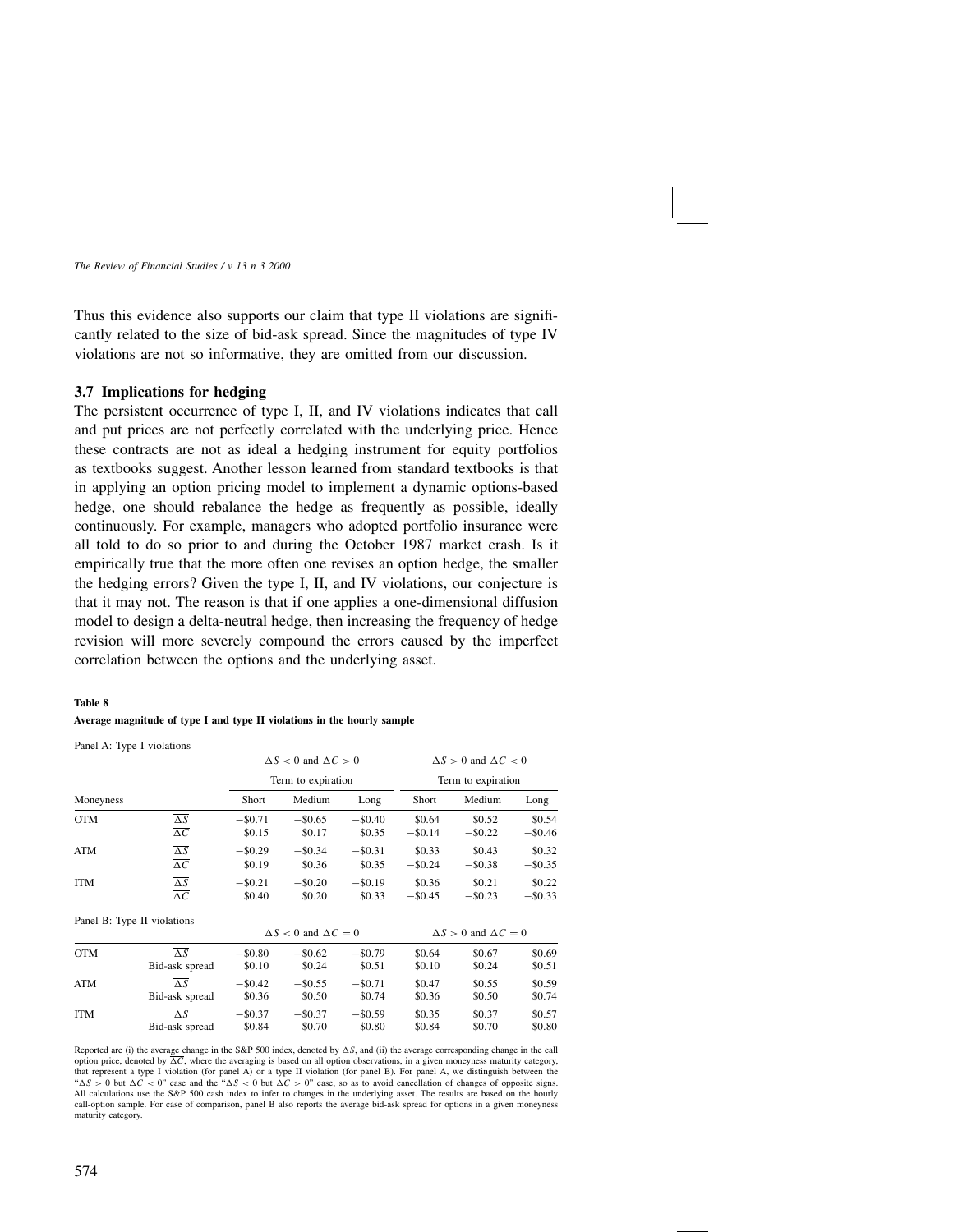|            |            |        | Rebalancing frequency |         |        |        |
|------------|------------|--------|-----------------------|---------|--------|--------|
| Moneyness  | 30 minutes | hour   | 2 hours               | 3 hours | 1 day  | 2 days |
| <b>OTM</b> | \$0.92     | \$0.90 | \$0.88                | \$0.64  | \$0.86 | \$1.49 |
| <b>ATM</b> | 1.43       | 1.14   | 1.01                  | 1.37    | 1.77   | 3.38   |
| <b>ITM</b> | 1.83       | 1.72   | 1.82                  | 2.31    | 0.88   | 1.86   |

## **Table 9 Rebalancing frequency and hedging errors**

Constructed using the Black–Scholes model, all delta-neutral hedges of calls use the underlying asset as the instrument. Each target call has about 2 months to expiration. To implement the Black–Scholes hedges, we first obtain the implied spot volatility by minimizing the sum of squared pricing errors across all options collected at the time of hedge revision. Next, the implied<br>volatility is used as input to calculate the Black–Scholes delta, which determines both the numb underlying stock and the required risk-free bond position in the replicating portfolio of a given target call. During the 2-month period, if there is at any time a shortage (surplus) in the value of the replicating portfolio relative to that of the target call, we borrow (lend) the amount at the risk-free rate (which allows us to compute hedging errors only at the end of hedging period). Finally, at the end of the hedging period we calculate the difference between the target option price and the liquidation value of the replicating portfolio, which gives the hedging error for the option. These steps are repeated for each 2-month option and separately for each rebalancing interval. Reported below are the average absolute hedging errors for each moneyness category.

To illustrate this point, we choose the standard BS model again as an example, even though we realize that the BS model is surely misspecified for both pricing and hedging. But our purpose is to see how documented violations affect hedging effectiveness by examining the relationship between a delta-neutral strategy's hedging error and the hedge-revision frequency. Specifically, each BS-based delta-neutral strategy is to hedge an S&P 500 call option with about 2 months to expiration initially.<sup>6</sup> Table 9 reports the average absolute hedging errors for OTM, ATM, and ITM calls. Hedge-revision intervals considered range from 30minutes to 1 hour, 2 hours, and so on, with 2 days being the longest.

For each given moneyness category, the average absolute hedging errors show a pronounced U-shaped pattern in relation to the revision interval. For instance, the absolute hedging error for ATM calls is, on average, \$1.43, \$1.14, \$1.01, \$1.37, \$1.77, and \$3.38 if the hedge is revised every 30 minutes, every trading hour, every 2 hours, every 3 hours, every day, and every other day, respectively. Thus the more often a hedge is adjusted within a day, the larger the hedging errors. That is, as the hedge-revision frequency increases within a day, it, on the one hand, makes the replication portfolio mimic the option target more and more closely and, on the other hand, allows type I, II, and IV violations to exert a stronger impact on the hedging errors. Beyond a certain point, the negative impact induced by type I, II, and IV violations can dominate the benefit of the additional rebalancing efforts. Therefore, in light of our documented option price patterns, rebalancing a hedge as often as possible is not necessarily optimal.

<sup>6</sup> The focus is on these options as they are actively traded (see Table 2). We also use options with other terms to expiration as hedging targets and find the results are similar to the ones reported.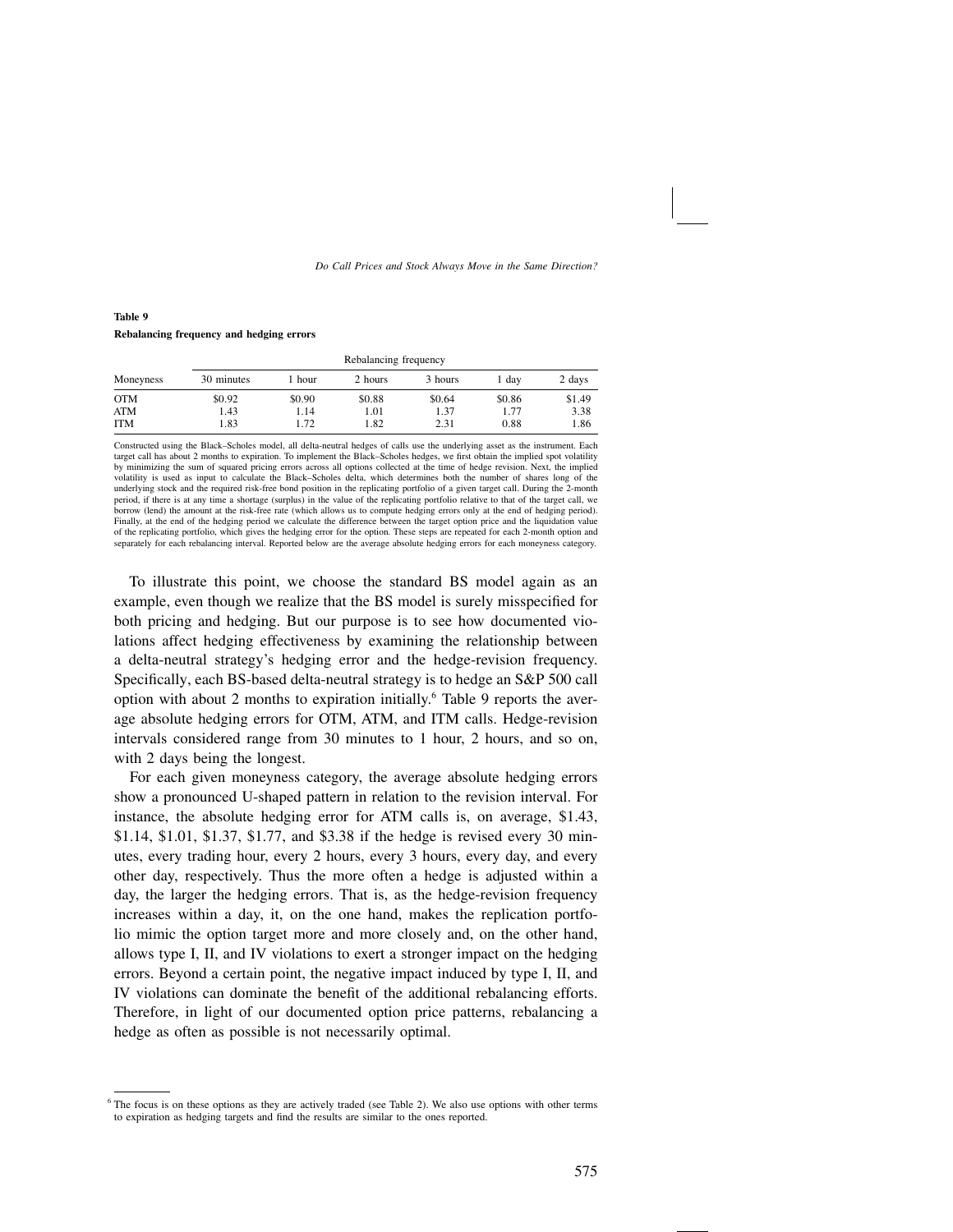#### **4. Beyond One-Dimensional Diffusion Models**

Having clarified the role of market microstructure, put-call parity violations, and option time decay as partial descriptors of violation patterns, this part of our empirical analysis examines the explanatory power of a model in the twodimensional (Markov) diffusion class. On a more profound level, we check whether this model is capable of overturning type I violations under the onedimensional paradigm. This emphasis is guided by the intuition that if type II and type IV violations are market microstructure-dependent, then even a more elaborate forcing process will have difficulty fitting such observations.

Among the choices of second state variable, return volatility is clearly a natural candidate as there is abundant evidence (both academic and casual empirical) showing that stock volatility changes stochastically over time [see Amin and Ng (1993, 1997), Glosten, Jagannathan, and Runkle (1993), and Kroner and Ng (1998)]. To address the above challenges, we use Heston's (1993) stochastic volatility model (the SV model) as an example (partly because it offers a closed-form formula). In Heston's model, stochastic volatility affects call and put prices positively, and it is not necessarily perfectly correlated with the underlying price. Specifically, let the underlying price and its return volatility, denoted by  $V(t)$ , follow (under the equivalent martingale measure) the respective processes below:

$$
\frac{d S(t)}{S(t)} = r dt + \sqrt{V(t)} d W_s(t),
$$
\n(8)

$$
d\,V(t) = \left[\theta_v - \kappa_v V(t)\right]dt + \sigma_v \sqrt{V(t)}\,d\,W_v(t),\tag{9}
$$

where the structural parameter,  $\kappa_v$ , reflects the speed at which  $V(t)$  approaches its long-run mean  $\theta_v/\kappa_v$ ,  $\sigma_v$  is its variation coefficient, and  $W_s$  and  $W_v$  are two standard Brownian motions with a correlation of  $ρ$ . From Heston (1993), the call pricing formula is

$$
C(t, \tau) = S(t) \Pi_1(t, \tau) - K e^{-r\tau} \Pi_2(t, \tau),
$$
 (10)

where the probabilities,  $\Pi_j(t, \tau) = 1/2 + 1/\pi \int_0^{\infty} Re \left[ \frac{K^{-i\phi}}{i\phi} f_j(t, \tau; \phi) \right] d\phi$ , for  $j = 1, 2$ , with the characteristic functions,  $f_1$  and  $f_2$ , are given in the appendix. The call dynamics are determined by

$$
dC(t, \tau, K) = \mu_c(t, \tau, K) dt + C_S dS(t) + C_V dV(t), \qquad (11)
$$

where the two partial derivatives,  $C_s$  and  $C_V$ , are given in Equations (A3) and (A4) of the appendix, and  $\mu_c(t, \tau, K)$  is determined according to Ito's lemma.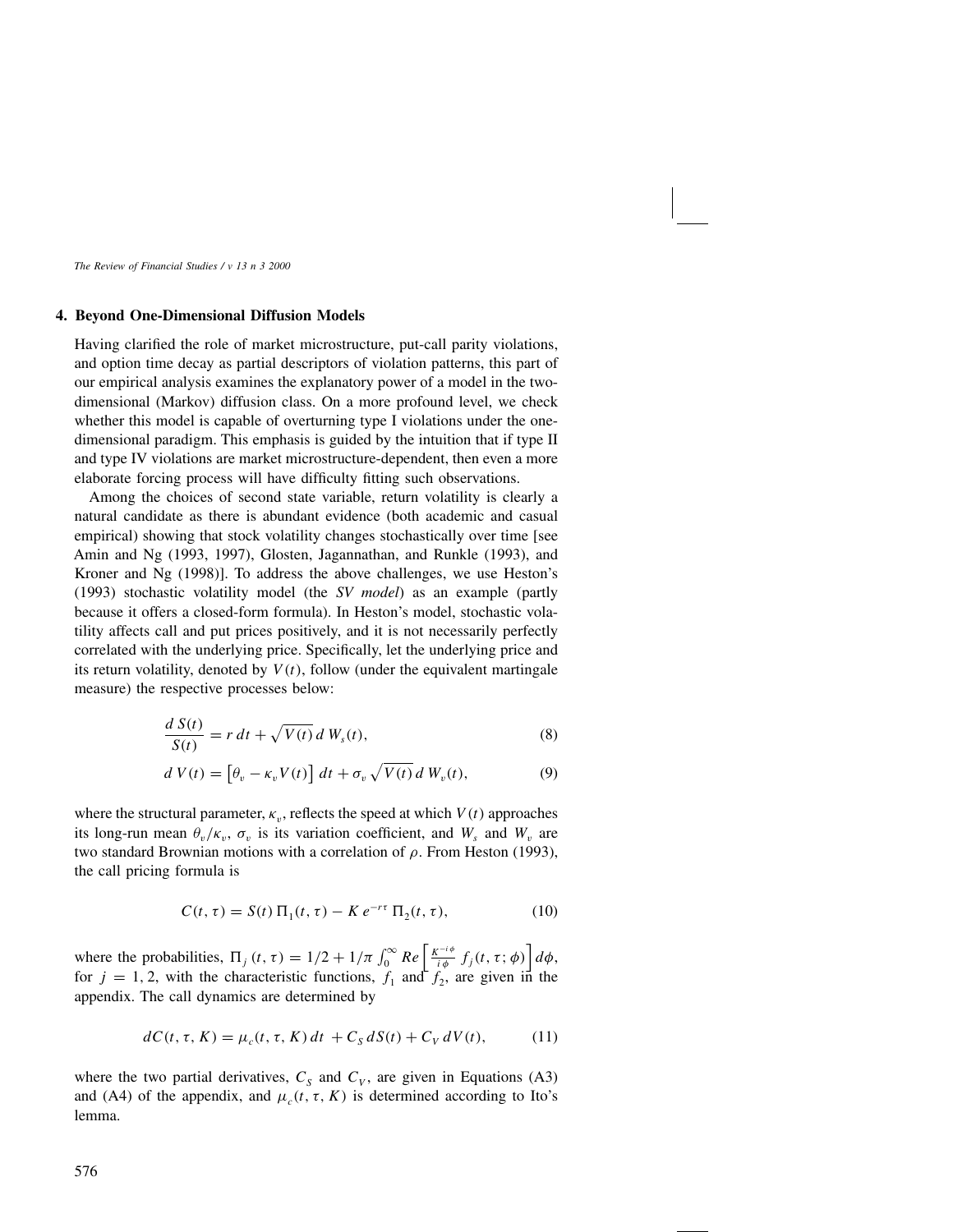| Sampling<br>interval | Type I<br>for calls<br>$(\%)$ | Type I<br>for puts<br>(%) | Type A<br>$\mathscr{G}_o$ | Type B<br>(%) | Type C<br>$(\%)$ | Type D<br>$(\%)$ |
|----------------------|-------------------------------|---------------------------|---------------------------|---------------|------------------|------------------|
| 30 minutes           | 11.5                          | 11.1                      | 5.8                       | 6.0           | 5.5              | 5.3              |
| 1 hour               | 11.4                          | 11.1                      | 5.8                       | 6.0           | 5.4              | 5.3              |
| 2 hours              | 11.4                          | 11.1                      | 5.8                       | 6.1           | 5.3              | 5.3              |
| 3 hours              | 11.3                          | 11.1                      | 5.8                       | 6.1           | 5.2              | 5.3              |
| 1 day                | 11.3                          | 11.2                      | 5.7                       | 6.5           | 4.8              | 5.5              |

## **Table 10 Simulated occurrence of violations**

In the simulation experiment, each  $(S(t + \Delta t), V(t + \Delta t))$  pair is generated according to the discretized version of the stochastic volatility model of Heston (1993):

$$
S(t + \Delta t) - S(t) = rS(t)\Delta t + \sqrt{V(t)}S(t)\epsilon_s(t)\sqrt{\Delta t},
$$
  

$$
V(t + \Delta t) - V(t) = [\theta_v - \kappa_v V(t)]\Delta t + \sigma_v\sqrt{V(t)}\epsilon_v(t)\sqrt{\Delta t},
$$

with  $\rho = \phi \text{ov}(\epsilon_s(t), \epsilon_v(t))$ . We set  $S(t) = $460$ ,  $\sqrt{V(t)} = 15\%$ ,  $r = 5\%$ ,  $\theta_v = 0.80$ ,  $\kappa_v = 2.18$ ,  $\rho = -0.70$ , and  $\sigma_v = 0.53$ . In each simulation trial, we compute the model-implied changes in the calls and puts (using the closed-form stochastic volatility option model) and hence the occurrence of (i) type I violations for calls; (ii) type I violations for puts; and (iii) type A through type D (joint) violations. The reported numbers are the fraction of the violation occurrence across 10,000 simulation trials.

## **4.1 Simulation experiment**

Option prices generated according to the SV model can indeed exhibit patterns that are similar to the documented type I violations. To see this, we again take the data from March 1, 1994, to back out the SV model's parameters (see the appendix for a description of the estimation method), which leads to  $\theta_v = 0.08$ ,  $\kappa_v = 2.18$ ,  $\sigma_v = 0.53$ ,  $\rho = -0.7$ , and  $\sqrt{V(t)} = 0.15$ . Recall on that day,  $S(t) = 460$  and  $r = 5%$ . Substituting these values into the discretized version of Equations and (8) and (9), we simulate changes in  $S(t)$  and  $C(t)$  [or  $P(t)$ ] over a given intraday interval 10,000 times, where the call and put prices are determined according to Equation (10) and the put-call parity. Based on simulated pairs  $(\Delta S, \Delta C)$ , we calculate the occurrence frequencies of type I and type A through type D violations and report the results in Table 10 for different intraday intervals. Note that the simulated option-price changes exhibit a type I violation between 11.1% and 11.5% of the time, for both calls and puts and for intraday intervals ranging from 30 minutes to 1 day. These simulated type I occurrence rates mimic the corresponding ones in Table 3. The SV model-generated type A through type D violation occurrence rates are higher in general than those reported in Table 4. Clearly, simulated type B violations are more likely to occur than simulated type A violations, a pattern consistent with Table 4. However, based on the simulated SV model prices, the relative ordering between type C and type D occurrence rates is not as clear-cut, suggesting that even the SV model cannot be perfectly consistent with the documented option price patterns.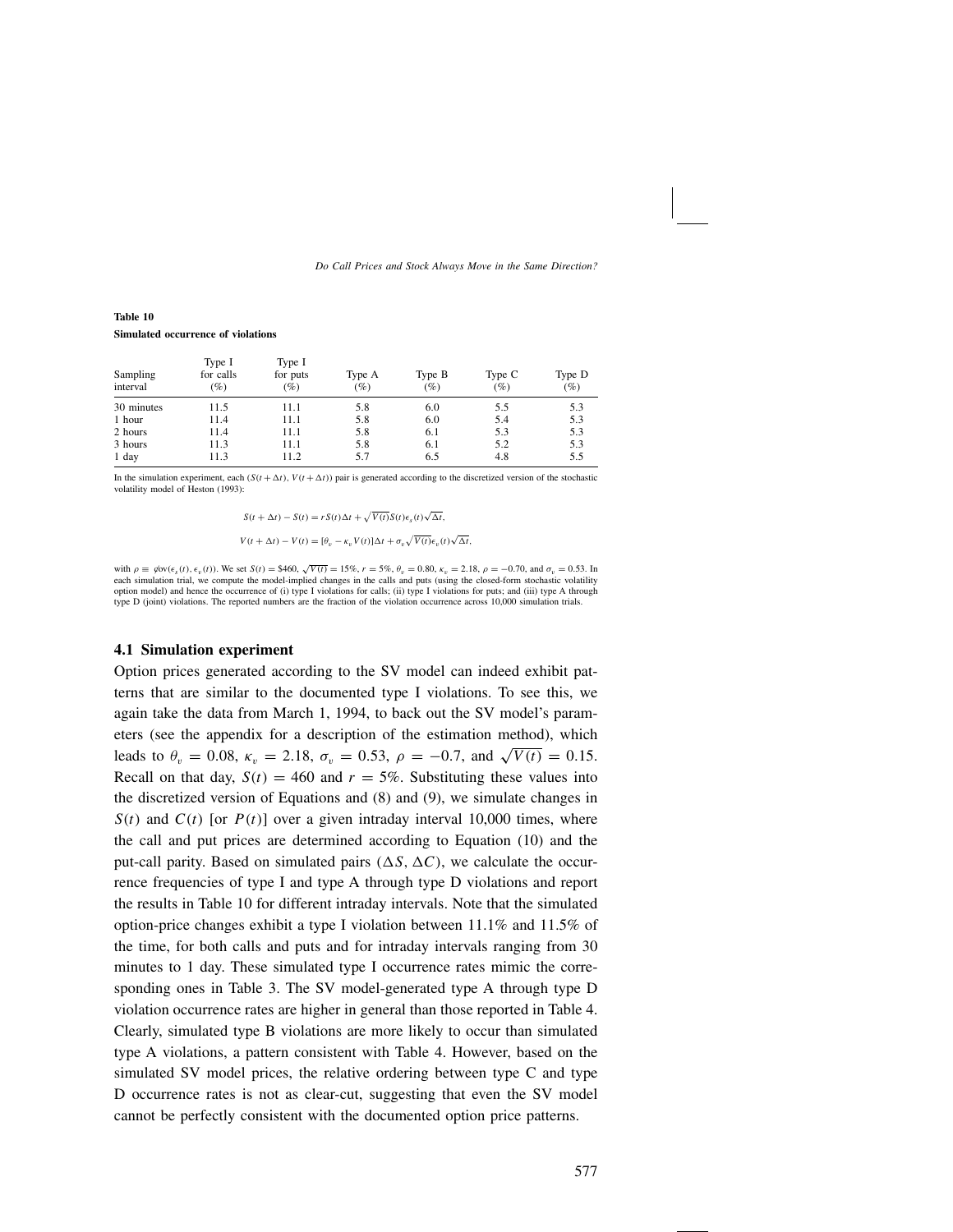## **4.2 Marginal explanatory power of volatility**

The focus so far has been on violations of the left- and right-hand inequalities in Equation (5). In so doing, we have not taken into account the fact that option prices should change not only in the right direction but also by the right amount (as dictated by a specific model). Therefore examining the quantitative fit by each model should help shed light on how much a two-state variable option pricing model can add beyond the one-dimensional diffusion class. For this purpose, we choose the familiar BS formula and the previously discussed SV model as the respective representatives of the two model classes and compare their quantitative fit of option price changes.

Before we examine its promise quantitatively, it makes sense to describe what we mean by a violation under the SV model. If the observed  $dC$  and the SV model predicted  $dC$  do not share the same sign, then the observation is deemed inconsistent with its predictions. This is closest in principle to a type I violation under the one-dimensional class. In transitioning from the predictions of the one-dimensional diffusion models, four possibilities need to be contrasted: (1) the call is a type I violation under one-dimensional models, but not a violation under the SV model; (2) the call is not a type I violation under one-dimensional models, but is a violation under the SV model; (3) the call remains a violation under both models; and (4) the call is not a violation under either model. By assessing the respective frequencies, we can get some idea about the empirical potential of the volatility state variable. Applying the parameters and  $V(t)$  values implied by *all* the S&P 500 call prices at the beginning of each sampling interval, we calculated the time  $t$  value of each option delta. From the implied-volatility time series, the changes,  $\Delta V$ , are determined accordingly and applied to every call option. These frequencies at the hourly sampling interval are 6.5%, 5.3%, 7.4%, and 80.8%.

It is noted that 6.5% of the observations are classified as type I violations, but are nonviolations under the SV. Stated differently, 47% of the type I violations (i.e., 6.5/13.9) are in compliance with the SV model predictions. Nevertheless, we discover that 5.3% of the call observations are not a type I violation, but do violate SV model prediction. As most of these observations (84%) are type IV violations originally, we can conclude that market microstructure factors are hindering the SV model's ability to characterize empirical option pricing dynamics as well. In the hourly call sample, 7.4% of the observations violate both one-dimensional and SV model predictions. Among observations *not* a type I, II, III, or IV violation, only a minute fraction (i.e., 0.8% of the total sample) are inconsistent with the SV model. In addition, the SV model is incapable of explaining any type II violations. Thus the SV model explains about half of type I violations, but it cannot be expected to be completely consistent with the option data.

Keeping the hourly call sample as the focal point of discussion, now return to the quantitative fit of the BS and SV models. Adopting the dis-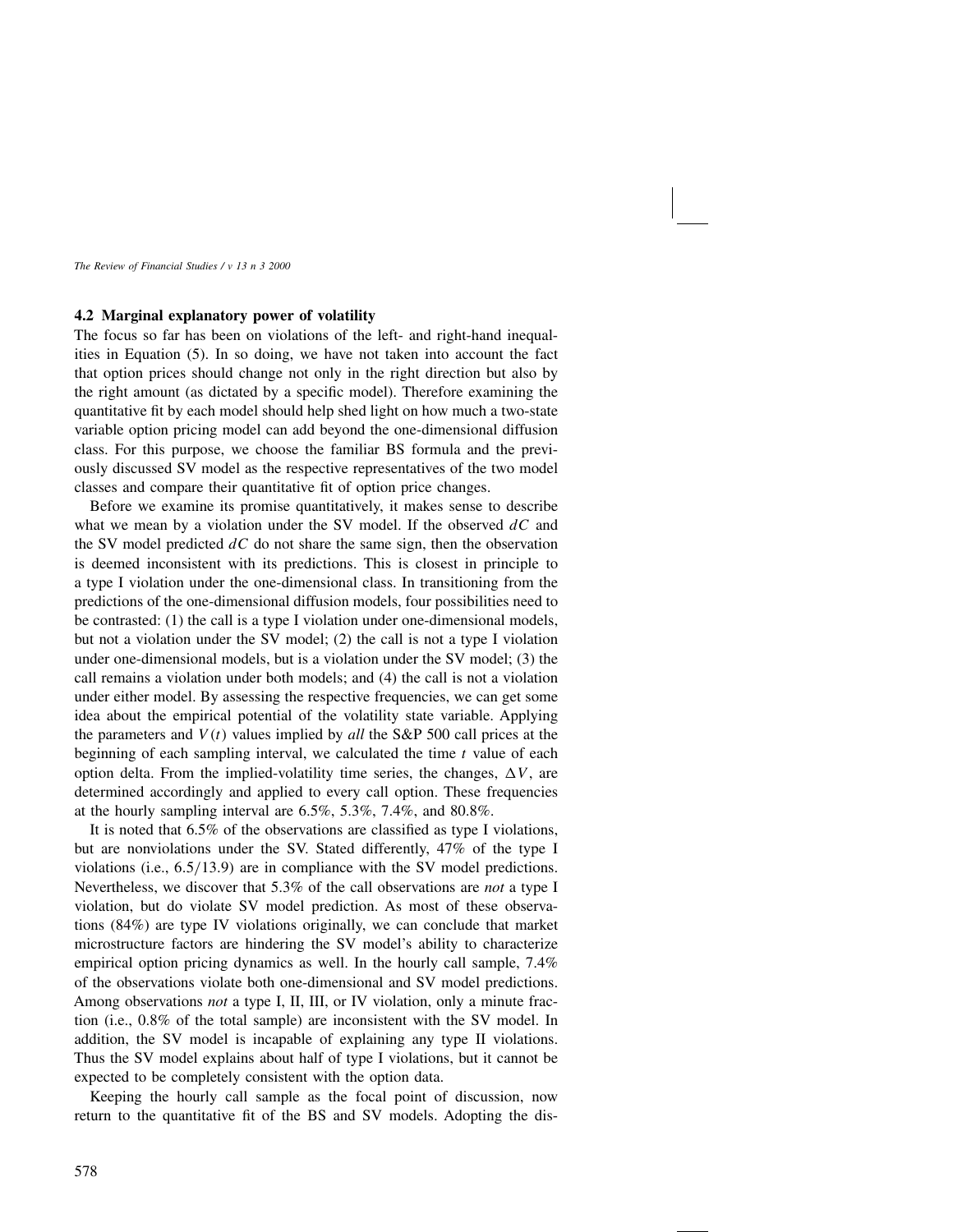cretized dynamics of Equation (11) and setting  $C_V \equiv 0$ , we run the following regression:

$$
\Delta C(t, \tau_n, K_n) = \beta_0 + \beta_1 \left[ C_S^{bs} \Delta S \right] + \epsilon(t, \tau_n, K_n), \tag{12}
$$

where *n* stands for the *n*th call option in the sample, coefficient  $\beta_0$  reflects each option's deterministic component, and  $C_S^{bs}$   $\Delta S$  is the contract-specific call price change in response to  $\Delta S$  and as predicted by the BS model. The BS delta for each option is calculated using the volatility implied by all call options at the beginning of a given hourly interval and obtained by minimizing the sum of squared pricing errors for all calls. Under the BS hypothesis, it should hold that  $\beta_1 = 1$  (and  $\beta_0 \approx 0$ ), with the  $R^2$  equal to one. Several features can be noted from Table 11. First, the  $\beta_1$  estimate is always positive, with its magnitude ranging from 0.25 (for short-term OTM calls) to 0.87 (for short-term ITM calls). Based on the reported magnitudes and the associated standard errors, the null hypothesis  $\beta_1 \equiv 1$  is overwhelmingly rejected. Of each given maturity, the BS fits ITM calls better than both OTM and ATM options. Still, the fact that each  $\beta_1$  estimate is statistically far from one indicates that the BS model is overall inconsistent with the data. Second, the estimates for  $\beta_0$  are all close to zero. This further substantiates the claim that during an intraday time interval, the option time decay is small. Finally, the adjusted  $R^2$  for the regressions is between 13% (for OTM options) and 73% (for ITM options). For the full sample, the BS model can explain 51% of the observed call price changes from hour to hour and the estimated  $\beta_1$  is 0.73.

To examine the SV model quantitatively, we adopt the following discretized version:

$$
\Delta C(t, \tau_n, K_n) = \beta_0 + \beta_1 \left[ C_S \Delta S \right] + \beta_2 \left[ C_V \Delta V \right] + \epsilon(t, \tau_n, K_n), \tag{13}
$$

where  $[C_s \Delta S]$  and  $[C_v \Delta V]$  reflect the respective option price changes induced by  $\Delta S$  and  $\Delta V$ , as determined by the SV model. Under the assumptions of the SV model, it should hold that  $\beta_0 \approx 0$  and  $\beta_1 = \beta_2 = 1$ , with the regression  $R^2 = 1$ . As seen in Table 11, several patterns for the SV are similar to those for the BS model. For example, the  $\beta_0$  estimates are insignificantly different from zero. Of a given maturity, the calls lead to a higher  $\beta_1$ estimate, and a higher  $R^2$  value, as the moneyness goes from OTM, to ATM, and to ITM, indicating a better fit for ITM calls by the SV model. Compared to the  $R<sup>2</sup>$  values under the BS model, the corresponding ones under the SV are generally higher, showing a better fit by the latter model. In the fullsample case, the  $R^2$  increases from the BS model's 51% to the SV's 59%, a 16% increase in relative terms. Improvements of a smaller magnitude by the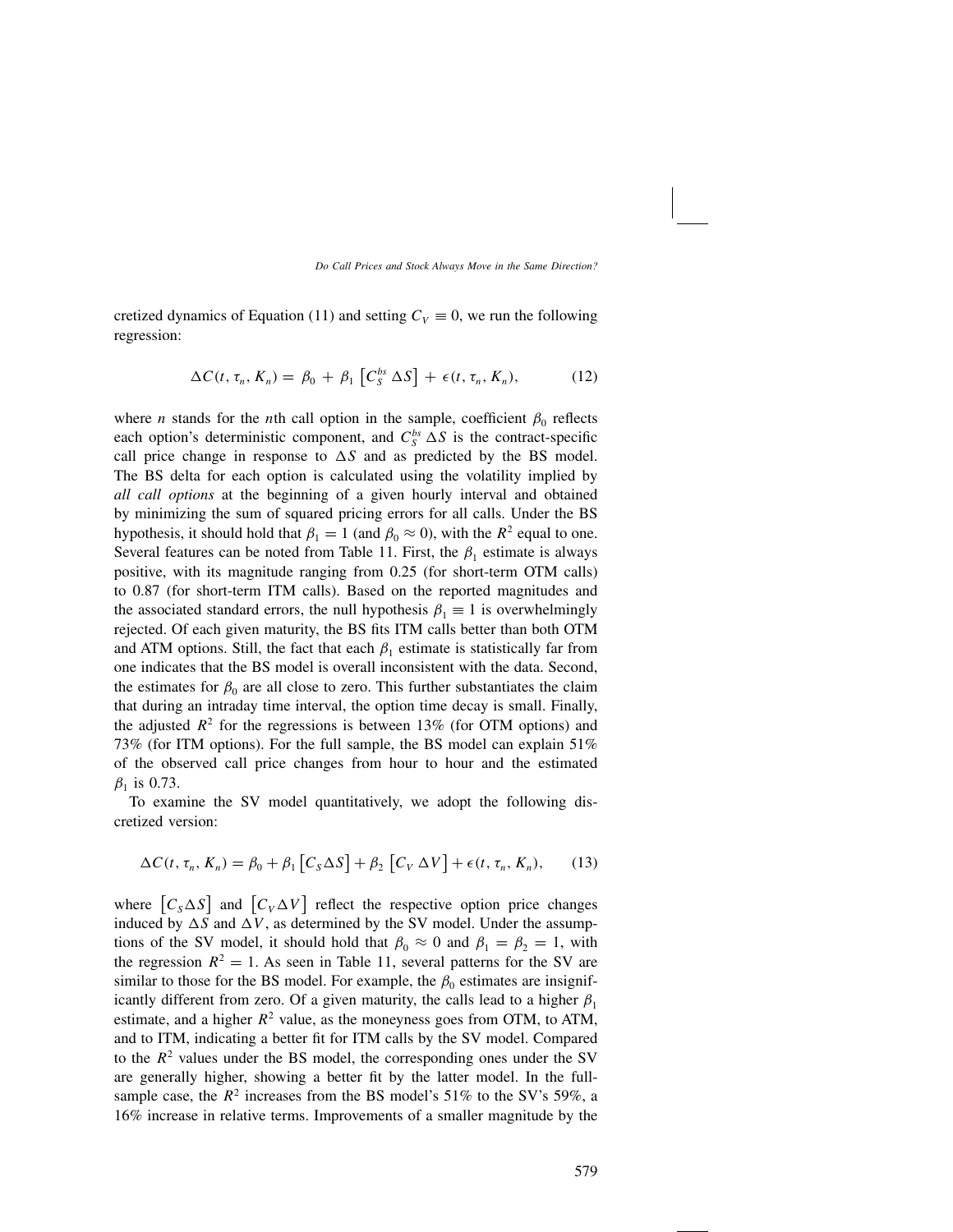| Table 11                                      |  |
|-----------------------------------------------|--|
| Quantitative fit of hourly call price changes |  |

|            |        | BS model  |           | SV model |           |           |           |       |             |
|------------|--------|-----------|-----------|----------|-----------|-----------|-----------|-------|-------------|
|            |        |           |           |          |           |           |           |       | $F$ -test   |
|            |        | $\beta_0$ | $\beta_1$ | $R^2$    | $\beta_0$ | $\beta_1$ | $\beta_2$ | $R^2$ | $(P-value)$ |
| Full       |        | 0.00      | 0.73      | 0.51     | 0.00      | 0.80      | 0.41      | 0.59  |             |
| sample     |        | (0.00)    | (0.00)    |          | (0.00)    | (0.00)    | (0.01)    |       | (< 0.01)    |
|            | Short  | $-0.01$   | 0.25      | 0.16     | $-0.01$   | 0.20      | 0.15      | 0.20  |             |
|            |        | (0.01)    | (0.02)    |          | (0.01)    | (0.01)    | (0.05)    |       | (< 0.01)    |
| <b>OTM</b> | Medium | $-0.01$   | 0.31      | 0.13     | $-0.01$   | 0.29      | 0.10      | 0.15  |             |
|            |        | (0.01)    | (0.02)    |          | (0.01)    | (0.03)    | (0.04)    |       | (0.01)      |
|            | Long   | 0.00      | 0.42      | 0.19     | $-0.01$   | 0.41      | 0.01      | 0.20  |             |
|            |        | (0.01)    | (0.03)    |          | (0.01)    | (0.03)    | (0.05)    |       | (0.83)      |
|            | Short  | 0.00      | 0.79      | 0.59     | 0.01      | 0.86      | 0.48      | 0.62  |             |
|            |        | (0.00)    | (0.01)    |          | (0.01)    | (0.01)    | (0.02)    |       | (< 0.01)    |
| ATM        | Medium | $-0.01$   | 0.57      | 0.35     | $-0.01$   | 0.56      | 0.11      | 0.36  |             |
|            |        | (0.01)    | (0.01)    |          | (0.01)    | (0.01)    | (0.03)    |       | (< 0.01)    |
|            | Long   | 0.01      | 0.66      | 0.47     | 0.01      | 0.68      | 0.23      | 0.48  |             |
|            |        | (0.01)    | (0.01)    |          | (0.01)    | (0.02)    | (0.04)    |       | (< 0.01)    |
|            | Short  | 0.01      | 0.87      | 0.64     | 0.01      | 1.00      | 1.65      | 0.68  |             |
|            |        | (0.01)    | (0.01)    |          | (0.01)    | (0.01)    | (0.18)    |       | (< 0.01)    |
| <b>ITM</b> | Medium | 0.01      | 0.82      | 0.73     | 0.01      | 0.93      | 0.68      | 0.76  |             |
|            |        | (0.01)    | (0.01)    |          | (0.01)    | (0.01)    | (0.03)    |       | (< 0.01)    |
|            | Long   | 0.01      | 0.75      | 0.58     | 0.01      | 0.87      | 0.74      | 0.62  |             |
|            |        | (0.01)    | (0.02)    |          | (0.01)    | (0.02)    | (0.04)    |       | (< 0.01)    |

Respectively for the Black–Scholes (denoted BS) and the stochastic volatility (denoted SV) models, the reported results are based on the regression specifications below:

$$
\Delta C(t, \tau_n, K_n) = \beta_0 + \beta_1 \bigg[ C_S^{bs} \Delta S \bigg] + \epsilon(t, \tau_n, K_n),
$$
  

$$
\Delta C(t, \tau_N, K_n) = \beta_0 + \beta_1 \bigg[ C_S \Delta S \bigg] + \beta_2 [C_V \Delta V] + \epsilon(t, \tau_n, K_n),
$$

where  $\Delta C(t, \tau_n, K_n)$ ,  $\Delta S(t)$ , and  $\Delta V(t)$  are a stand-in for the changes in the *n*th call price, the cash index, and the spot volatility. The sampling frequency is set to 1 hour. The standard errors (reported in parentheses) are based on White's heteroscedasticityconsistent estimator. OTM, ATM, and ITM stand for out of the money, at the money, and in the money, respectively. Short-, medium-, and long-term refer to options with less than 60 days, with 60-180 days, and with more than 180 days, respectively, to expiration. The regression results are based on the entire sample and not on the violation sample alone. The reported  $R^2$  is the adjusted  $R^2$ . The null hypothesis of the F-test in  $H_0: \beta_2 = 0$ , which is based on conditional sum of squares for comparison of full and reduced models.

SV model are observed as well when the various moneyness maturity-based subsamples are employed in the regressions. Based on the p-values from conditional sum of squares  $F$ -tests, we strongly reject the null hypothesis that the coefficient on volatility is zero for the full sample and for eight (of the nine) moneyness maturity subsamples.

The marginal contribution by the volatility variable can also be seen from two other perspectives. First, the  $\beta_1$  estimates under the SV are in general closer to unity than under BS. This is particularly true for ITM calls. Second, the  $\beta_2$  estimates are persistently positive and significant for each subsample (except for long-term OTM calls), indicating that volatility is a significant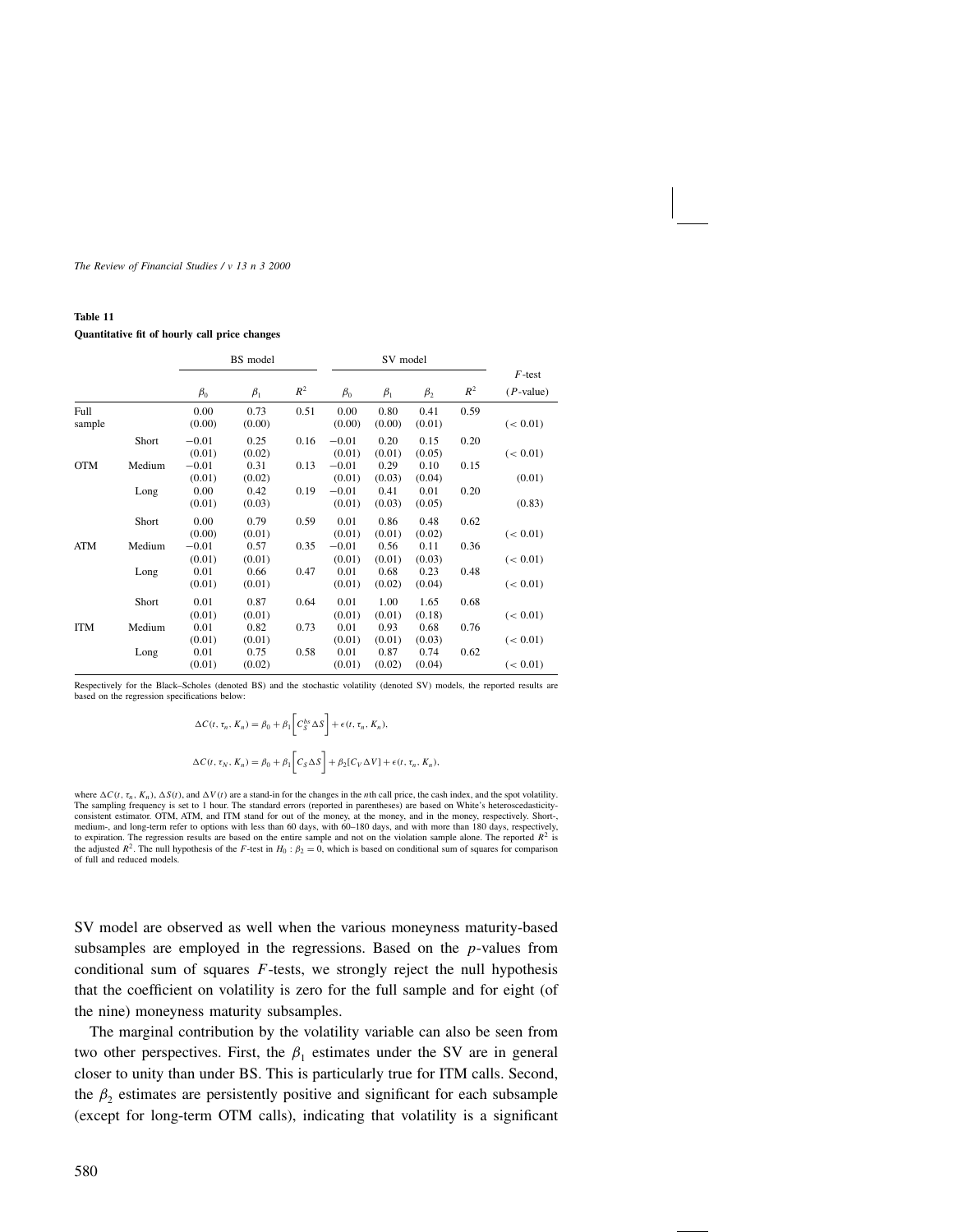factor in explaining changes in call prices. These estimates are closer to the hypothesized value of unity for ITM calls, but less so for OTM calls.<sup>7</sup>

Innovations in the underlying asset price are, therefore, by far the most important and they are responsible for about 51% of option price changes, option price innovations induced by volatility fluctuations are also significant, and they can explain an additional 8% of option price changes. Still, about 40% of intraday option price variations remain unaccounted for by the SV model.

One possible explanation for this unsatisfactory performance by the SV model is that volatility does not change sufficiently intraday. To see this point, we divide the hourly call price changes that each constitute a type I violation into two groups: (i)  $\Delta S < 0$  but  $\Delta C > 0$ , and (ii)  $\Delta S > 0$  but  $\Delta C$  < 0. For each observation in group (i), we substitute the observed  $\Delta S$ ,  $\Delta C$ , the SV model's  $C_s$  and  $C_V$  into Equation (13) and set  $\beta_0 = 0$  (ignoring time decay),  $\beta_1 = \beta_2 = 1$  and  $\epsilon(t) = 0$ , to solve for the required volatility change,  $\Delta V$ . Then for the SV model to explain all the type I violations in group (i), the average level of required volatility change is about 1%. On the other hand, the actual implied volatility (based on the SV model) only increases, on average, by 0.25% from hour to hour and for all the observations in group (i). Conducting the same calculations for group (ii), we find the average level of required volatility change to be about  $-1\%$ , but in actuality the implied volatility only has an average hourly decline of 0.25% for the observations in group (ii). Therefore in order for the SV model to explain all type I violations, volatility on average needs to vary more than the implied volatility does.

### **5. Issues of Robustness**

The option price patterns documented in preceding sections are robust even under different test designs. To examine the robustness issue, we have partitioned the call option sample into two subperiods: March 1–May 31, 1994, and June 1–August 31, 1994. For both subperiods, we have found the violation patterns to be similar to those displayed in Tables 3 and 4. At the hourly sampling interval, for instance, type I and type II violations occur at 13.1% and 21.60% of the time in the first subperiod, and 14.70% and 24.5% over the later subperiod. Joint put-call violations are also consistent between the subperiods and the full sample: (i) type A through type D violations combined account for 12.0% of the sample in the first subperiod, and 11.7%

 $<sup>7</sup>$  As the BS and the SV models do not have the power to explain any type II violations, we repeated our regres-</sup> sion analysis by omitting such observations. The premise is that violations driven by market microstructure are model independent and will not require any state variable (the spot price or otherwise). Confirming this insight, we observed that the regression  $R<sup>2</sup>$  for the BS model and the SV model increased by approximately the same amount (i.e., 10%). Barring this departure from the full-sample counterpart, all of our earlier conclusions remained invariant. For this reason and to save on space, the results based on this sample are not reported.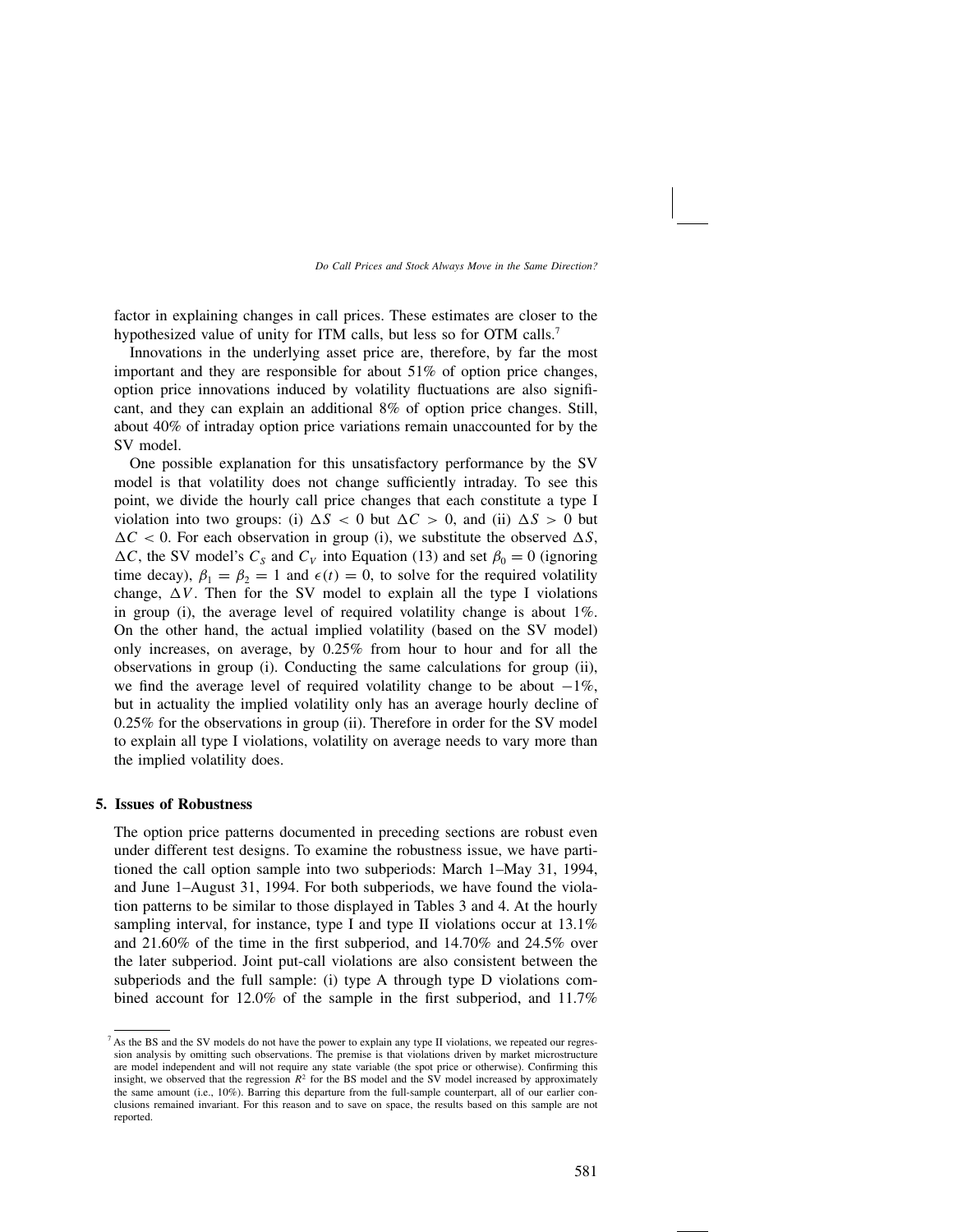in the second; and (ii) it is still more likely for put-call pairs to go down together than to go up. Again, these conclusions hold whether the S&P 500 futures price or the spot index is used.

When the empirical analysis in Table 8 is repeated for the two subperiods, the respective magnitudes of changes in the underlying and option prices are found to be similar. For example, for those medium-term ATM call observations with  $\Delta S < 0$  and  $\Delta C > 0$ , we find the average call-price change to be \$0.38 in the first subperiod and \$0.34 in the second subperiod, both changes are quite close (these results are available upon request). Further, we have examined the quantitative fit of option price changes by the BS and SV models. The regression  $R^2$  and coefficient estimates based on the two subperiods are close to the ones reported in Table 11. Our empirical findings are therefore robust to the sample period choice.

## **6. Concluding Remarks**

Until recently, much of the focus in option pricing has been on models within the one-dimensional diffusion class. In any such option pricing model, however, volatility can at most change, and hence be perfectly correlated, with the underlying price. As a result, most properties of the Black–Scholes model still hold under a general one-dimensional diffusion setting. In particular, call prices should be monotonically increasing and put prices monotonically decreasing in the underlying asset price. Also, option prices are perfectly correlated with each other and with the underlying asset, making option contracts redundant securities. The monotonicity property and perfect correlation property thus impose a stringent constraint on how option prices can change with the underlying price. Our empirical investigation indeed demonstrates that the predictions by these models are often violated.

Our analysis points to a particular role to be played by market microstructure factors and the second state variable in the modeled underlying price process. Microstructure effects (e.g., bid-aks spread, tick size restriction, etc.) can explain why option prices do not change while the underlying price changes, and why the adjustment in option prices can be larger than that in the underlying. On the other hand, an additional state variable can potentially explain why call prices move in the opposite direction with the underlying asset price. A specific example in the family of two-factor models is the Heston's (1993) stochastic volatility option pricing model, in which volatility is not necessarily perfectly correlated with the underlying price. With this imperfectly correlated state variable affecting option prices, option contracts are no longer redundant, hence option prices can move independently of the underlying price. Indeed, our simulation exercise demonstrates that the SV model-based option price changes exhibit patterns qualitatively similar to the documented type I and type A through type D violations. Further, using the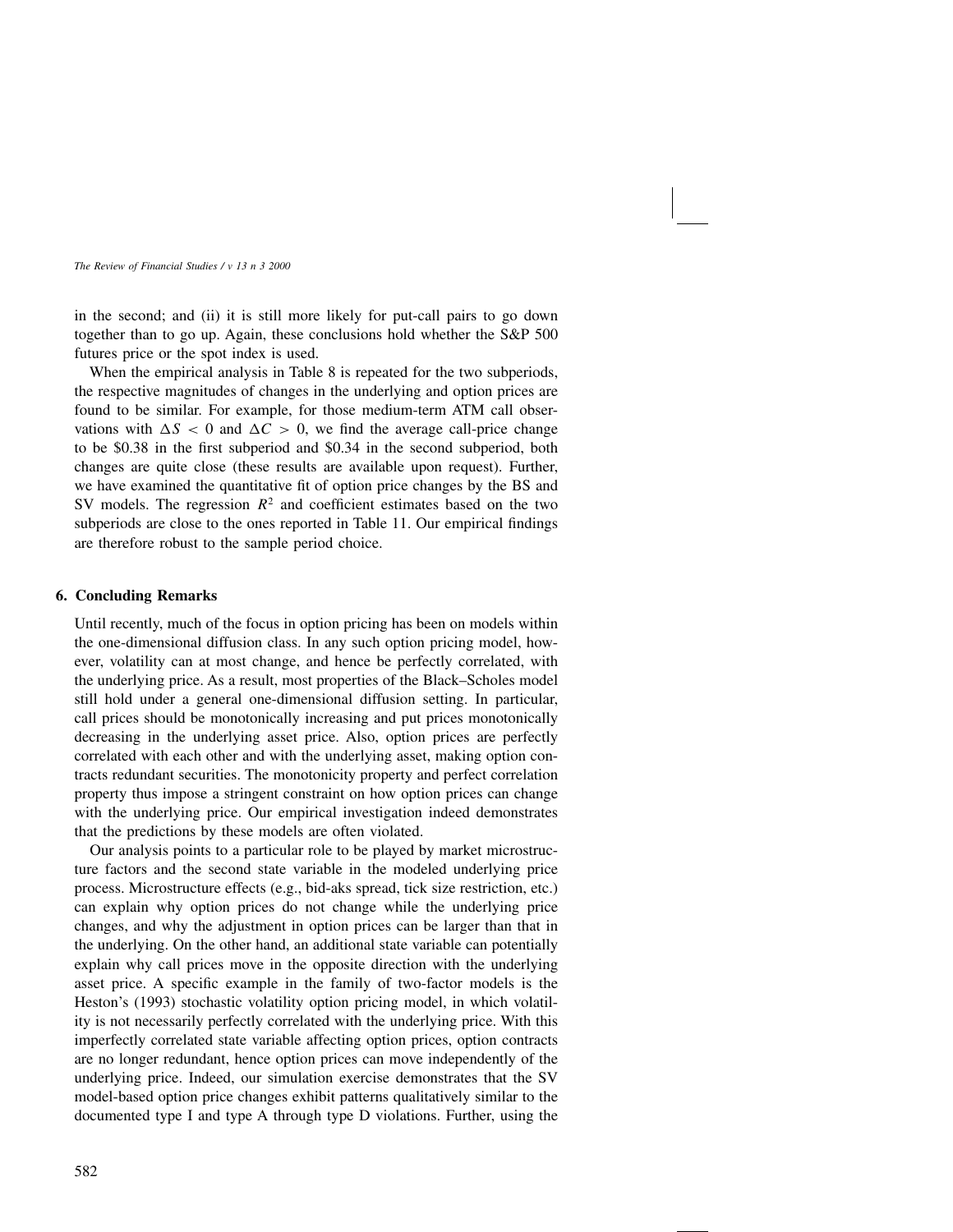SV model parameters, we find that 47% of type I violations become consistent with the prediction of the SV model in terms of the sign of option price changes. Thus the volatility variable offers some needed flexibility to better explain option price dynamics.

#### **Appendix**

The characteristic functions for the Heston (1993) SV model are as presented below:

$$
f_{1} = \exp\left\{-\frac{\theta_{v}}{\sigma_{v}^{2}} \left[2\ln\left(1 - \frac{[\xi_{v} - \kappa_{v} + (1 + i\phi)\rho\sigma_{v}](1 - e^{-\xi_{v}\tau})}{2\xi_{v}}\right)\right] - \frac{\theta_{v}}{\sigma_{v}^{2}} [\xi_{v} - \kappa_{v} + (1 + i\phi)\rho\sigma_{v})] \tau + i\phi r\tau + i\phi \ln[S(t)] + \frac{i\phi(i\phi + 1)(1 - e^{-\xi_{v}\tau}) V(t)}{2\xi_{v} - [\xi_{v} - \kappa_{v} + (1 + i\phi)\rho\sigma_{v}](1 - e^{-\xi_{v}\tau})}\right\},
$$
(A1)

$$
f_2 = \exp\left\{-\frac{\theta_v}{\sigma_v^2} \left[2\ln\left(1 - \frac{[\xi_v^* - \kappa_v + i\phi\rho\sigma_v](1 - e^{-\xi_v^* \tau})}{2\xi_v^*}\right)\right] - \frac{\theta_v}{\sigma_v^2} \left[\xi_v^* - \kappa_v + i\phi\rho\sigma_v\right] \tau + i\phi r \tau + i\phi \ln[S(t)] + \frac{i\phi(i\phi - 1)(1 - e^{-\xi_v^* \tau}) V(t)}{2\xi_v^* - [\xi_v^* - \kappa_v + i\phi\rho\sigma_v](1 - e^{-\xi_v^* \tau})}\right\}.
$$
\n(A2)

Under the Heston model, the partial derivatives (or deltas) of the call price with respect to  $S(t)$ and  $V(t)$  are as follows:

$$
C_{S} = \frac{1}{2} + \frac{1}{\pi} \int_{0}^{\infty} Re \left[ \frac{K^{-i\phi} f_{1}(t, \tau; \phi)}{i\phi} \right] d\phi
$$
 (A3)

$$
C_V = S(t) \left\{ \frac{1}{\pi} \int_0^\infty Re \left[ \frac{K^{-i\phi}}{i\phi} \frac{\partial f_1}{\partial V} \right] d\phi \right\}
$$

$$
-Ke^{-r\tau} \left\{ \frac{1}{\pi} \int_0^\infty Re \left[ \frac{K^{-i\phi}}{i\phi} \frac{\partial f_2}{\partial V} \right] d\phi \right\}.
$$
(A4)

Following a standard practice [e.g., Bakshi, Cao, and Chen (1997)], we back out the SV model parameters and the spot volatility from observed option prices. The estimation procedure is as follows. Let  $\Phi = \{ \kappa_v, \theta_v, \sigma_v, \rho \}$ . Then at each time t (the beginning of each hourly sampling interval) we collect  $N$  (> 5) S&P 500 option prices and choose values for  $\Phi$  and  $V(t)$ to minimize the sum of squared pricing errors:

$$
\min_{V(t),\Phi} \sum_{n=1}^{N} |\hat{C}(t,\tau_n, K_n) - C(t,\tau_n, K_n)|^2,
$$
\n(A5)

where  $\hat{C}(t, \tau_n, K_n)$  is the observed price for the *n*th call,  $C(t, \tau_n, K_n)$  is its model price as determined in Equation (10), and  $S(t)$  is the dividend-adjusted spot index. The estimated values for  $\Phi$  and  $V(t)$  are next applied to calculate the time t partial derivatives for every call option included in the regression in Equation  $(A1)$  and only for the time interval starting at t. These steps are repeated for each hourly interval of the sample period.